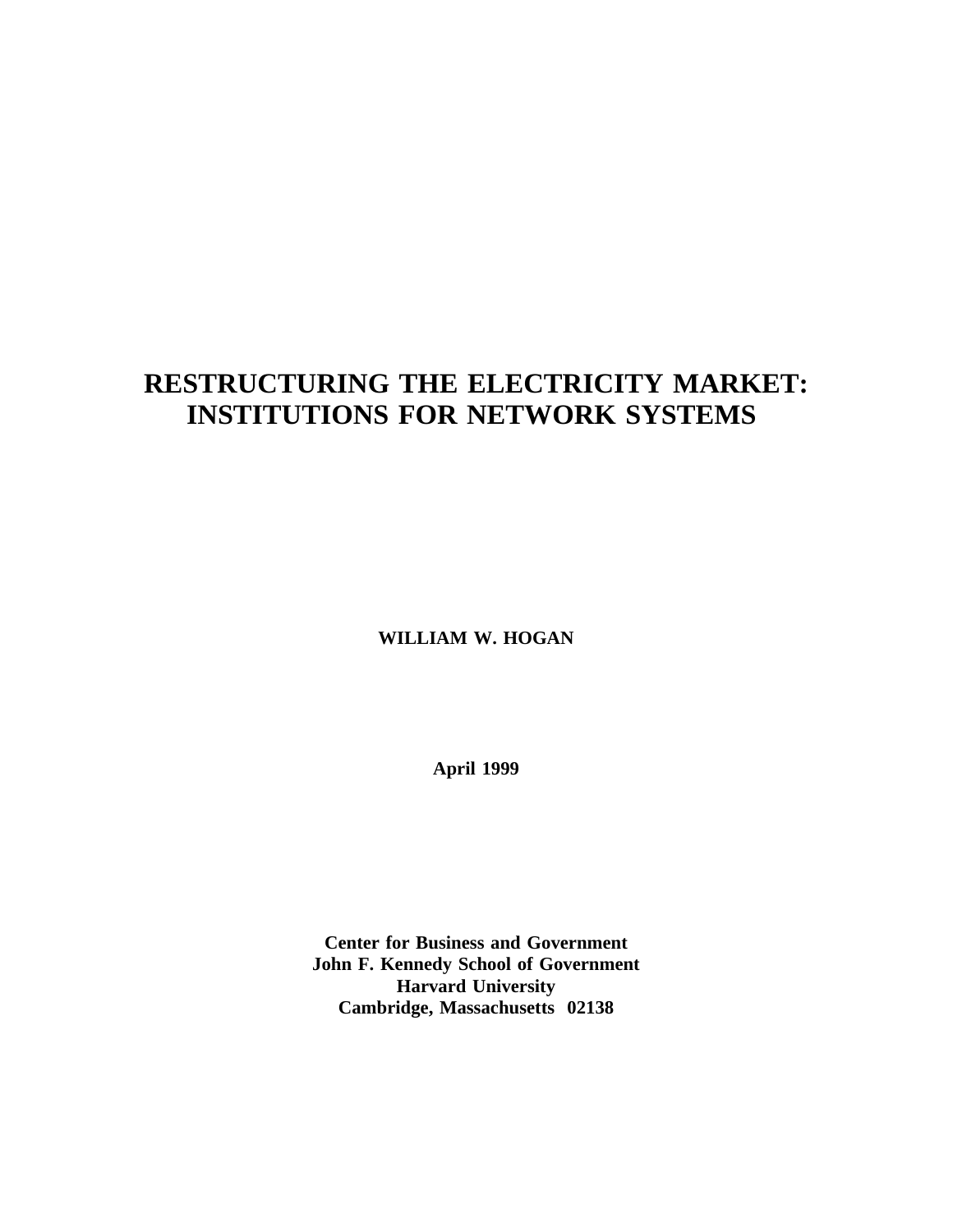# **CONTENTS**

|                                                                | 1              |
|----------------------------------------------------------------|----------------|
|                                                                | $\overline{2}$ |
|                                                                | $\overline{4}$ |
|                                                                | $\overline{7}$ |
|                                                                | 8              |
|                                                                | 9              |
|                                                                | 10             |
| <b>ECONOMICS OF A COMPETITIVE ELECTRICITY MARKET </b>          | 10             |
|                                                                | 11             |
|                                                                | 11             |
|                                                                | 13             |
|                                                                | 15             |
|                                                                | 19             |
|                                                                | 21             |
|                                                                | 21             |
|                                                                | 23             |
|                                                                | 26             |
| In Markets with Choices, Prices Matter                         | 27             |
| Transmission Congestion and Locational Prices                  | 28             |
| Full Locational Pricing is the Truly Simple Approach           | 32             |
|                                                                | 38             |
| New England and Barriers to Entry                              | 38             |
|                                                                | 39             |
| Australian Pursuit of "Firm" Rights Between and Within Regions | 41             |
| England and Wales and the Pool Reforms                         | 42             |
|                                                                | 43             |
| <b>APPENDIX</b>                                                | 45             |
|                                                                | 45             |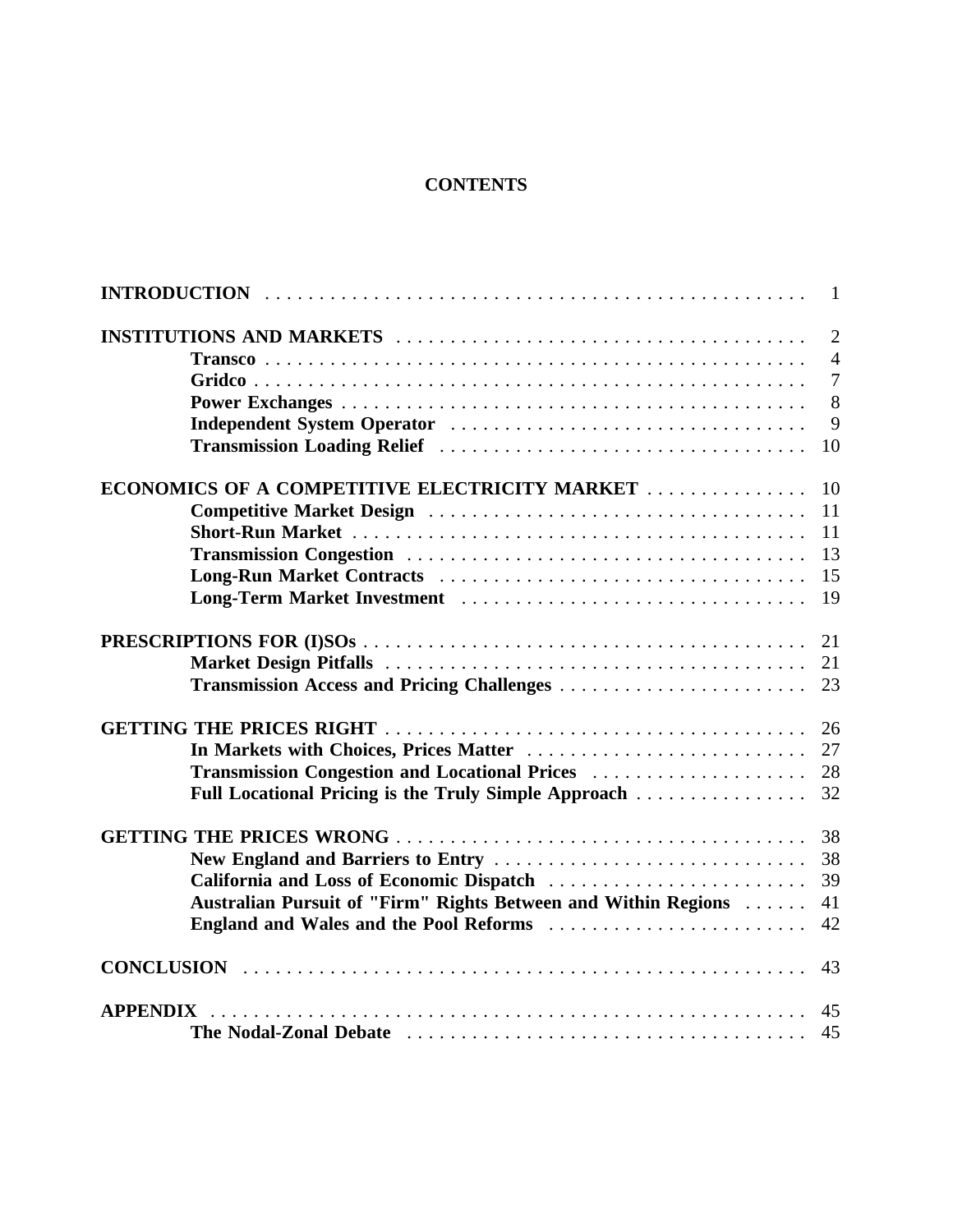# **RESTRUCTURING THE ELECTRICITY MARKET: INSTITUTIONS FOR NETWORK SYSTEMS**

William W.  $Hogan<sup>1</sup>$ 

Public policy development for electricity restructuring emphasizes institutions for market operations in network systems. The different models present alternatives for the mix of responsibilities of the necessary system operator. Customer flexibility and choice require efficient pricing; inefficient pricing necessarily limits market flexibility. The analysis points to an integrated independent system operator, de jure on its own or de facto within a larger transmission organization, with locational marginal cost pricing rules, as the model most likely to be successful in preserving system reliability while supporting competitive markets with customer choice.

# **INTRODUCTION**

The process of restructuring wholesale electricity markets in the United States has added to the extensive worldwide debate about the range of possible and preferred alternatives for organizing regional electricity markets. Given the highly interconnected network, it is clear that some aggregation to regional transmission organizations would be necessary. The issues raised are important, but the discussion has tended to focus on ownership and governance questions. These can distract from the more difficult but, in the long run, more fundamental consideration of the rules for market operations within and across regions in network systems. A critical summary of the institutional debate and issues provides the context for a review of the market rules that can support a competitive electricity market.

Policy for the continuing evolution of electricity restructuring should emphasize the institutions for market operations. Interconnections through the transmission grid create the necessity for regional organizations that can accommodate competition in services, generation, and contracting while preserving the reliability of the transmission system. Alternative models are many, but can be grouped under the general headings of "Transcos," "Gridcos," "ISO/PX,"

<sup>&</sup>lt;sup>1</sup> Lucius N. Littauer Professor of Public Policy and Administration, John F. Kennedy School of Government, Harvard University and Principal of the Law and Economics Consulting Group. This paper draws on work for the Harvard Electricity Policy Group and the Harvard-Japan Project on Energy and the Environment. The author is or has been a consultant on electric market reform and transmission issues for American National Power, British National Grid Company, GPU Inc. (and the Supporting Companies of PJM), GPU PowerNet Pty Ltd, Duquesne Light Company, Electricity Corporation of New Zealand, National Independent Energy Producers, New York Power Pool, New York Utilities Collaborative, New England Power Company, Niagara Mohawk Corporation, PJM Office of Interconnection, Putnam, Hayes & Bartlett, Inc., San Diego Gas & Electric Corporation, Transpower of New Zealand, Westbrook Power, Williams Energy Group, and Wisconsin Electric Power Company. The views presented here are not necessarily attributable to any of those mentioned, and any remaining errors are solely the responsibility of the author. (http://ksgwww.harvard.edu/people/whogan).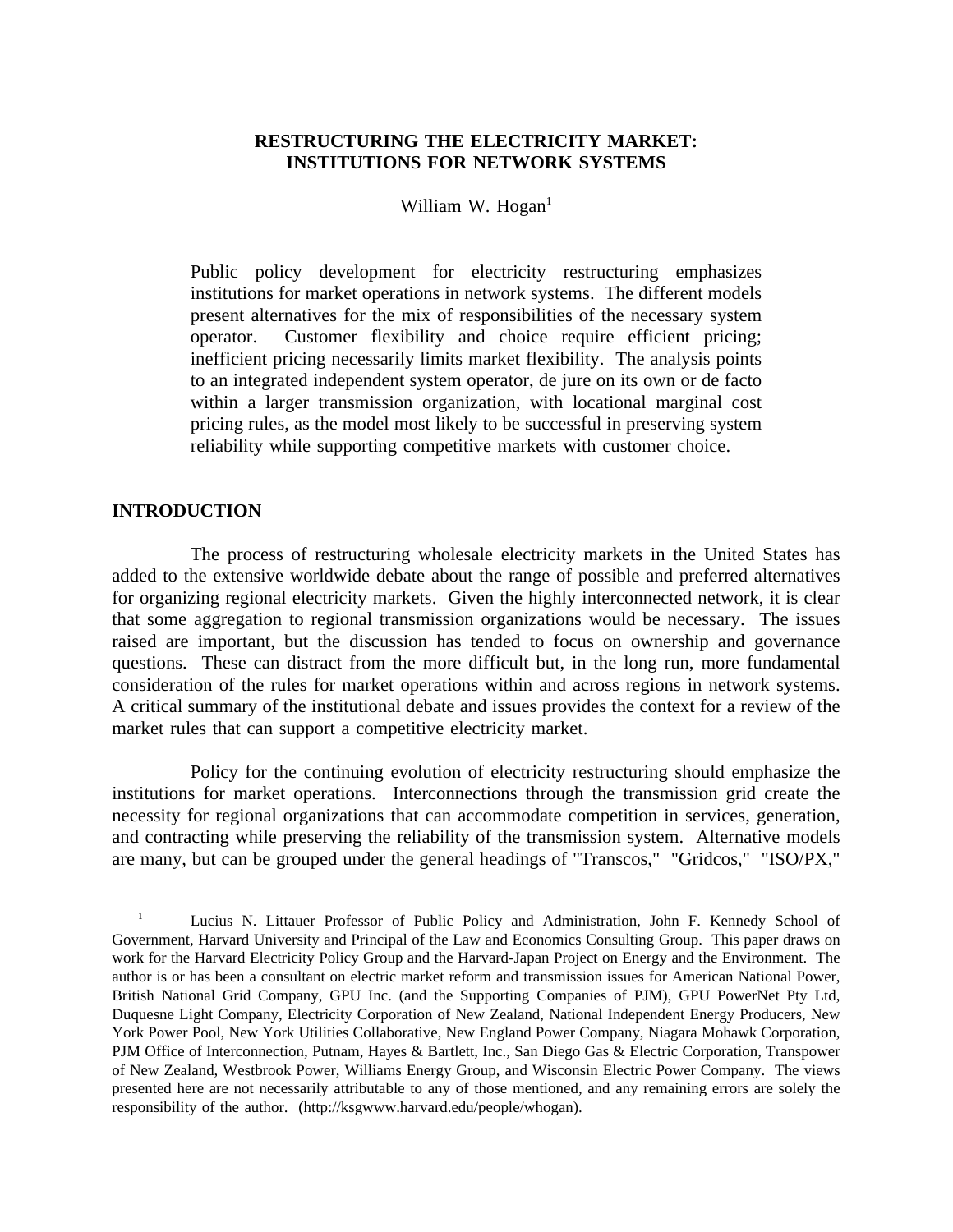"ISOs," and finally, organizations for transmission loading relief. The different models present alternatives for the mix of responsibility of the necessary system operator. At one end of the spectrum, a Transco is an independent entity both owning the transmission assets and controlling system operations. By contrast, a Gridco is an entity owning the transmission assets but not responsible for system operations. System operations may be separated into a power exchange (PX) and transmission operations, or combined under an independent system operator (ISO). And finally, whatever regional choices are made, there must be institutions for coordinating transmission loading relief (TLR) across the regions.

The developing experiences around the world provide insight into the options and implications of alternative models. Comparison of these models also provides further information about some of the details of market operations. It is apparent from this experience that there must be a close connection between the design of options for market flexibility and the pricing principles for use of the transmission grid. If prices closely reflect operating conditions and marginal costs, then market participants can have numerous choices in the way they use the transmission system. However, if pricing does not conform to the operating conditions, then substantial operating restrictions must be imposed to preserve system reliability. Customer flexibility and choice require efficient pricing; inefficient pricing necessarily limits market flexibility.

Examples of failure and success illustrate the close connection between pricing provisions and operating rules. Events from markets as diverse as California, Australia, England and Wales, the New England Power Pool (NEPOOL), and the Pennsylvania-New Jersey-Maryland Interconnection (PJM) illuminate the basic point. The conclusion supports the integrated independent system operator (ISO), de jure on its own or de facto within a larger transmission organization, with locational marginal cost pricing rules, as the model most likely to be successful in supporting competitive markets with customer choices while preserving system reliability.

# **INSTITUTIONS AND MARKETS**

A central problem in the development of competitive electricity markets arises from the need for a system operator who can manage the complex short-term interactions in the network and maintain system reliability. There is no choice. There must be a system operator. The only open questions are with the rules the system operator will apply and the governance of its activities.<sup>2</sup> The development of ISOs has proceeded steadily in the worldwide restructuring of electricity markets. There are significant advantages in this approach. Control of the use of the transmission grid means control of the dispatch, at least at the margin, because adjusting the dispatch is the principal (or, in some cases, only) means of affecting the flow of power on the grid. That this system operator should also be independent of the existing electric utilities and

William W. Hogan, "Independent System Operator: Pricing and Flexibility in a Competitive Electricity Market," Center for Business and Government, Harvard University, February 1998.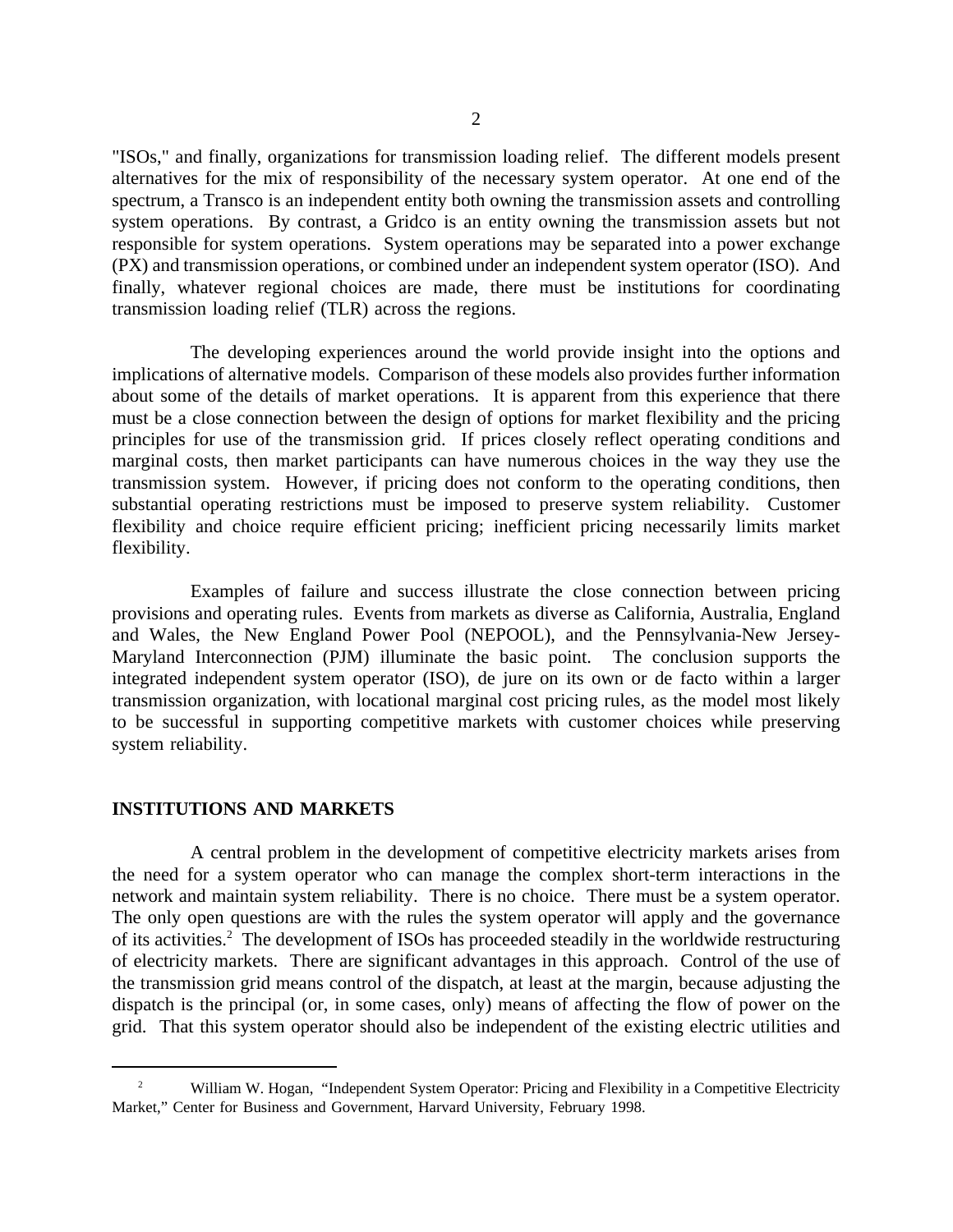other market participants is attractive in its simplicity in achieving equal treatment of all market participants. The ISO provides an essential service, but does not compete in the energy market.

There is a great deal of debate in the United States about the Federal Energy Regulatory Commission's (FERC) authority to mandate membership in an ISO, the need for such mandates, and the possibility that ISOs might be only a transitional arrangement. For example, there have been suggestions that ownership of the wires (a Gridco) combined with system operations (an SO) could produce an independent transmission company (a Transco) that would be different from an ISO, or an alternative that might be precluded by an ISO.

**There is a continuing debate about the best model for organizing coordination and control of the transmission system.**

**Transco.** An independent company that combines ownership of the grid and responsibility for system operations in managing the use of the grid. May be a for-profit or not-for-profit entity. (National Grid Company in England and Wales.)

**Gridco.** An independent company that owns the grid but does not have responsibility for operating the system. Works in conjunction with a system operator. May be a for-profit or not-for-profit entity. (GPU PowerNet in Victoria, Australia)

**ISO/PX.** An independent system operator with restrictions to allow for separate operation of a power exchange. (California ISO and PX.)

**ISO.** An independent system operator that has responsibility for managing use of the grid and coordinating the spot market. (Pennsylvania-New Jersey-Maryland Interconnection, PJM.)

**TLR.** The institution for coordinating transmission loading relief across regional system operators. (NERC Security coordinators in the U.S. Eastern Interconnect.)

A symptom of the confusion over the rules for a competitive market is in the parallel activities devoted to the discussion of ISOs, the FERC's OASIS system for transmission scheduling,<sup>3</sup> North American Electric Reliability Council (NERC) security coordinators for transmission line loading relief, and the FERC's earlier Capacity Reservation Tariff (CRT) proposals. Although these packages tend to be discussed in isolation, there is substantial overlap in that they all provide alternative approaches for the same core problem: rationing use of scarce

<sup>3</sup> Open Access Same time Information System (OASIS), FERC Order 889, Final Rule, Washington, DC, April 24, 1996.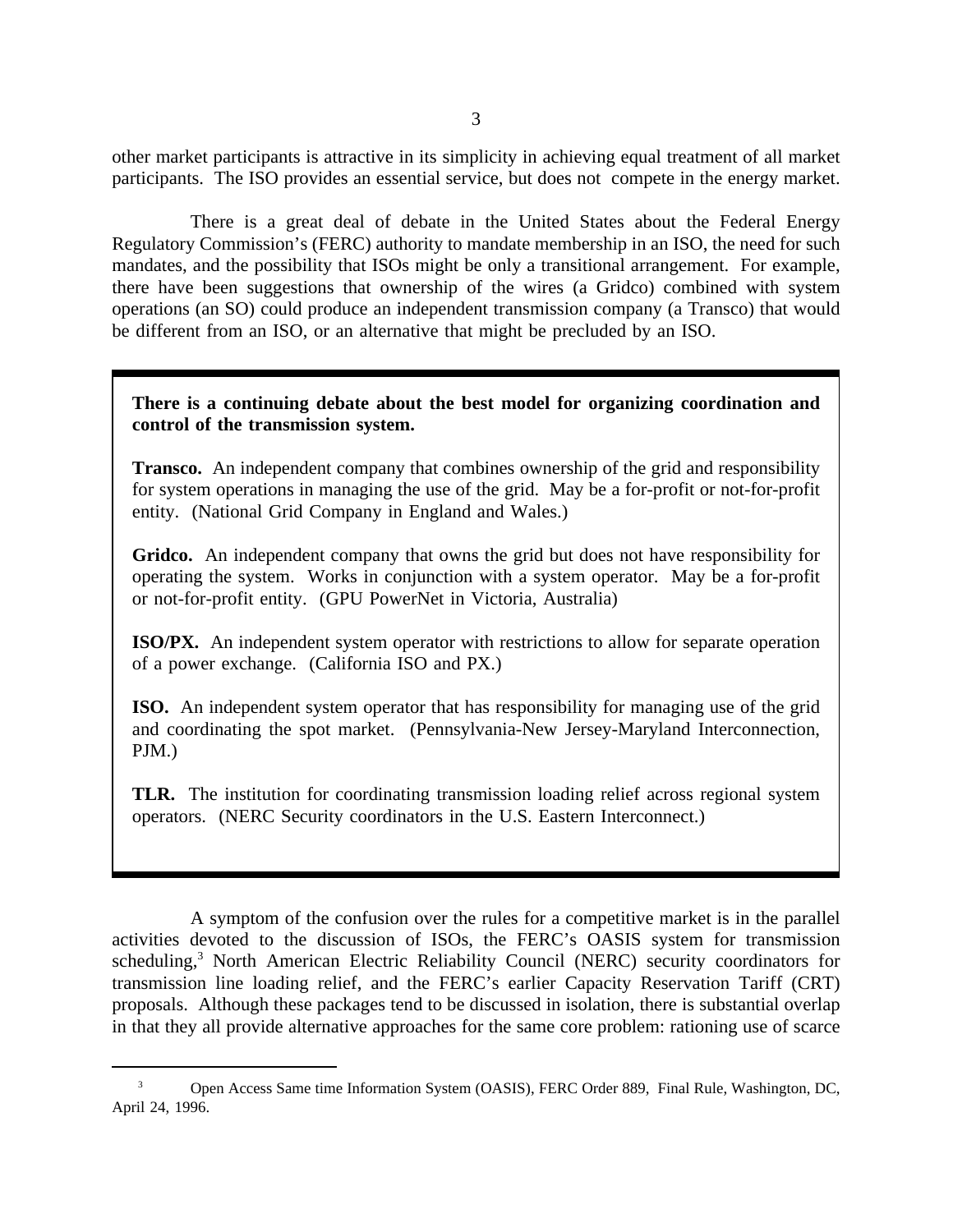transmission capacity. Furthermore, the approaches tend to be mutually inconsistent: some ISO models include bid-based economic dispatch; OASIS (in practice, if not in theory) is built around the flawed contract-path model; NERC's tagging rules and line loading relief procedures struggle to undo the contract path fiction, in order to deal with power flow realities and the commercial complications of administrative curtailments; the CRT would move all the way to a point-to-point reservation system with economic rationing.<sup>4</sup> We can't do all of these at the same time. And the attendant problems of coordinating trade across regions may be some of the most vexing for the regulators and the competitive market.

The unwelcome news for the regulators is that the hard problem of allocating scarce transmission capacity is made much more difficult by the move to competitive markets. In effect, we have taken the black box of the vertically integrated industry, opened it, and unbundled control of the various gears. In order for the system to work, however, the gears not only have to turn--they have to mesh. This is especially true in the very short-run, as we move closer to real-time operations.

Everyone wants non-discrimination and the maximum possible degree of flexibility for market participants. But to provide this flexibility, and make sure the gears mesh, it will be necessary to align the incentives of the participants with the success of the overall market. Either the incentives must match the system realities, or the pricing and access rules will be restrictive and dictate customer choices. Furthermore, the role of the system operator inevitably will encompass both reliability and commercial issues. The supposed distinction between reliability and economics is a mirage which will provide no comfort in practice. The nature of the electric grid dictates that decisions motivated by reliability concerns will have substantial commercial impacts, especially when the system is constrained and the decisions matter most. The only issue is the degree to which we will be explicit about the interaction between reliability and economics, in order to improve both efficiency and transparency.

The FERC refers to the range of models as regional transmission organizations, a term intended to encompass many models. Here we focus on the implications for competition in generation, and the rules for the wholesale market. With a focus on market institutions needed to support competitive markets, a critical summary of the debate over transmission models highlights the importance of system operations and real-time dispatch.

# **Transco**

The Transco model as defined here emphasizes the combined responsibility for ownership of the wires and conduct of system operations. A Transco is a single regional entity which owns and operates the transmission system, but is independent of generation and load. The emphasis on control of system operations isolates one of the key elements that defines the relationship with the design of institutions for the competitive market.

<sup>4</sup> Michael Cadwalader, Scott Harvey, William Hogan, and Susan Pope, "Market Coordination of Transmission Loading Relief Across Multiple Regions," Center for Business and Government, Harvard University, December 1, 1998.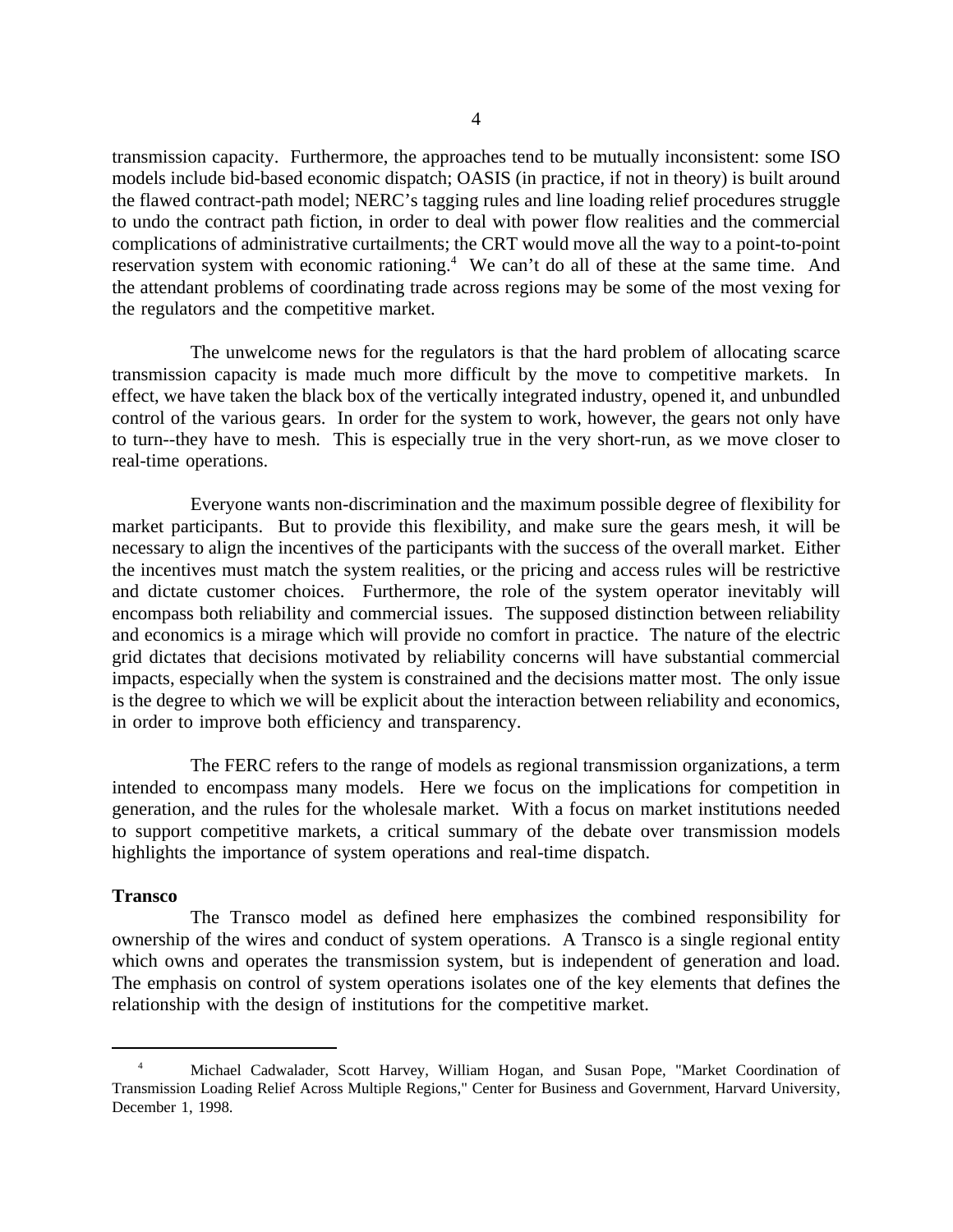It seems only natural that ownership of an asset should imply control of its use. However, unlike most other markets, this link between ownership and control of operations is literally not possible for an interconnected electric network. Absent a single entity for the entire grid, there is no avoiding the necessity of have operations controlled at least in part by someone else. Hence, for electricity, setting the rules for how you use your own asset is unavoidable. The complications do not disappear through a simple change of ownership and governance.

The leading proposals call for regulated profit-making entities.<sup>5</sup> In part, the motivation for creating a Transco is to exploit the incentive effects of the profit motive. Presumably the profit opportunities would provide inducement for improved operations and market responsive investment. At a minimum, with ownership of significant assets, there is an argument that regulators would have greater leverage in controlling the performance of Transcos.

The strongest claims are that the profit motive is all that would be needed, and with incentive regulation the Transco could be left to devise its own rules for transmission access, operations and detailed pricing. By this argument, mere establishment of a for-profit Transco would dispense with the difficulties of evaluating the pricing and access rules for transmission and system operations.<sup>6</sup> Apparently through some type of incentive regulation, an independent Transco would support a non-discriminatory, competitive electricity market that meets the FERC's goals. While this may be a theoretical possibility, there is no known system of incentive regulation that could achieve this result. The difficulties to be overcome would begin with the same set of problems that complicate the process of setting the rules for system operation. At the core is the uncomfortable reality that there is no simple definition of the output of the transmission system. Efficient transmission is far more than electric throughput--it is a complex service with many dimensions and substantial network interactions. Were this not true, there would probably be no need for a system operator in the first place.

The Federal Trade Commission (FTC) has identified a flaw in the argument that a Transco would necessarily have the right incentives to support a competitive electricity market.<sup>7</sup> The central problem appears in the possible substitution between transmission and generation. We are experienced from many years of utility investment planning analysis that there is always a tradeoff between generation and transmission solutions when the system becomes constrained. It follows then that ownership of the wires and control of system operations (which means controlling the dispatch) would create an inherent conflict of interest for a Transco, with incentives to tilt operations to induce investment in transmission.

<sup>&</sup>lt;sup>5</sup> Initial public announcements by Entergy, Northern States Power, and First Energy.

<sup>&</sup>lt;sup>6</sup> For example, see Curt L. Hébert, Jr., "Moving the RTO Debate," The Electricity Journal, March 1999, pp. 20-23.

<sup>&</sup>lt;sup>7</sup> Federal Trade Commission, Before Public Service Commission of the State of Mississippi, Docket No. 96-UA-389, August 28, 1998.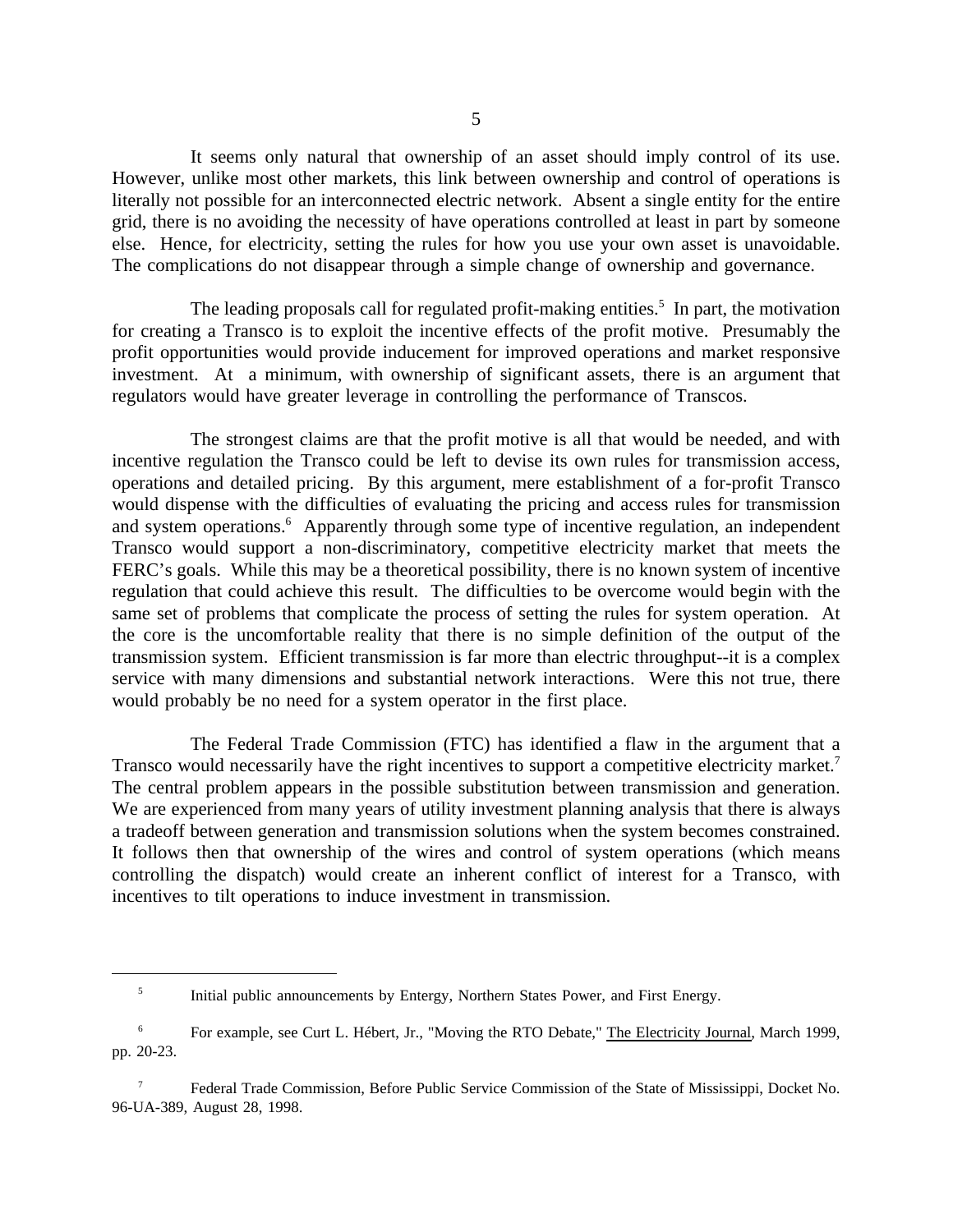Furthermore, the assumption that it would be an easy matter to set the proper incentives for a Transco, incentives sufficient to leave to management the choice of rules and procedures for system operations, runs counter to the whole notion of electricity restructuring and greater reliance on the market. If we were so confident that we knew how to regulate such monopolies, then there would no need for restructuring and unbundling.<sup>8</sup> Quite to the contrary, it is a difficult matter to set such incentives.

An independent Transco may be attractive, and it could be the next stage or the end stage. But the very complexities that dictate the need for a system operator mean that it will not be an easy matter to structure the rules for system operations, nor would it be easy to structure incentives for a monopoly to discover the rules on its own. Providing appropriate incentives for the transmission system is a major difficulty in restructured electricity systems around the world. Some problems might be different under the different transmission models, such as the approach to providing incentives for grid maintenance and expansion,<sup>9</sup> but all the puzzles about the operating rules would appear again in this new guise. Hence, it is not likely that the Transco incentives could be developed so easily as to leave design of the system operation rules and pricing to the Transco monopoly alone. Somewhere in the company would be a system operator that must be "ringed fenced" from the rest of the corporation, to have its own independent rules and pricing structures that support the public interest in a competitive market, not only the private interests of the monopoly Transco.<sup>10</sup> The FERC will face the task of evaluating and approving the rules for pricing and access.<sup>11</sup> And this applies to the not-so-independent Transcos that are embedded in the vertically integrated utilities, as well as to new independent Transcos that might be divested from the utilities.

In the end, therefore, it is unlikely that the Transco would avoid any of the conceptual and design challenges that must be addressed in creating an ISO. In this sense, it would be a mistake to cast a Transco as an alternative to an ISO in any way other than the formalities of governance. The same questions that have appeared in the specification of the rules for the market, for access and pricing, would appear in establishing the rules for the Transco. The main problems cannot be avoided. In effect, the result is likely to be a de facto ISO within the de jure corporate structure of a Transco. Or we could think of a Transco as an ISO that acquires

Lawrence J. Spiwak, "You Say ISO, I Say Transco, Let's Call the Whole Thing Off," Public Utilities Fortnightly, March 15, 1999.

<sup>9</sup> William W. Hogan, "Transmission Investment and Competitive Electricity Markets," Center for Business and Government, Harvard University, April 1998.

<sup>&</sup>lt;sup>10</sup> Fiona Woolf, Cameron McKenna, comments on Panel 3, "Regulation, Governance, and Independence," FERC Public Conference Concerning the Commission's Policy on Independent System Operators, April 16, 1998. Examples with careful attention to the market rules by which the operators within the Transco pursue dispatch and pricing can be found in the National Grid Company of England and Wales or Transpower in New Zealand.

<sup>&</sup>lt;sup>11</sup> William L. Massey, "Policy on Regional Transmission Organizations: Five Pitfalls FERC Must Avoid," The Electricity Journal, March 1999, pp. 13-19.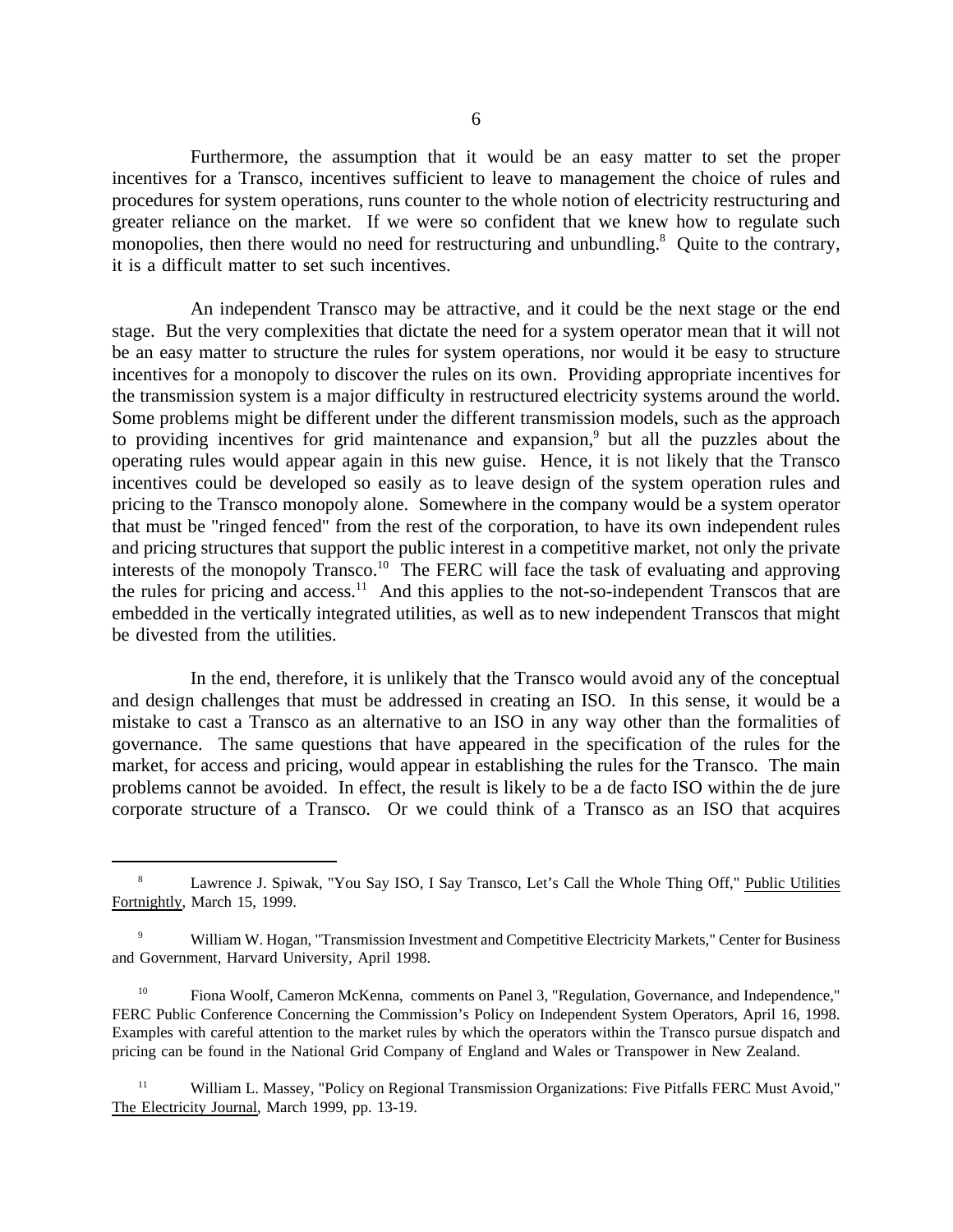ownership of the wires.

If we are not relying on the profit incentive alone to produce the rules for system operations, then other approaches to the Transco model might capture some of the benefits of better coordination of transmission investment and wires maintenance combined with an understanding of the needs of system operations. Here the large public power authorities in the United States provide an alternative model with non-profit organizations.<sup>12</sup> This is an old debate, with strong views and conflicting evidence. In the choice between the for-profit and the not-forprofit model, it may be the other details on regional coverage, legal restrictions on the transition, and the model for market operations would be more decisive.

Finally, a major hurdle for the widespread embrace of the Transco model in a large country like the United States would be in creating transmission companies that match the regional requirements of system operations. This is easy in New Zealand where there is already a single transmission owner. It would be much more difficult in the United States, Japan, or Europe with their large interconnected systems. The combination of system operations and ownership of only some of the wires might be much more problematic from the perspective of the owners of the other interconnected wires. Either these other transmission owners must surrender control of operations, foregoing all the presumed benefits of the Transco model, or operations must be balkanized to follow the pattern of ownership. If it is not an easy matter to change the patterns of ownership of the wires, therefore, reliance on the Transco model would substantially hinder the development of integrated markets with broad regional coverage.

#### **Gridco**

A Gridco is a regional entity that owns transmission wires and is independent of generation and load. The Gridco is not responsible for controlling use of the system, and must be paired with a system operator. Many of the advantages of the Transco model would apply to the Gridco approach, but without all of the problems.

Control of operations by an ISO is compatible with the Gridco model. The rules for access and pricing would be the same as under the regime where traditional utilities own the grid. The distinction of the Gridco is that maintenance and expansion of the grid could be the responsibility of the Gridco, which is also independent of generation and load.

As with Transcos, the leading proposals call for regulated for-profit entities, such as the strategies embodied in the public announcements of New England Electric System in New England or General Public Utilities in Pennsylvania-New Jersey. In both these cases, the wires company is separated from ownership of generation and from system operations. However, in these cases the companies still own distribution wires, and are not strictly transmission companies as understood in the pure Gridco model. Sharper examples of a pure Gridco approach are found in the transmission companies in Australia such as GPU PowerNet in Victoria, which owns and

<sup>&</sup>lt;sup>12</sup> Frank McCarmant, Vincent Tobin, and Stephen Pelcher, "Uncrossing the Wires: Transmission in a Restructured Market," The Electricity Journal, March 1999, pp. 24-35.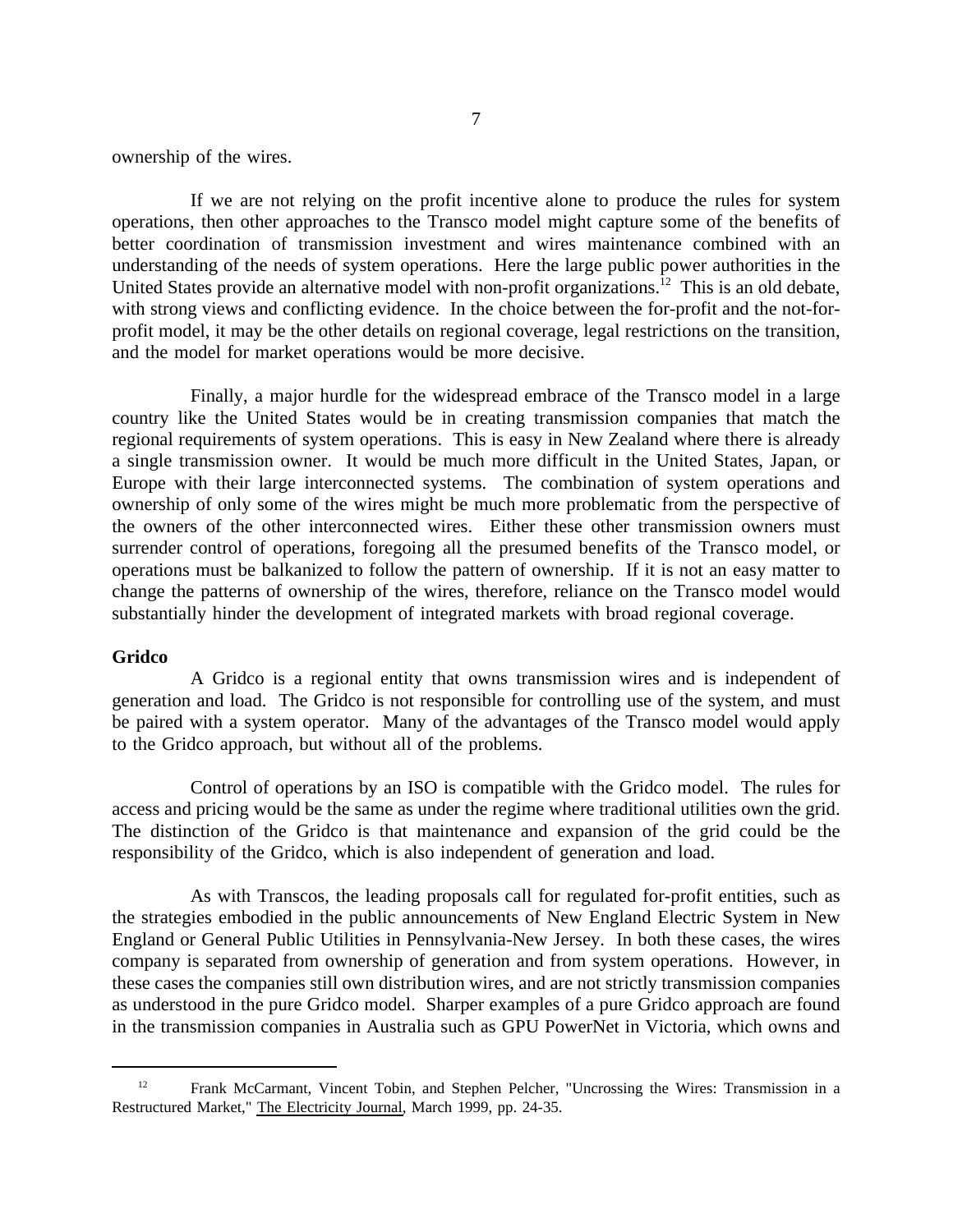maintains the transmission wires, but does not own distribution systems and leaves system operations to the independent system operator in the National Electricity Market Management Company (NEMMCO).

The arguments of the large public power authorities apply as well for a mix that includes non-profit Gridcos. The incentives for the Gridco, which would own significant assets, would be similar to those of the Transco, but without the conflicts of interest in operations identified by the FTC.

Because of the separation from operations, regional coverage of the Gridco ownership of the wires need not and probably would not coincide with the regional coverage of system operations. This would be a great simplification compared to the Transco model. It would allow an evolution of Gridcos, with different models, without confronting the complications of balkanized operations. The developing Gridcos would be able to manage transmission investment and maintenance, with appropriate incentive regulation. Providing the proper incentives would not be easy, but it would be possible to pursue market incentives with fewer difficulties in isolating the control of system operations.

# **Power Exchanges**

The debate launched in the California restructuring spawned separate institutions for the operation of the spot market through a power exchange (PX) and control of system operations through an ISO. Here the independent system operator functions in conjunction with a separate and distinct power exchange responsible for market operations, with separate rules and pricing for each. In this case, neither the ISO nor PX owns transmission lines.

The viability of the distinction between the functions of market operations and system operations depend on the time horizon and the relative importance of network interactions. For the short-run, the two functions are difficult (impossible) to separate.<sup>13</sup> Over the short-run, maintaining a distinction between the ISO and the PX requires creation of complex rules to restrict the system operator. It is well recognized that if the system operator performs its functions through use of a voluntary, bid-based, security-constrained, economic dispatch- following the principles power systems have used for decades--the separate power exchange would have little to do other than arrange accounting settlements. Hence, in California, where we find the only model with this formal attempt to separate the spot market from system operations, the design precludes the ISO from pursuing an economic dispatch and segments interdependent functions, reducing options and increasing costs. As summarized below, the results with this approach have been problematic, at best, and a number of initiatives are

<sup>&</sup>lt;sup>13</sup> W. Hogan, "A Wholesale Pool Spot Market Must Be Administered by the Independent System Operator: Avoiding the Separation Fallacy," The Electricity Journal, December 1995, pp. 26-37.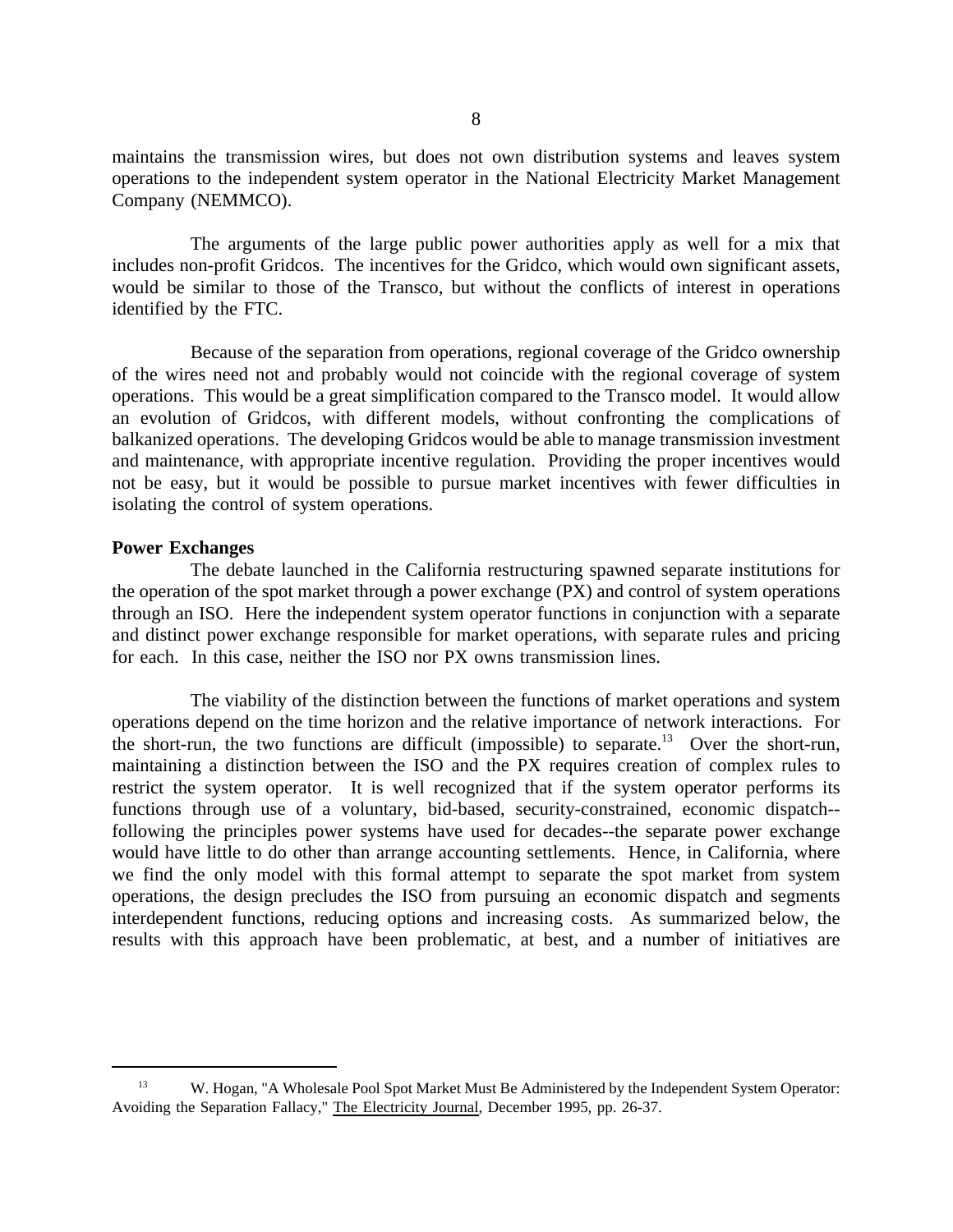underway that will, in effect, undo the artificial separation of markets.<sup>14</sup> Restrictions on ISOs reappear in various proposals elsewhere that limit the use of economic dispatch and transmission coordination, assuming that the complex interactions can somehow be internalized in a market, even without a formal power exchange.<sup>15</sup> Inevitably these approaches reduce transmission capacity, socialize costs and add to the complexity of real operations.

Over horizons where network interaction might not be as important, the advantages for integration of the power exchange and system operations would be reduced. For example, in Norway there is a market which functions as a power exchange separate from the ISO, for trading of contracts and establishment of schedules. But in the end, the true real-time spot market in Norway is the final regulation market administered by the ISO.

#### **Independent System Operator**

The independent system operator provides a dispatch function that coordinates the spot market. As discussed below, the basic ISO model has been extensively developed in its various incarnations around the world.<sup>16</sup> The ISO does not own transmission lines. If there is a separate entity called a Power Exchange, it does not have responsibility for coordinating the spot market and transmission usage. The PX may handle bidding and settlements, such as with Electricity Market Company (EMCO) in New Zealand. But in New Zealand the real-time dispatch implementation falls to the part of Transpower that is the de facto ISO. In many cases, there is no separate PX with any special status, as for example in the Pennsylvania-New Jersey-Maryland Interconnection (PJM), the New England ISO, the Australian NEMMCO, and so on.

The services provided by the ISO are complex and interconnected. It is a challenge to find the best mix of unbundled activities and associated pricing rules. The key is to match the degree of customer choice with the pricing incentives. Where customers have flexibility, such as between spot market transactions and bilateral transmission scheduling, it is important to get the prices right. There are many models, each with its own nuances. But there is a core model built on the basic economics of electricity systems, as discussed below.

The appropriate size and regional coverage of the ISO depends on many factors, including the degree of coordination required across the entities in arranging for transmission loading relief. The ISO model is fully compatible with the creation of independent Gridcos, and enjoys the advantage over a Transco that the regional coverage of the single ISO does not have to match that of possibly multiple Gridcos.

<sup>&</sup>lt;sup>14</sup> For example, see Frank Wolak, Robert Nordhaus, and Carl Shapiro, "Report on the Redesign of Markets" for Ancillary Services and Real-Time Energy," Market Surveillance Committee of the California Independent System Operator, March 25, 1999.

<sup>&</sup>lt;sup>15</sup> For example, this is the proposal for the Midwest Independent System Operator.

<sup>&</sup>lt;sup>16</sup> William W. Hogan, "Independent System Operator: Pricing and Flexibility in a Competitive Electricity Market," Harvard-Japan Project on Energy and the Environment, Harvard University, March 1998.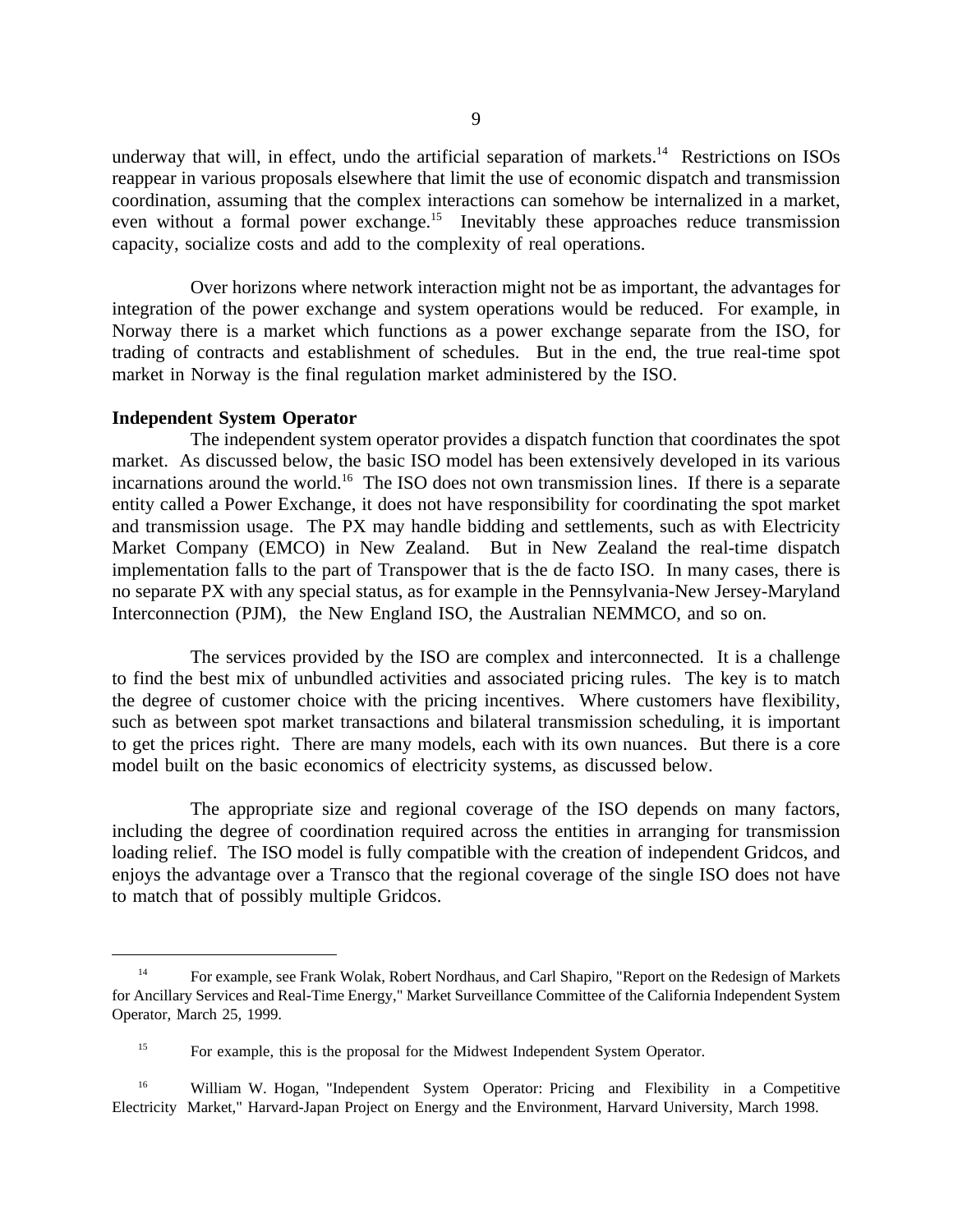### **Transmission Loading Relief**

In large interconnected grids with multiple areas under separate control, regional system operators must coordinate use of the transmission grid. Transmission loading relief (TLR) is required when system constraints would be violated. The rules for inter-regional coordination interact strongly with the pricing and access rules within the regions. The experience in the United States has been that there has been too little in the way of coordination of the TLR rules with the requirements and expectations of the developing markets.

In the United States, the North American Electric Reliability Council (NERC) filled the vacuum in developing a mechanism and institutional framework for TLR. However, the institutional design limits imposed or assumed by NERC required non-market mechanisms for curtailing transactions. In effect, the NERC approach embraced the fallacy of the separation of markets and reliability, assuming that it would be possible to have reliability rules that would be either unimportant or neutral in their commercial effects. The resulting TLR system was cumbersome, reduced real transmission capacity, and had severe impacts on the market, contributing to problems in the Mid-West during the summer of 1998 that produced \$7000/MWh transactions.17

With TLR integrated in the market, prices and bids would matter. The FERC directed NERC to develop more economic systems. There are alternative market mechanisms available in principle. For example, the PJM system proposed implementing the first consistent market mechanism for managing TLR by allowing participants to choose to pay for congestion. This is a separate topic still under active consideration in the United States. The lesson is that the TLR rules must be developed to be consistent with the institutions of the electricity market. The reliability driven concerns for use of the transmission system cannot be separated from system operations or from the activities of the market, at least in the short-run. Network interactions are strong, and the same forces that create the need for an ISO drive the need for market driven methods of adjusting use of the transmission system.

# **ECONOMICS OF A COMPETITIVE ELECTRICITY MARKET**

A general framework that encompassed the essential economics of electricity markets provides a point of reference for evaluating market design elements.<sup>18</sup> Here we focus on

<sup>17</sup> Michael Cadwalader, Scott Harvey, William Hogan, and Susan Pope, "Market Coordination of Transmission Loading Relief Across Multiple Regions," Center for Business and Government, Harvard University, December 1, 1998.

<sup>&</sup>lt;sup>18</sup> This summary comes primarily from William W. Hogan, "Transmission Investment and Competitive Electricity Markets," Center for Business and Government, Harvard University, April 1998. The issues are developed further there, but summarized here for completeness given the central importance of the basic economics in the case of electricity. See also, William W. Hogan, "Competitive Electricity Markets: A Wholesale Primer," Center for Business and Government, Harvard University, December 1998.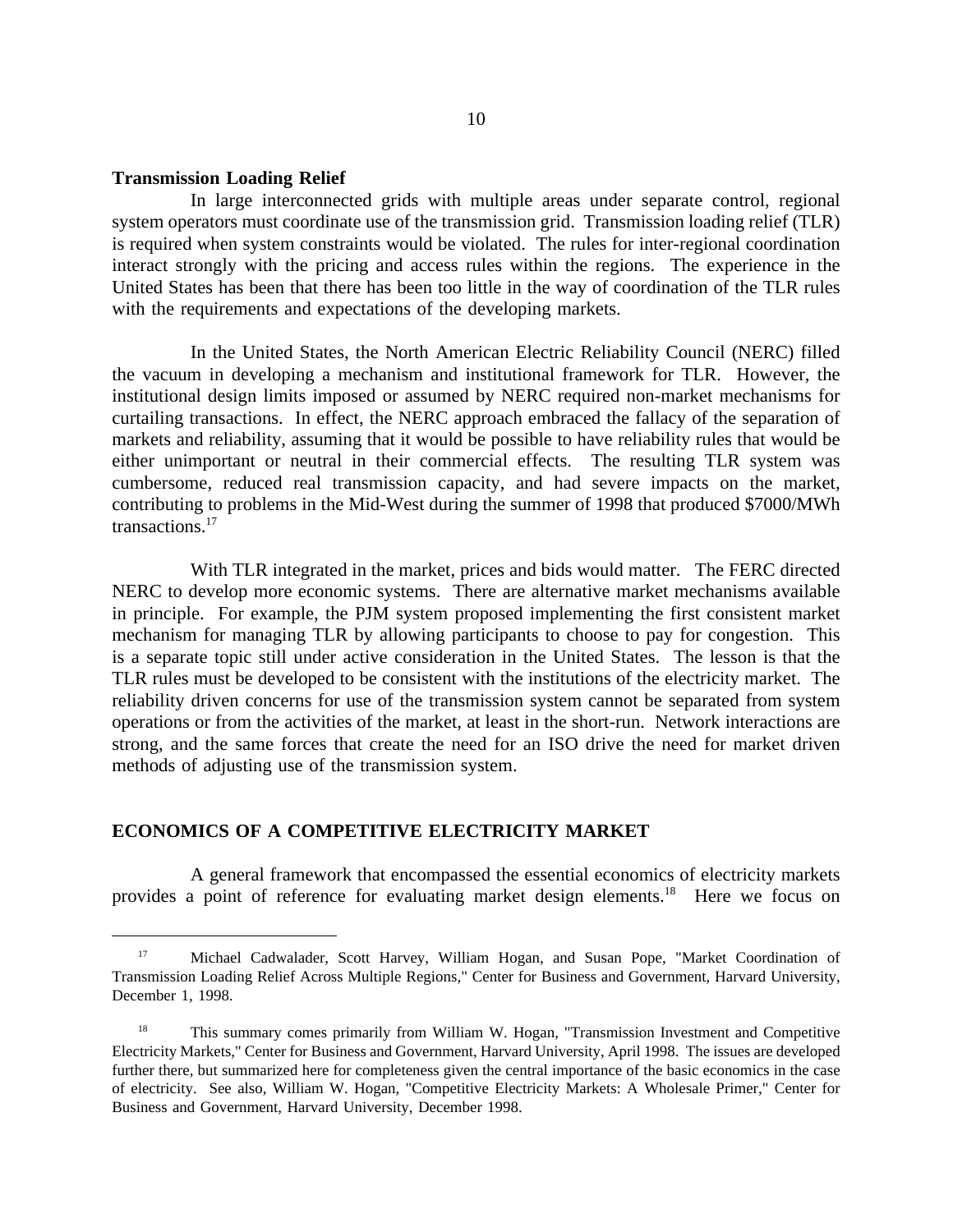theimplications for competition in generation, and the rules for the wholesale market. The treatment of competition for other contestable elements, such as retail services, is important but need not affect the design of the wholesale market. This framework provides a background for evaluating the prescriptions for ISOs and related market institutions.

# **Competitive Market Design**

Reliable operation is a central requirement and constraint for any electricity system. Given the strong and complex interactions in electric networks, current technology with a freeflowing transmission grid dictates the need for a system operator that coordinates use of the transmission system. Control of transmission usage means control of dispatch, which is the principal or only means of adjusting the use of the network. Hence, open access to the transmission grid means open access to the dispatch as well. In the analysis of electricity markets, therefore, a key focus is the design of the interaction between transmission and dispatch, both procedures and pricing, to support a competitive market.

To provide an overview of the operation of an efficient, competitive wholesale electricity market, it is natural to distinguish between the short-run operations coordinated by the system operator and long-run decisions that include investment and contracting. Market participants are price takers and include the generators and eligible customers. For this discussion, distributors are included as customers in the wholesale market,



operating at arm's length from generators. The system is much simpler in the very short run when it is possible to give meaningful definition to concepts such as opportunity cost. Once the short-run economics are established, the long-run requirements become more transparent. Close attention to the connection between short- and long-run decisions isolates the special features of the electricity market.

# **Short-Run Market**

The short run is a long time on the electrical scale, but short on human scale – say, half an hour. The short-run market is relatively simple. In the short run, locational investment decisions have been made. Power plants, the transmission grid, and distribution lines are all in place. Customers and generators are connected and the work of buyers, sellers, brokers and other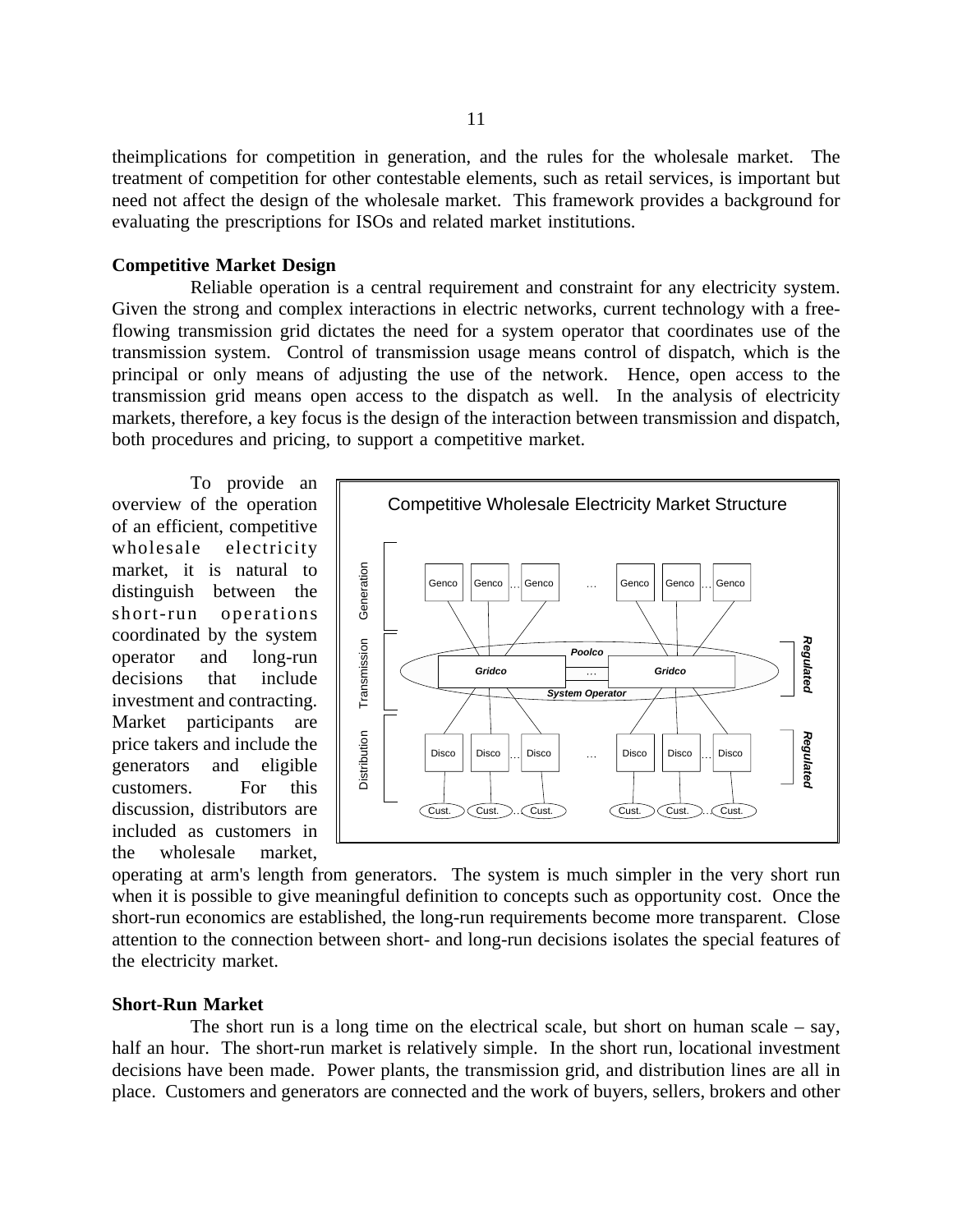service entities is largely complete. The only decisions that remain are for delivery of power, which in the short-run is truly a commodity product.

On the electrical scale, much can happen in half an hour and the services provided by the system include many details of dynamic frequency control and emergency response to contingencies. Due to transaction costs, if nothing else, it would be inefficient to unbundle all of these services, and many are covered as average costs in the overhead of the system. How far unbundling should go is an empirical question. For example, real power should be identified and its marginal cost recognized, but should this extend to reactive power and voltage control as well? Or to spinning reserve required for emergency supplies? For the sake of the present discussion, focus on real power and assume that further unbundling would go beyond the point of diminishing returns in the short-run market.

Over the half hour, the market operates competitively to move real power from generators to customers. Generators have a marginal cost of generating real power from each plant, and customers have different quantities of demand depending on the price at that half hour. The collection of generator costs stacks up to define the generation "merit order," from least to most expensive. This merit order defines the short-run marginal-cost curve, which governs power supply. Similarly, customers have demands that are sensitive to price, and higher prices produce lower demands. Generators and customers do not act unilaterally; they provide information to the dispatcher to be used in a decision process that will determine which plants will run at any given half hour. Power pools provide the model for achieving the most efficient dispatch given the short-run marginal costs of power supply. Although dispatchable demand is not always included, there is nothing conceptually or technically difficult about this extension. The system operator controls operation of the system to achieve the efficient match of supply and demand.

This efficient central dispatch can be made compatible with the market outcome. The fundamental principle is that for the same load, the least-cost dispatch and the competitive-market dispatch are the same. The principal difference between the traditional power pool and the market solution is the price charged to the customer. In the traditional power pool model, customers pay and generators receive average cost, at least on average. Marginal cost implicitly determines the least-cost dispatch, and marginal cost is the standard determinant of competitive market pricing.

An important distinction between the traditional central dispatch and the decentralized market view is found in the source of the marginal-cost information for the generator supply curve. Traditionally the cost data come from engineering estimates of the energy cost of generating power from a given plant at a given time. However, relying on these engineering estimates is problematic in the market model since the true opportunity costs may include other features, such as the different levels of maintenance, that would not be captured in the fuel cost. Replacement of the generator's engineering estimates (that report only incremental fuel cost) with the generator's market bids is the natural alternative. Each bid defines the minimum acceptable price that the generator would accept to run the plant in the given half hour. And these bids serve as the guide for the dispatch.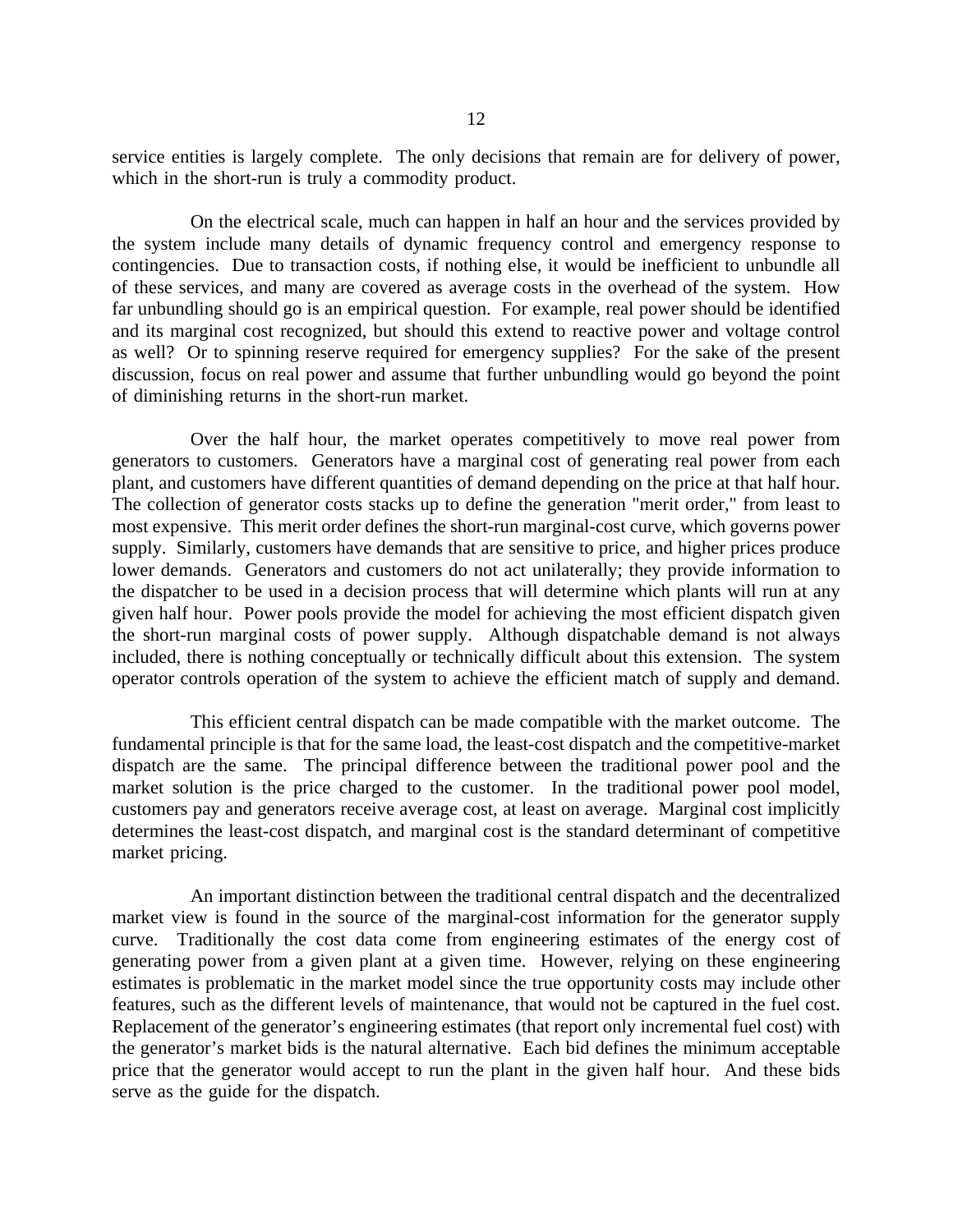As long as the generator receives the market clearing price, and there are enough competitors so that each generator assumes that it will not be providing the marginal plant, then the optimal bid for each generator is the true marginal cost: To bid more would only lessen the chance of being dispatched, but not change the price received. To bid less would create the risk of running and being paid less than the cost of generation for that plant. Hence, with enough competitors and no collusion, the short-run central dispatch market model can elicit bids from buyers and sellers. The system operator can treat these bids as the supply and demand and determine the balance that maximizes benefits for producers and consumers at the market equilibrium price. Hence, in the short run electricity is a commodity, freely flowing into the transmission grid from selected generators and out of the grid to the willing customers. Every half hour, customers pay and generators receive the short-run marginal-cost (SRMC) price for the total quantity of energy supplied in that half hour. Everyone pays or receives the true opportunity cost in the short run. Payments follow in a simple settlement process.

# **Transmission Congestion**

This overview of the short-run market model is by now familiar and found in operation in many countries. However, this introductory overview conceals a critical detail that would be relevant for transmission pricing. Not all power is generated and consumed at the same location. In reality, generating plants and customers are connected through a free-flowing grid of transmission and distribution lines.

In the short-run, transmission too is relatively simple. The grid has been built and everyone is connected with no more than certain engineering requirements to meet minimum technical standards. In this short-run world, transmission reduces to nothing more than putting power into one part of the grid and taking it out at another. Power flow is determined by physical laws, but a focus on the flows – whether on a fictional contract path or on more elaborate allocation methods – is a distraction. The simpler model of input somewhere and output somewhere else captures the necessary reality. In this simple model, transmission complicates the short-run market through the introduction of losses and possible congestion costs.

Transmission of power over wires encounters resistance, and resistance creates losses. Hence the marginal cost of delivering power to different locations differs at least by the marginal effect on losses in the system. Incorporating these losses does not require a major change in the theory or practice of competitive market implementation. Economic dispatch would take account of losses, and the market equilibrium price could be adjusted accordingly. Technically this would yield different marginal costs and different prices, depending on location, but the basic market model and its operation in the short-run would be preserved.

Transmission congestion has a related effect. Limitations in the transmission grid in the short run may constrain long-distance movement of power and thereby impose a higher marginal cost in certain locations. Power will flow over the transmission line from the low cost to the high cost location. If this line has a limit, then in periods of high demand not all the power that could be generated in the low cost region could be used, and some of the cheap plants would be "constrained off." In this case, the demand would be met by higher cost plants that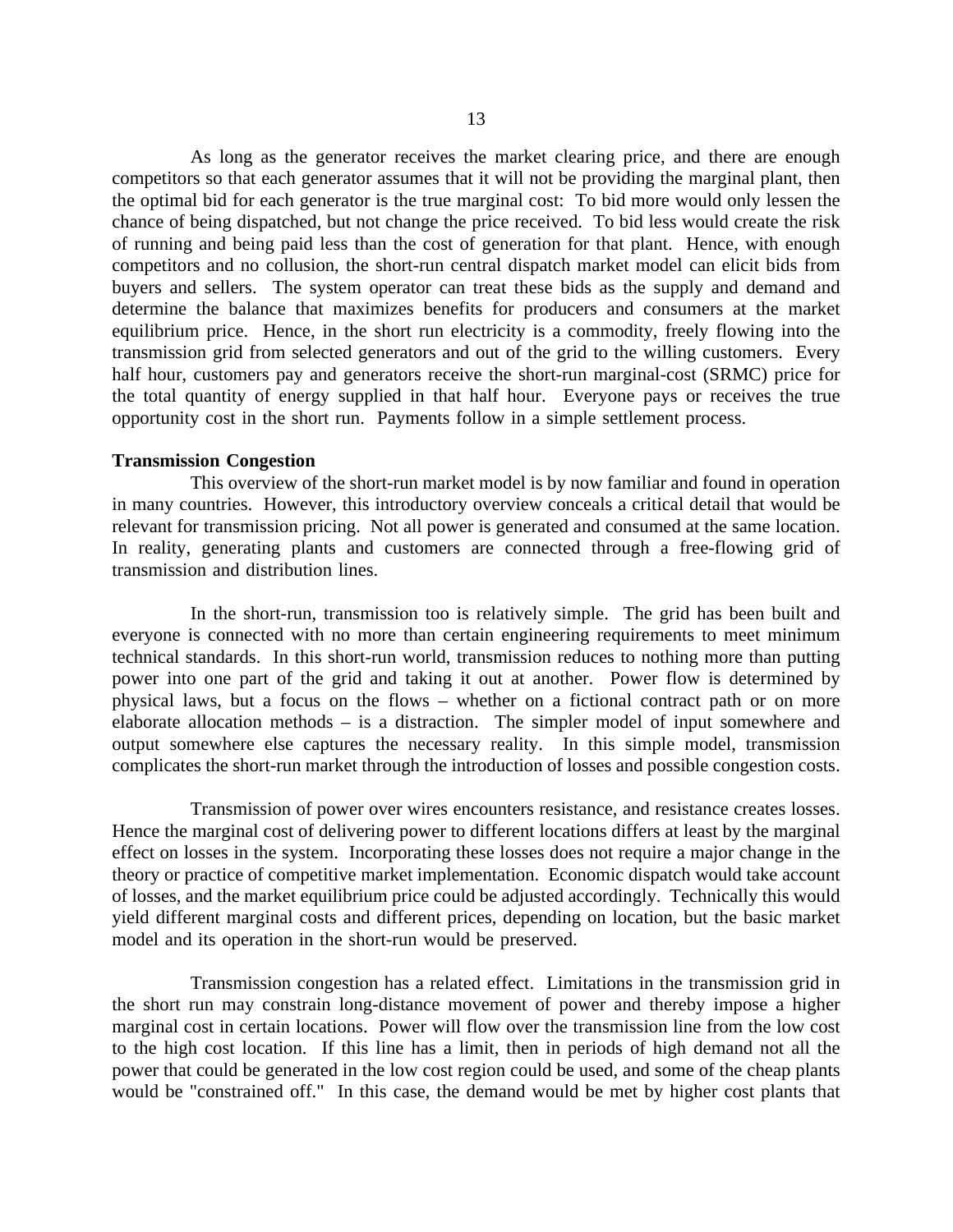absent the constraint would not run, but due to transmission congestion would be then "constrained on." The marginal cost in the two locations differs because of transmission congestion. The marginal cost of power at the low cost location is no greater than the cost of the cheapest constrained-off plant; otherwise the plant would run. Similarly, the marginal cost at the high cost location is no less than the cost of the most expensive constrained-on plant; otherwise the plant would not be in use. The difference between these two costs, net of marginal losses, is the congestion rental.

This congested-induced marginal-cost difference can be as large as the cost of the generation in the unconstrained case. If a cheap coal plant is constrained off and an oil plant, which costs more than twice as much to run, is constrained on, the difference in marginal costs by region is greater than the cost of energy at the coal plant. This result does not depend in any way on the use of a simple case with a single line and two locations. In a real network the interactions are more complicated – with loop flow and multiple contingencies confronting thermal limits on lines or voltage limits on buses – but the result is the same. It is easy to construct examples where congestion in the transmission grid leads to marginal costs that differ by more than 100% across different locations.

If there is transmission congestion, therefore, the short-run market model and determination of marginal costs must include the effects of the constraints. This extension presents no difficulty in principle. The only impact is that the market now includes a set of prices, one for each location. Economic dispatch would still be the least-cost equilibrium subject to the security constraints. Generators would still bid as before, with the bid understood to be the minimum acceptable price at their location. Customers would bid also, with dispatchable demand and the bid setting the maximum price that would be paid at the customer's location. The security-constrained economic dispatch process would produce the corresponding prices at each location, incorporating the combined effect of generation, losses and congestion. In terms of their own supply and demand, everyone would see a single price, which is the SRMC price of power at their location. If a transmission price is necessary, the natural definition of transmission is supplying power at one location and using it at another. The corresponding transmission price would be the difference between the prices at the two locations.

This same framework lends itself easily to accounting extensions to explicitly include bilateral transactions. The bilateral schedules would be provided to the system operator. Those not scheduled would bid into the pool-based spot market. This is often described as the "residual pool" approach. For market participants who wish to schedule transmission between two locations, the opportunity cost of the transmission is just this transmission price of the difference between spot prices at the two locations. This short-run transmission usage pricing, therefore, is efficient and non-discriminatory. In addition, the same principles could apply in a multisettlement framework, with day-ahead scheduling and real-time dispatch. These extensions could be important in practice, but would not fundamentally change the outline of the structure of electricity markets.

This short-run competitive market with bidding and centralized dispatch is consistent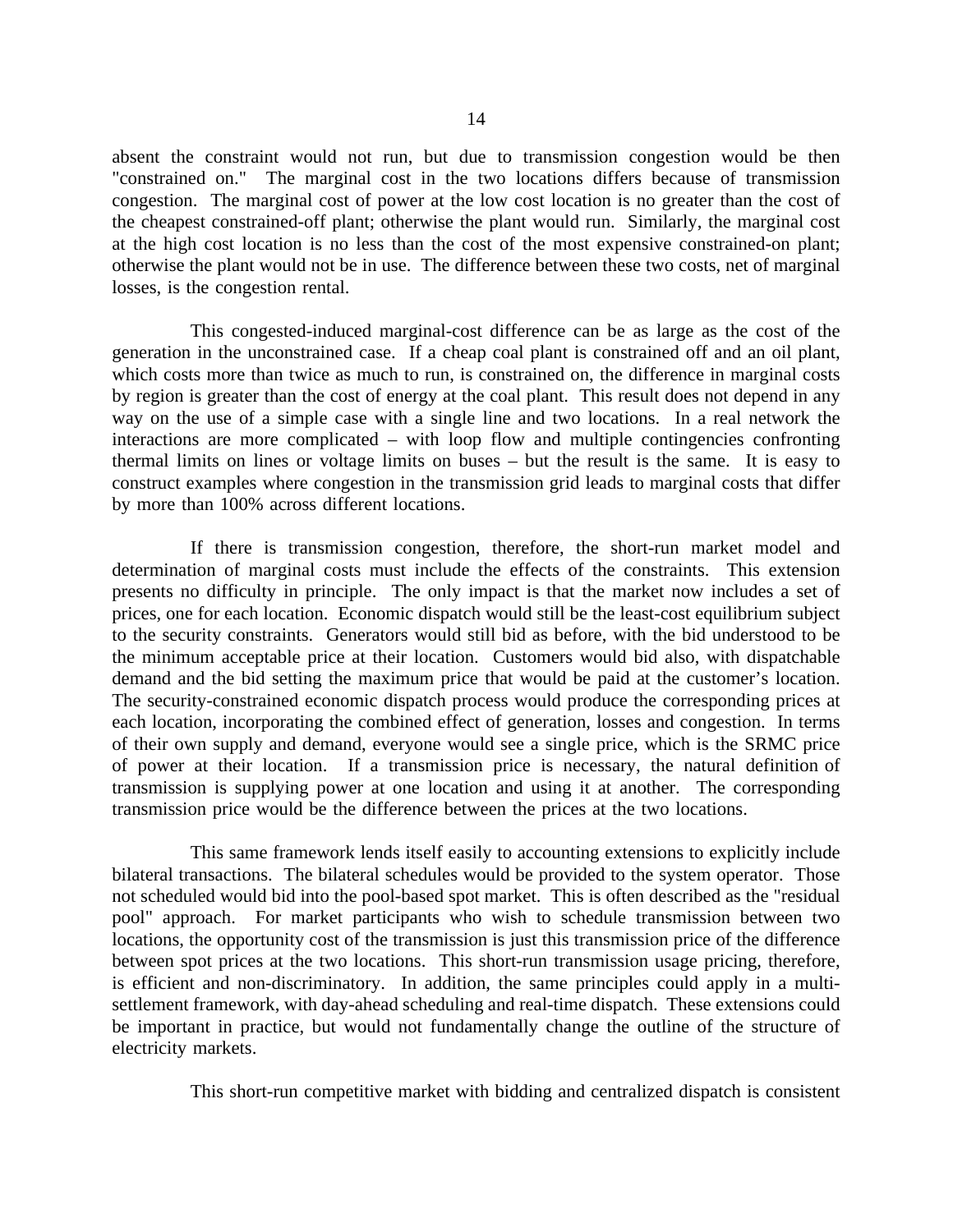with economic dispatch. The locational prices define the true and full opportunity cost in the short run. Each generator and each customer sees a single price for the half hour, and the prices vary over half hours to reflect changing supply and demand conditions. All the complexities of the power supply grid and network interactions are subsumed under the economic dispatch and calculation of the locational SRMC prices. These are the only prices needed, and payments for short-term energy are the only payments operating in the short run, with administrative overhead covered by rents on losses or, if necessary, a negligible markup applied to all power. The system operator coordinates the dispatch and provides the information for settlement payments, with regulatory oversight to guarantee comparable service through open access to the pool run by the system operator through a bid-based economic dispatch.

With efficient pricing, users have the incentive to respond to the requirements of reliable operation. Absent such price incentives, choice would need to be curtailed and the market limited, in order to give the system operator enough control to counteract the perverse incentives that would be created by prices that did not reflect the marginal costs of dispatch. A competitive market with choice and customer flexibility depends on getting the usage pricing right.

# **Long-Run Market Contracts**

With changing supply and demand conditions, generators and customers will see fluctuations in short-run prices. When demand is high, more expensive generation will be employed, raising the equilibrium market prices. When transmission constraints bind, congestion costs will change prices at different locations.

Even without transmission congestion constraints, the spot market price can be volatile. This volatility in prices presents its own risks for both generators and customers, and there will be a natural interest in long-term mechanisms to mitigate or share this risk. The choice in a market is for long-term contracts.

Traditionally, and in many other markets, the notion of a long-term contract carries with it the assumption that customers and generators can make an agreement to trade a certain amount of power at a certain price. The implicit assumption is that a specific generator will run to satisfy the demand of a specific customer. To the extent that the customer's needs change, the customer might sell the contract in a secondary market, and so too for the generator. Efficient operation of the secondary market would guarantee equilibrium and everyone would face the true opportunity cost at the margin.

However, this notion of specific performance stands at odds with the operation of the short-run market for electricity. To achieve an efficient economic dispatch in the short-run, the dispatcher must have freedom in responding to the bids to decide which plants run and which are idle, independent of the provisions of long-term contracts. And with the complex network interactions, it is impossible to identify which generator is serving which customer. All generation is providing power into the grid, and all customers are taking power out of the grid. In a competitive market, it is not even in the interest of the generators or the customers to restrict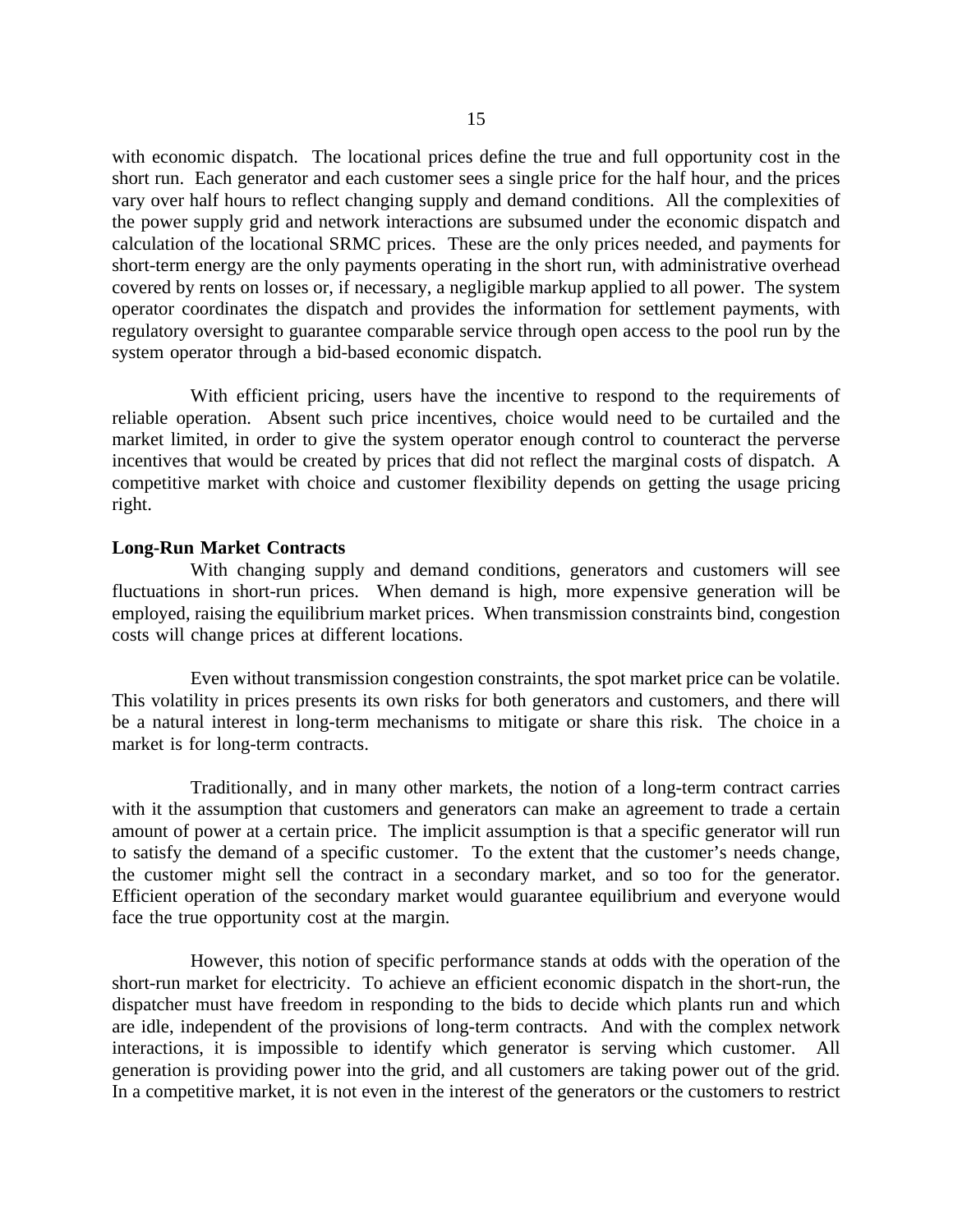their dispatch and forego the benefits of the most economic use of the available generation. The short-term dispatch decisions by the system operator are made independent of and without any recognition of any long-term contracts. In this way, electricity is not like other commodities.

This dictate of the physical laws governing power flow on the transmission grid does not preclude long-term contracts, but it does change the essential character of the contracts. Rather than controlling the dispatch and the short-run market, long-term contracts focus on the problem of price volatility and provide a price hedge not by managing the flow of power but by managing the flow of money. The short-run prices provide the right incentives for generation and consumption, but create a need to hedge the price changes. Recognizing the operation of the short-run market, there is an economic equivalent of the long-run contract for power that does not require any specific plant to run for any specific customer.

Consider the case first of no transmission congestion. In this circumstance, except for the small effect of losses, it is possible to treat all production and consumption as at the same location. Here the natural arrangement is to contract for differences against the equilibrium price in the market. A customer and a generator agree on an average price for a fixed quantity, say 100 MW at five cents. On the half hour, if the spot price is six cents, the customer buys power from the pool at six cents and the generators sells power for six cents. Under the contract, the generator owes the customer one cent for each of the 100 MW over the half hour. In the reverse case, with the pool price at three cents, the customer pays three cents to the pool, which in turn pays three cents to the generator, but now the customer owes the generator two cents for each of the 100 MW over the half hour.

In effect, the generator and the customer have a long-term contract for 100 MW at five cents. The contract requires no direct interaction with system operator other than for the continuing short-run market transactions. But through the interaction with system operator, the situation is even better than with a long-run contract between a specific generator and a specific customer. For now if the customer demand is above or below 100 MW, there is a ready and an automatic secondary market, namely the pool, where extra power is purchased or sold at the pool price. Similarly for the generator, there is an automatic market for surplus power or backup supplies without the cost and problems of a large number of repeated short-run bilateral negotiations with other generators. And if the customer really consumes 100 MW, and the generator really produces the 100 MW, the economics guarantee that the average price is still five cents. Furthermore, with the contract fixed at 100 MW, rather than the amount actually produced or consumed, the long-run average price is guaranteed without disturbing any of the short-run incentives at the margin. Hence the long-run contract is compatible with the short-run market.

The price of the generation contract would depend on the agreed reference price and other terms and conditions. Generators and customers might agree on dead zones, different upside and down-side price commitments, or anything else that could be negotiated in a free market to reflect the circumstances and risk preferences of the parties. Whether generators pay customers, or the reverse, depends on the terms. However, system operator need take no notice of the contracts, and have no knowledge of the terms.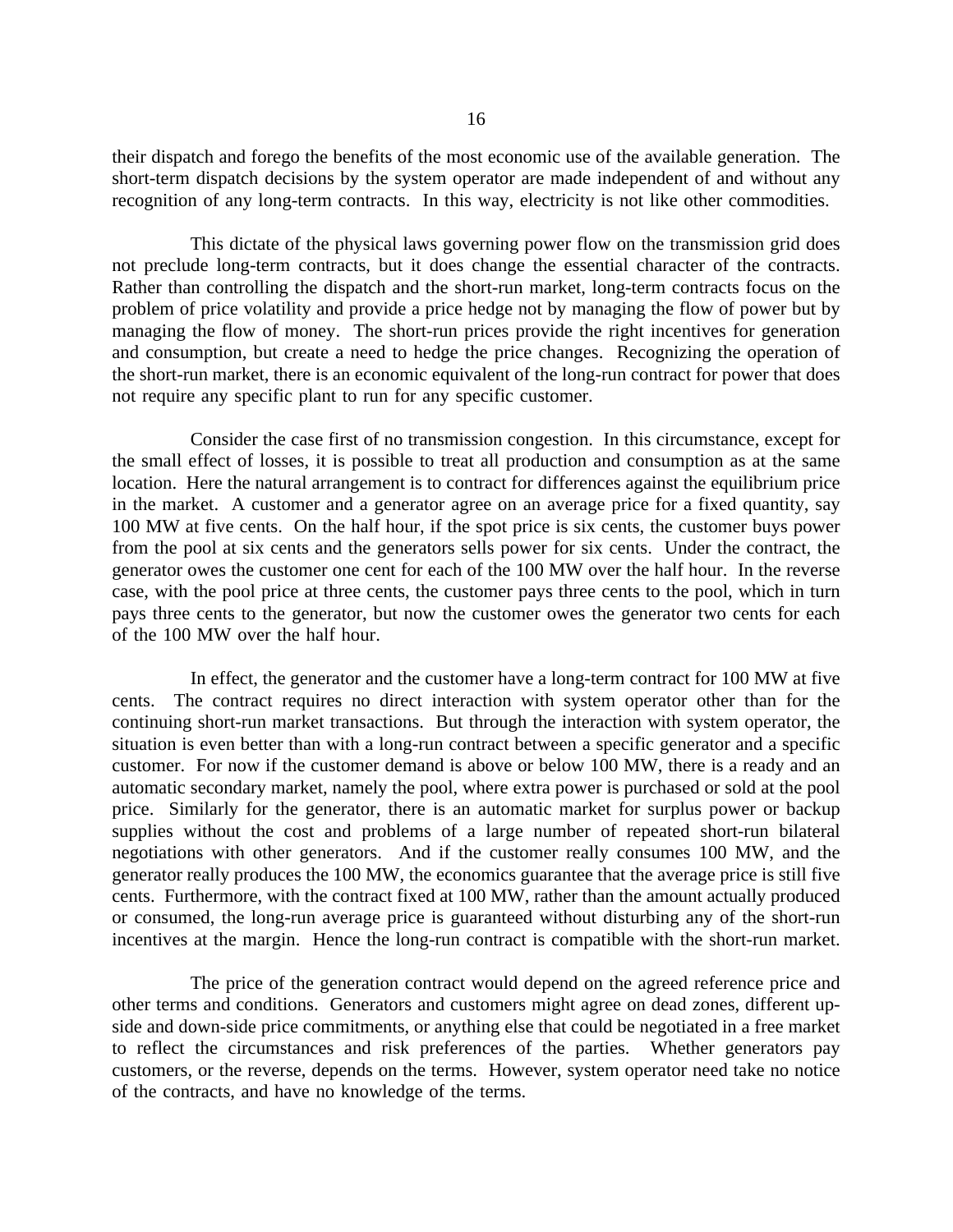In the presence of transmission congestion, the generation contract is necessary but not sufficient to provide the necessary long-term price hedge. A bilateral arrangement between a customer and a generator can capture the effect of aggregate movements in the market, when the single market price is up or the single market price is down. However, transmission congestion can produce significant movements in price that are different depending on location. If the customer is located far from the generator, transmission congestion might confront the customer with a high locational price and leave the generator with a low locational price. Now the generator alone cannot provide the natural back-to-back hedge on fluctuations of the short-run market price. Something more is needed.

Transmission congestion in the short-run market raises another related and significant matter for the system operator. In the presence of congestion, revenues collected from customers will substantially exceed the payments to generators. The difference is the congestion rent that accrues because of constraints in the transmission grid. At a minimum, this congestion rent revenue itself will be a highly volatile source of payment to the system operator. At worse, if the system operator keeps the congestion revenue, incentives arise to manipulate dispatch and prevent grid expansion in order to generate even greater congestion rentals. System operation is a natural monopoly and the operator could distort both dispatch and expansion. If the system operator retains the benefits from congestion rentals, this incentive would work contrary to the goal of an efficient, competitive electricity market.

The convenient solution to both problems – providing a price hedge against locational congestion differentials and removing the adverse incentive for system operator – is to redistribute the congestion revenue through a system of long-run transmission congestion contracts operating in parallel with the long-run generation contracts. Just as with generation, it is not possible to operate an efficient short-run market that includes transmission of specific power to specific customers. However, just as with generation, it is possible to arrange a transmission congestion contract that provides compensation for differences in prices, in this case for differences in the congestion costs between different locations across the network.

The transmission congestion contract for compensation would exist for a particular quantity between two locations. The generator in the example above might obtain a transmission congestion contract for 100 MW between the generator's location and the customer's location. The right provide by the contract would not be for specific movement of power but rather for payment of the congestion rental. Hence, if a transmission constraint caused prices to rise to six cents at the customer's location, but remain at five cents at the generator's location, the one cent difference would be the congestion rental. The customer would pay the pool six cents for the power. The pool would in turn pay the generator five cents for the power supplied in the shortrun market. As the holder of the transmission congestion contract, the generator would receive one cent for each of the 100 MW covered under the transmission congestion contract. This revenue would allow the generator to pay the difference under the generation contract so that the net cost to the customer is five cents as agreed in the bilateral power contract. Without the transmission congestion contract, the generator would have no revenue to compensate the customer for the difference in the prices at their two locations. The transmission congestion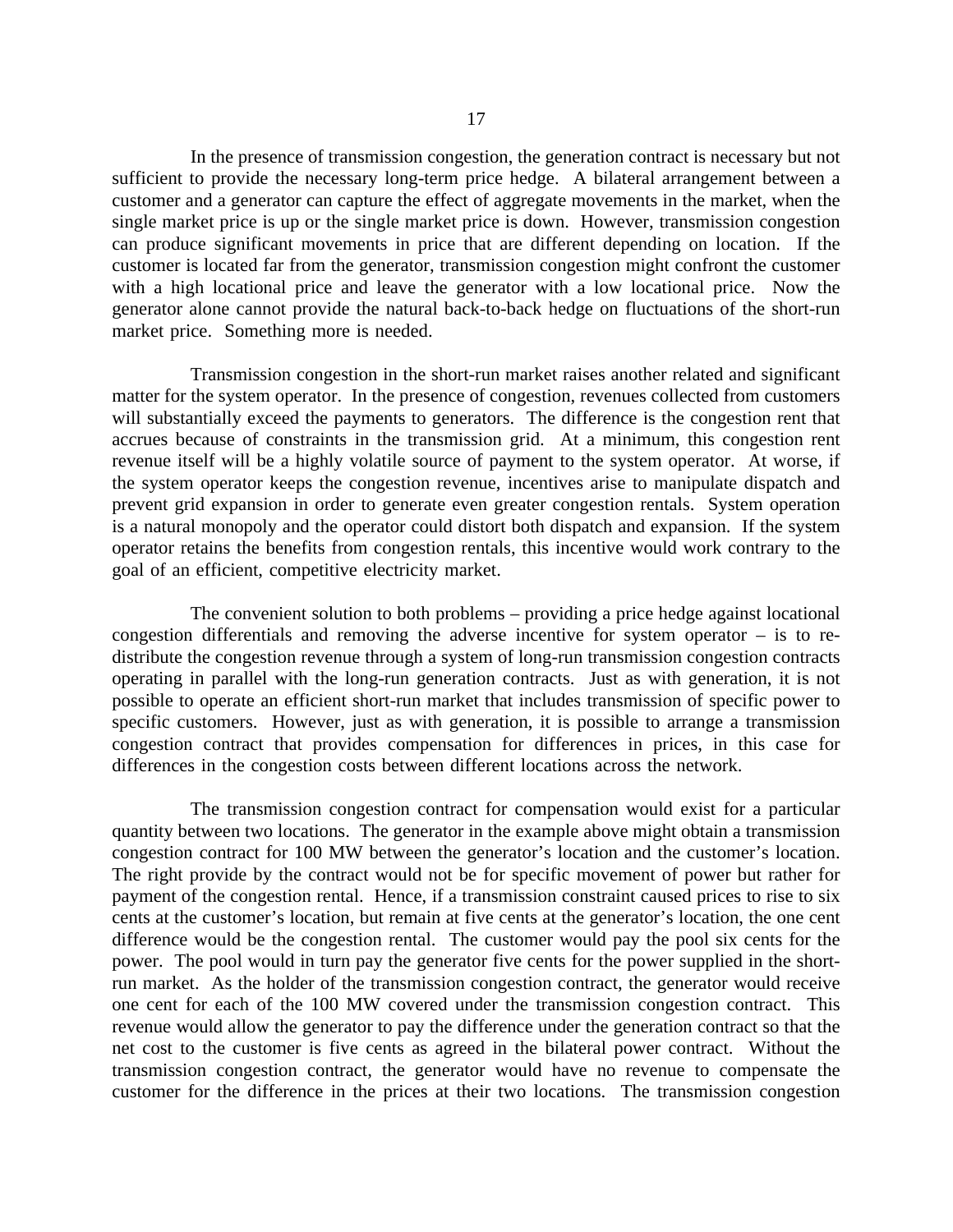contract completes the package.

When only the single generator and customer are involved, this sequence of exchanges under the two types of contracts may seem unnecessary. However, in a real network with many participants, the process is far less obvious. There will be many possible transmission combinations between different locations. There is no single definition of transmission grid capacity, and it is only meaningful to ask if the configuration of allocated transmission flows is feasible. However, the net result would be the same. Short-run incentives at the margin follow the incentives of short-run opportunity costs, and long-run contracts operate to provide price hedges against specific quantities. The system operator coordinates the short-run market to provide economic dispatch. The system operator collects and pays according to the short-run marginal price at each location, and the system operator distributes the congestion rentals to the holders of transmission congestion contracts. Generators and customers make separate bilateral arrangements for generation contracts. Unlike with the generation contracts, the system operator's participation in coordinating administration of the transmission congestion contracts is necessary because of the network interactions, which make it impossible to link specific customers paying congestion costs with specific customer receiving congestion compensation. If a simple feasibility test is imposed on the transmission congestion contracts awarded to customers, the aggregate congestion payments received by the system operator will fund the congestion payment obligations under the transmission congestion contracts. Still, the congestion prices paid and received will be highly variable and load dependent. Only the system operator will have the necessary information to determine these changing prices, but the information will be readily available embedded in all the pool's locational prices. The transmission congestion contracts define payment obligations that guarantee protection from changes in the congestion rentals.

The transmission congestion contract can be recognized as equivalent to an advantageous form of "physical" transmission right. Were it possible to define usage of the transmission system in terms of physical rights, it would be desirable that these rights have two features. First, they could not be withheld from the market to prevent others from using the transmission grid. Second, they would be perfectly tradable in a secondary market that would support full reconfiguration of the patterns of network use at no transaction cost. This is impossible with any known system of transmission rights that parcel up the transmission grid. However, in a competitive electricity market with a bid-based, security-constrained economic dispatch, transmission congestion contracts are equivalent to just such perfectly tradable transmission rights. Hence we can describe transmission congestion contracts either as financial contracts for congestion rents or as perfectly tradable physical transmission rights.

If the transmission congestion contracts have been fully allocated, then the system operator will be simply a conduit for the distribution of the congestion rentals. The operator would no longer have an incentive to increase congestion rentals: any increase in congestion payments would flow only to the holders of the transmission congestion contracts. The problem of supervising the dispatch monopoly would be greatly reduced. And through a combination of generation contracts and transmission congestion contracts, participants in the electricity market can arrange price hedges that could provide the economic equivalent of a long-term contract for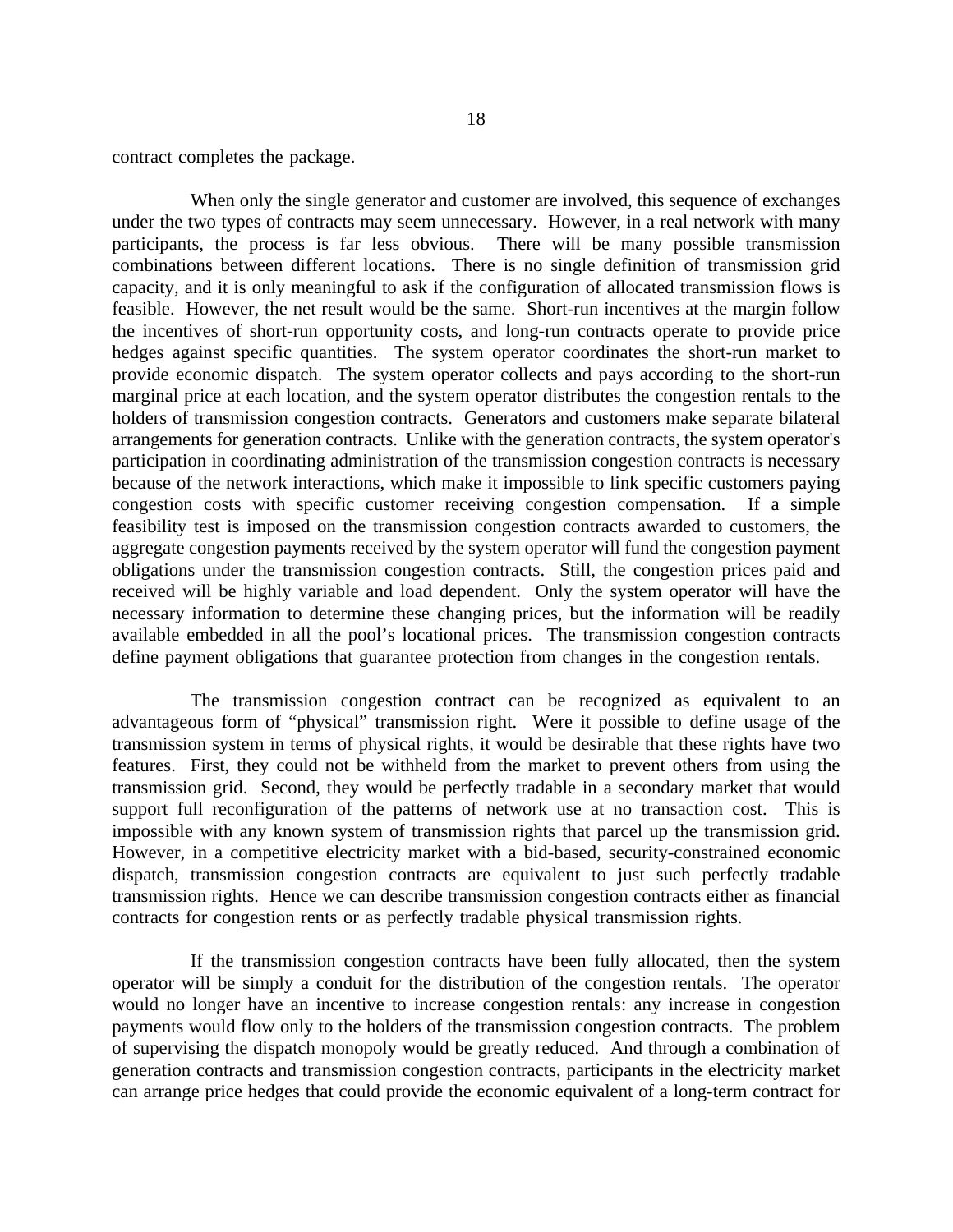specific power delivered to a specific customer.

Further to the application of these ideas, locational marginal cost pricing lends itself to a natural decomposition. For example, even with loops in a network, market information could be transformed easily into a hub-and-spoke framework with locational price differences on a spoke defining the cost of moving to and from the local hub, and then between hubs. This would simplify without distorting the locational prices. A contract network could develop that would be different from the real network without affecting the meaning or interpretation of the locational prices.

With the market hubs, the participants would see the simplification of having a few hubs that capture most of the price differences of long-distance transmission. Contracts could develop relative to the hubs. The rest of the sometimes important difference in locational prices would appear in the cost of moving power to and from the local hub. Commercial connections in the network could follow a configuration convenient for contracting and trading. The separation of physical and financial flows would allow this flexibility.

The creation or elimination of hubs would require no intervention by regulators or the system operator. New hubs could arise as the market requires, or disappear when not important. A hub is simply a special node within a zone. The system operator still would work with the locational prices, but the market would decide on the degree of simplification needed. However, everyone would still be responsible for the opportunity cost of moving power to and from the local hub. There would be locational prices and this would avoid the substantial incentive problems of averaging prices.

#### **Long-Term Market Investment**

Within the contract environment of the competitive electricity market, new investment occurs principally in generating plants, customer facilities and transmission expansions. In each case, corresponding contract-right opportunities appear that can be used to hedge the price uncertainty inherent in the operation of the competitive short-run market.

In the case of investment in new generating plants or consuming facilities, the process is straightforward. Under the competitive assumption, no single generator or customer is a large part of the market, there are no significant economies of scale, and there are no barriers to entry. Generators or customers can connect to the transmission grid at any point subject only to technical requirements defining the physical standards for hookup. If they choose, new customers or new generators have the option of relying solely on the short-run market, buying and selling power at the locational price determined as part of the half-hourly dispatch. The system operator makes no guarantees as to the price at the location. The system operator only guarantees open access to the pool at a price consistent with the equilibrium market. The investor takes all the business risk of generating or consuming power at an acceptable price.

If the generator or customer wants price certainty, then new generation contracts can be struck between a willing buyer and a willing seller. The complexity and reach of these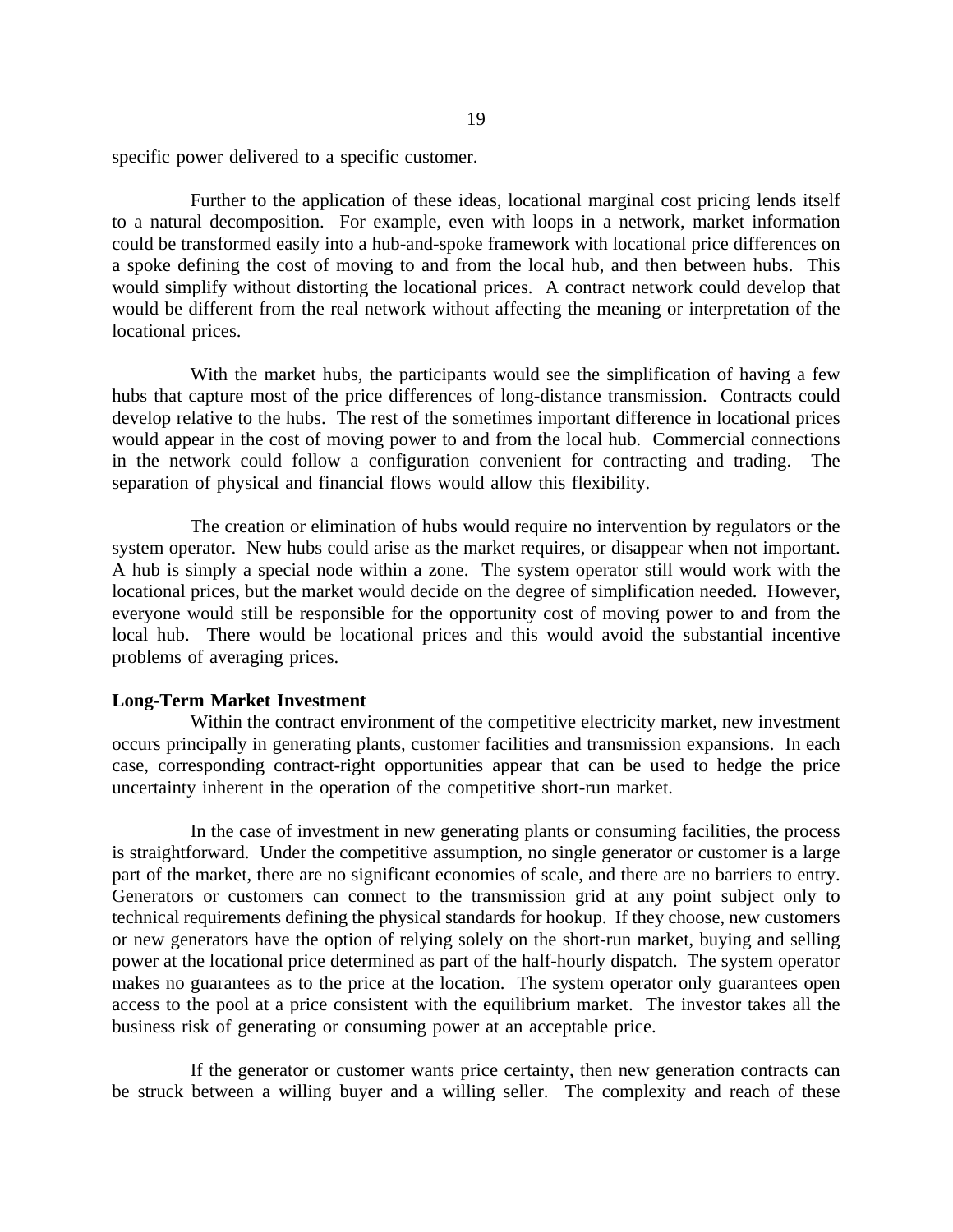contracts would be limited only by the needs of the market. Typically we expect a new generator to look for a customer who wants a price hedge, and for the generators to defer investing in new plant until sufficient long-term contracts with customers can be arranged to cover a sufficient portion of the required investment. The generation contracts could be with one or more customers and might involve a mix of fixed charges coupled with the obligations to compensate for price differences relative to the spot-market price. But the customer and generator would ultimately buy and sell power at their location at the half-hourly price.

If either party expects significant transmission congestion, then a transmission congestion contract would be indicated. If transmission congestion contracts are for sale between the two points, then a contract can be obtained from the holder(s) of existing rights. Or new investment can create new capacity that would support additional transmission congestion contracts. The system operator would participate in the process only to verify that the newly created transmission congestion contracts would be feasible and consistent with the obligation to preserve any existing set of transmission congestion contracts on the existing grid. Unlike the ambiguity in the traditional definition of transmission transfer capacity, there is a direct test to determine the feasibility of any new set of transmission congestion contracts for compensation – while protecting the existing rights – and the test is independent of the actual loads that may develop. Hence, incremental investments in the grid would be possible anywhere without requiring that everyone connected to the grid participate in the negotiations or agree to the allocation of the new transmission congestion contracts.

This happy resolution of the puzzle of transmission expansion and pricing through voluntary market forces alone is subject to at least two other important caveats. First, there still may be market failures even with the definition of a workable set of equivalent property rights. For example, with many small market participants, each benefiting a little from a large transmission investment, the temptation to free-ride on the economies of scale and scope may create a kind of prisoner's dilemma. Everyone would be better off sharing in the investment, but the temptation to free ride and avoid paying for the expense may overcome any ability to form a consortium or negotiate a contract. It may be that the investment could not go forward in a timely manner, at the right scale, or at all, without some regulatory entity that can mandate payment of the costs.<sup>19</sup> In this case, however, the task should be simplified by the ability to simultaneously allocate the benefits in the form of a share of the transmission congestion contracts. The market could take care of many, perhaps most, investments, and the regulatory option would be easier to implement when needed.

Second, operation of voluntary market forces would have little sway in the allocation of the costs for an existing transmission grid that already provides open access. The costs are sunk, and typically the sunk costs of the wires exceed the transmission congestion opportunity costs of using the grid. This is due, in large part, to the effects of the economies of scale.

<sup>&</sup>lt;sup>19</sup> This situation appears to be what is described often as investments for reliability. However, with price responsive demand and security constrained economic dispatch, there is in principle no difference in reliability. The only difference created by the investment would be in the economic benefits of the actual dispatch.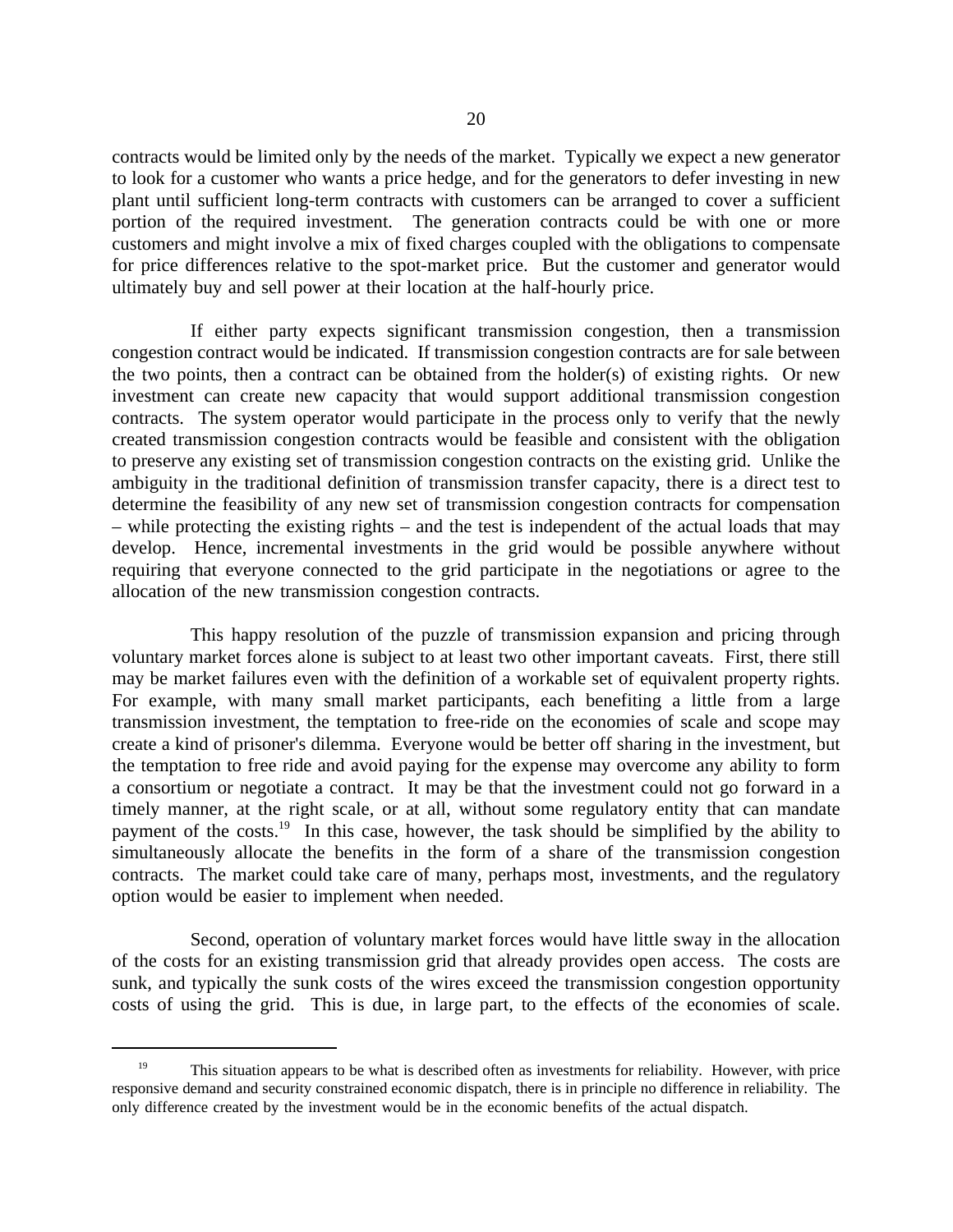Hence, given the choice of paying the sunk costs but avoiding the congestion costs, versus avoiding the sunk costs while using the system and paying the continuing cost of congestion, most users would prefer the latter. If the sunk costs are to be recovered in prospective payments, therefore, there must be some form of requirement to pay these costs as a condition for using the grid. The resulting access charges would be the functional equivalent of the contract payments for new investment.

## **PRESCRIPTIONS FOR (I)SOs**

There are a few essential services related to coordinating use of the transmission grid where the ISO is both necessary and would have a significant comparative advantage. For example, although it is possible to design an ISO that ignores market preferences, the ISO would have a significant advantage in conducting its short-term coordination activities through an open spot market. In addition to the immediate efficiency improvements, the transparency and ease of entry for small participants would provide a wealth of benefits for promoting the long-run competitiveness of the market. These benefits would include a practical framework for implementing transmission rights, as embodied in the PJM approach. $^{20}$ 

The PJM model and similar systems such as for New York, New Zealand, and so on, provide open access with non-discriminatory pricing. The critical short-run matter of congestion pricing and allocation of scarce transmission capacity through locational marginal cost pricing complements other components to deal with the longer-term issues that go beyond system operations. Transmission fixed costs are recovered primarily through system-wide (but not necessarily uniform) network service charges. The ISO administers both a spot market and bilateral schedules, while maintaining reliability under principles of bid-based, economic, security-constrained dispatch. Fixed transmission rights (FTRs, i.e., transmission congestion contracts) are available for congestion costs between locations, creating the market equivalent of perfectly tradeable physical transmission rights, providing tradable open-access transmission reservations in the only way that is likely to be feasible.

#### **Market Design Pitfalls**

There is little public policy justification for approving ISO rules that go in the direction of adding further complications while restricting participant choices. Hence, it would be appropriate to prescribe rules for the ISO that would support a competitive market in the real world, rather than an idealized world where network complications could be ignored. At a minimum, governments and regulators interested in market design should look with great skepticism on proposals that begrudgingly acknowledge that a certain function must be performed by the system operator, but then require that it be performed badly. For example:

<sup>&</sup>lt;sup>20</sup> Scott M. Harvey, William W. Hogan, and Susan L. Pope, "Transmission Capacity Reservations and Transmission Congestion Contracts," Center for Business and Government, Harvard University, June 6, 1996, (Revised March 8, 1997).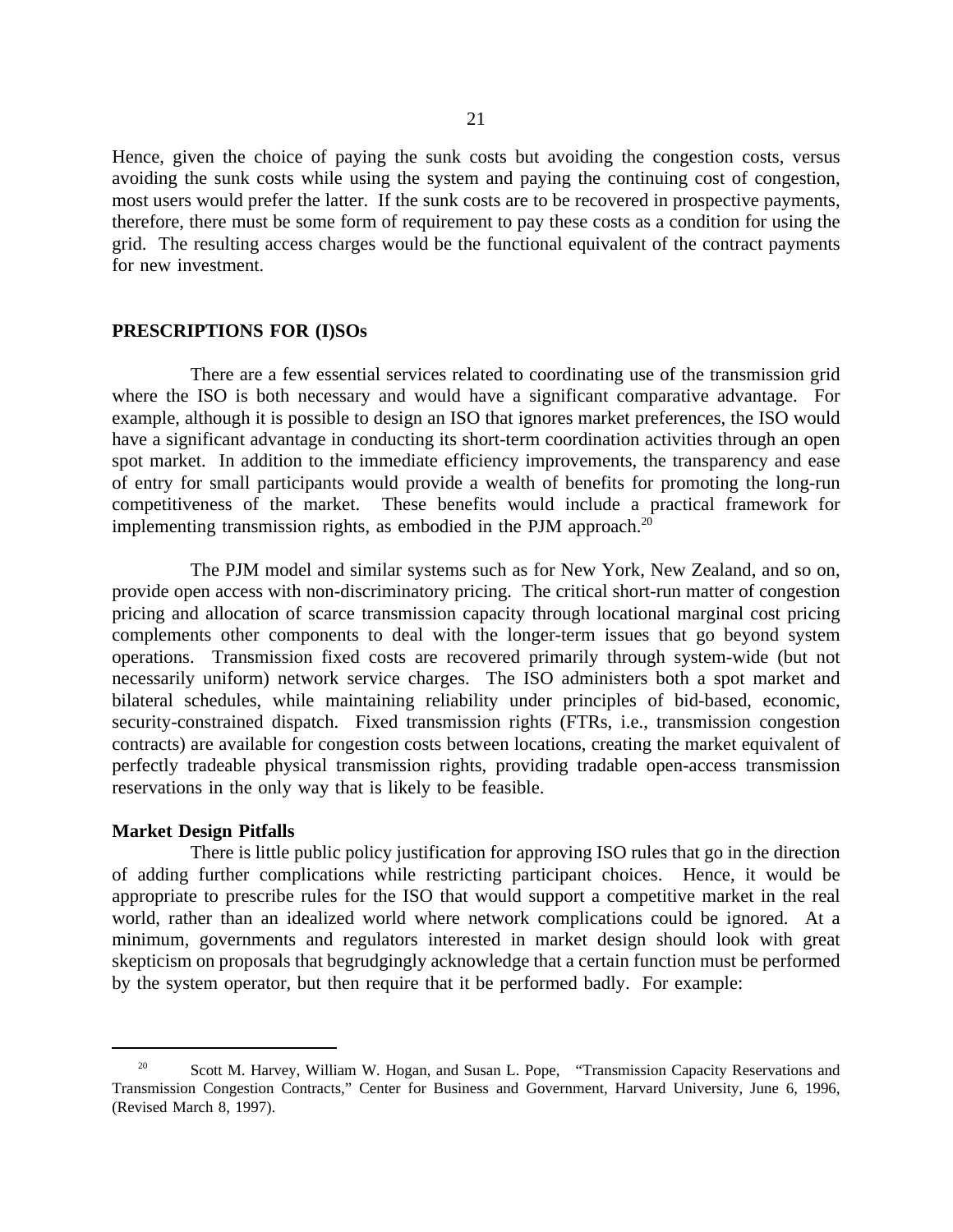**Balancing Services and Penalties.** The ISO must provide real time balancing to maintain system integrity. Balancing imposes costs, and those relying on the balancing services should pay these costs. However, a strong burden of proof should face those who would charge balancing penalties in excess of costs, or restrict voluntary access to balancing services.

**Balancing Constraints.** The ISO must maintain aggregate energy balance in the system, but there is no physical necessity and no public policy interest in requiring particular combinations of transactions to remain balanced. Quite the contrary. Individual balancing requirements both complicate the task for the ISO and provide a device to reinforce market power. This goes against the public interest.

**Least-Cost (Re)Dispatch.** The ISO must be able to (re)dispatch plants in order to manage transmission congestion. Rules designed to prevent the ISO from applying the familiar principles of economic dispatch run contrary to the notion of competitive markets and the public interest.

**Voluntary Bidding.** When doing an economic dispatch, it seems logical for the ISO to make the adjustments taking into account the preferences of the market participants as expressed by their voluntary bids. There should be a strong burden of proof for those who argue that it is necessary to restrict the voluntary bids, or discard consideration of some bids.

**Transmission Rights and Dispatch.** The ISO must coordinate the use of the transmission system. And once the actual use of the transmission system is determined, so is the dispatch. Regulators should look with skepticism on any proposal built on the flawed foundation that transmission usage and dispatch can be separated.

**Restricting the Grid.** The real reliability conditions for the electric grid include an ensemble of contingency conditions and complicated network interactions. Relatively few of these real constraints are simple limits on the actual flow across certain interfaces. Regulators should look skeptically at proposals that require derating the real capacity of the grid in order to make a few flow limits sufficient to guarantee reliability under a simple market model.

**Pricing Transparency.** Only the ISO would have the information needed to calculate and post locational prices, as in PJM. The computations are easy for a given dispatch, but only the ISO has all the information about the dispatch. Given the striking gap between the previous claims that congestion is insignificant and the observed reality of true locational pricing in the first real implementation in the United States, regulators everywhere should have a strong interest in prescribing that the real locational marginal costs--considering the real network interactions, and not just simplified zonal aggregations--be made available on a regular basis.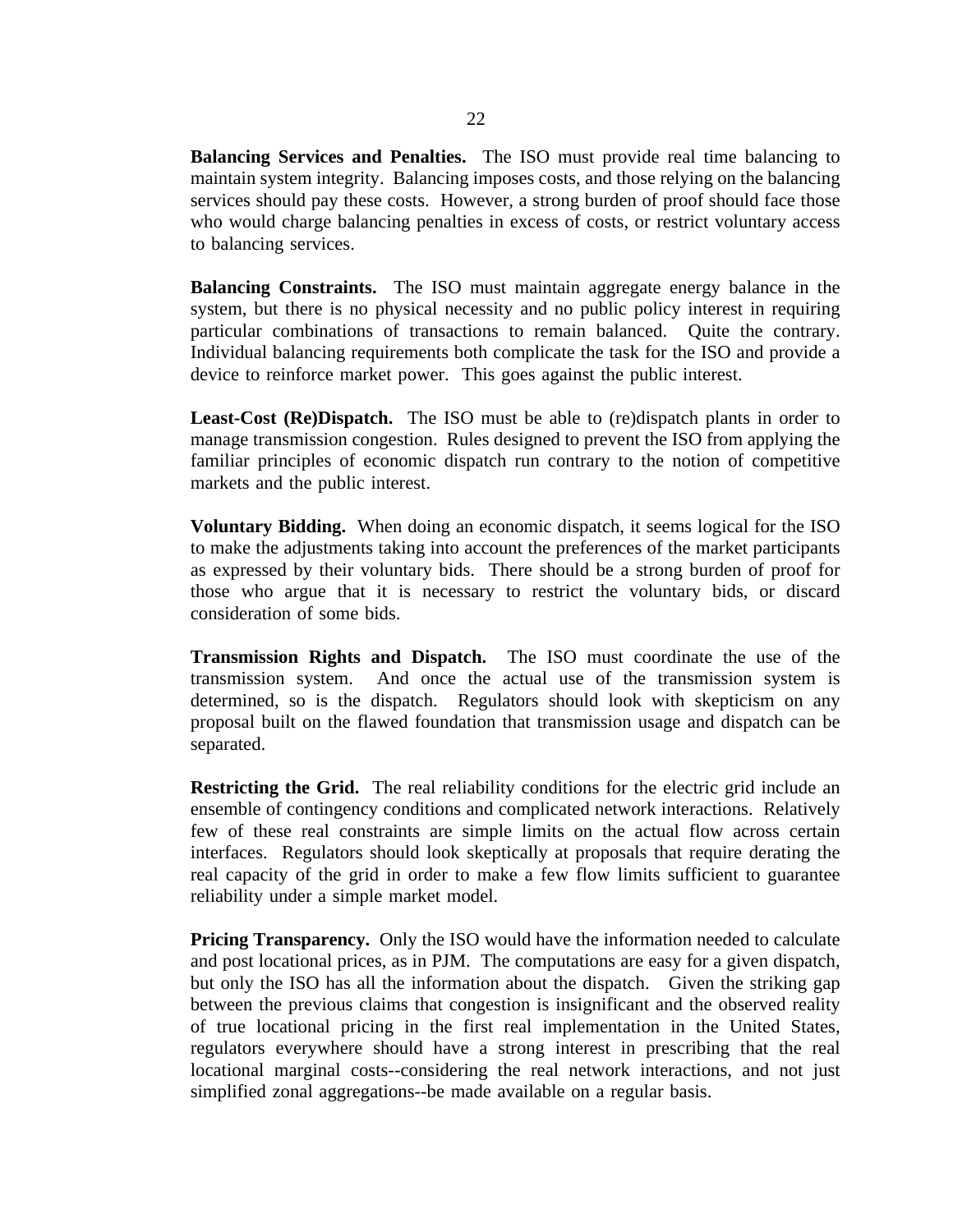Regrettably, these illustrative recommendations are motivated by components found in quite real proposals, a few already in place. Some market participants may prefer large transaction costs, trading obscurity, barriers to entry, and the ability to exploit market power. They should oppose these and similar prescriptions which would simplify the real operations of markets and reduce the profits of those who otherwise would benefit from the inefficiencies. But we should not confuse the public interest in greater competition with an interest in greater profits for ever more competitors. Governments and regulators imbued with responsibility for the public interest should prevent such mistakes.

To be sure, embracing these recommendations would be the same thing as supporting an ISO that operates a "residual pool."<sup>21</sup> For some, the terms invoke a doctrinal reaction beyond reach of any reason. Despite all the evidence, for some the use of a system operator to coordinate an open spot market is politically incorrect. However, for those willing to look beyond preemptive dismissal and discuss the ideas on their merits, we should note that the equation runs both ways. Those who reject an ISO which operates such a voluntary, short-run, residual pool to coordinate the spot market are rejecting some or all of these principles, a rejection for which there seems to be little or no justification other than a fear of the open, competitive market that would result. Rejection of these principles amounts to saying that the ISO must perform certain functions, but badly.

# **Transmission Access and Pricing Challenges**

Development of the rules for market design and access to the essential transmission facilities confronts a number of challenges. The basic outline of the bid-based, securityconstrained economic dispatch with locational prices and transmission congestion contracts provides a foundation. If we could move beyond the distracting debates, and the avoid the avoidable design flaws, we could turn our attentions to an unfinished agenda. Some of the major, interconnected topics include:

> **Transmission Pricing for Fixed Charge Recovery**. Transmission displays large economies of scale, which means that the efficient way to recover embedded costs is in a system that separates fixed and variable charges. Recovery of fixed costs would further distinguish between those designed to recover sunk costs and those that would apply to new investments. There is no reason that sunk cost recovery should be uniform across the grid. This is a point of common confusion and is not the same thing as having a postage stamp rate. For the sunk costs, the license plate approach with different access charges for different regions--now in place, for example, in PJM, California and Australia--would be a preferred alternative, extending into the future. For new investment, fixed charges could be collected under a separate contract with those obtaining rights in the expanded system. Importantly, recovery of sunk costs has all the familiar characteristics of the stranded asset problem. In a world of truly open access, market participants would not willingly pay for the sunk costs. Hence, it is

<sup>&</sup>lt;sup>21</sup> Richard Haigh, The National Grid Company, comments on Panel 5, "ISOs and Transmission Pricing," FERC Public Conference Concerning the Commission's Policy on Independent System Operators, April 16, 1998.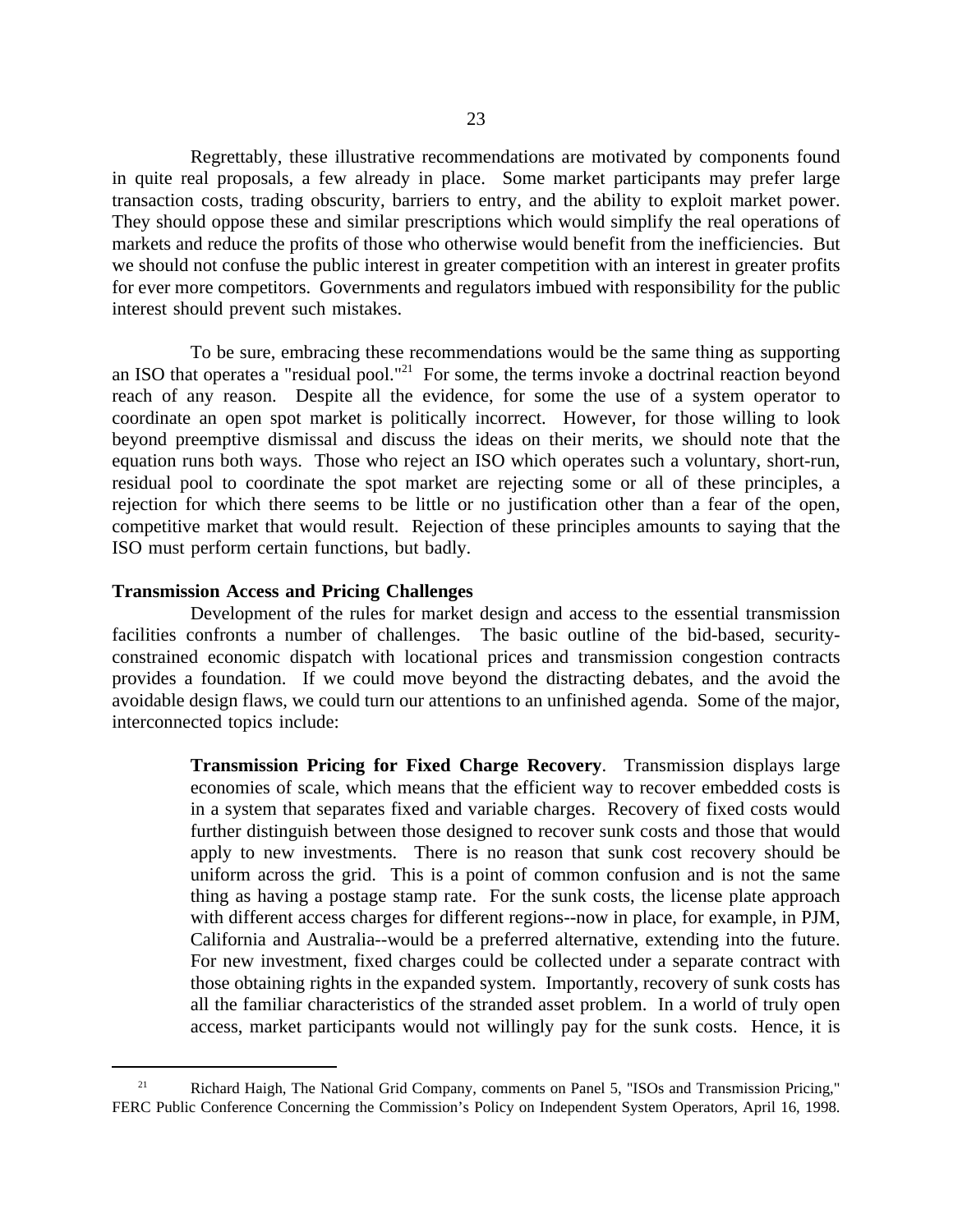important (mandatory) that payments for embedded costs be mandatory.

**Transmission Congestion Management System**. The locational pricing system for managing transmission usage and congestion is central to the competitive market design. The structure of this pricing system supports the definition of transmission rights, incentives for investment, and the ability to rely on competitive market forces.

**Transmission Rights for Energy**. Under a market structure with bid-based economic dispatch and locational pricing, the natural definition of transmission rights is in the form of financial contracts for the collection of congestion rentals. The rights also serve as an important element of the incentives and obligations for the grid company. The rights are FTRs PJM or TCCs in New York. The basic design could be extended to include the explicit treatment of marginal losses and loss payments, as under consideration in New Zealand. Allocation of FTRs through the acquisition of network service creates certain perverse incentives in the re-designation process. An alternative is the development of auction mechanisms for allocating and reconfiguring transmission rights. Such auction proposals are under development in PJM and New York.

**Transmission Requirements for Connection**. There is a distinction between the requirements for new generators and loads to connect to the grid and the requirements for expansion of the grid. The connection rules will be important as both an obligation for the grid company and as an important source of future revenue.

**Transmission Expansion Protocols**. Separate from the connection to the grid are the incentives and rules for transmission system expansion in order to increase the capacity for energy trading and to create new FTRs. Here we would distinguish between market driven expansions and expansions dictated by market failure. For market driven expansions, the incentive for investment comes from the market participants who do not wish to pay future congestion costs and seek new FTRs. Or there might develop a mechanism that limited the working capacity of new investments for enough time to justify the return based only on ex post congestion rents. The market participants could approach the existing grid company and arrange for the investment, contract for future fixed payments, and receive the resulting FTRs. Presumably, any existing or new grid company could compete for this business, which could be contestable. For investments where market failure prevents the development of a transmission expansion, there would be a different but parallel decision mechanism. In this case, the grid company might take the initiative in identifying cost-effective expansion options that cannot be undertaken because of the free-rider problem blocking the formation of a sufficiently large coalition of beneficiaries. If the case can be established, the grid company could propose an allocation of costs and benefits. The costs would be collected in a manner similar to sunk costs for the existing grid. The benefits would be distributed in the form of incremental FTRs.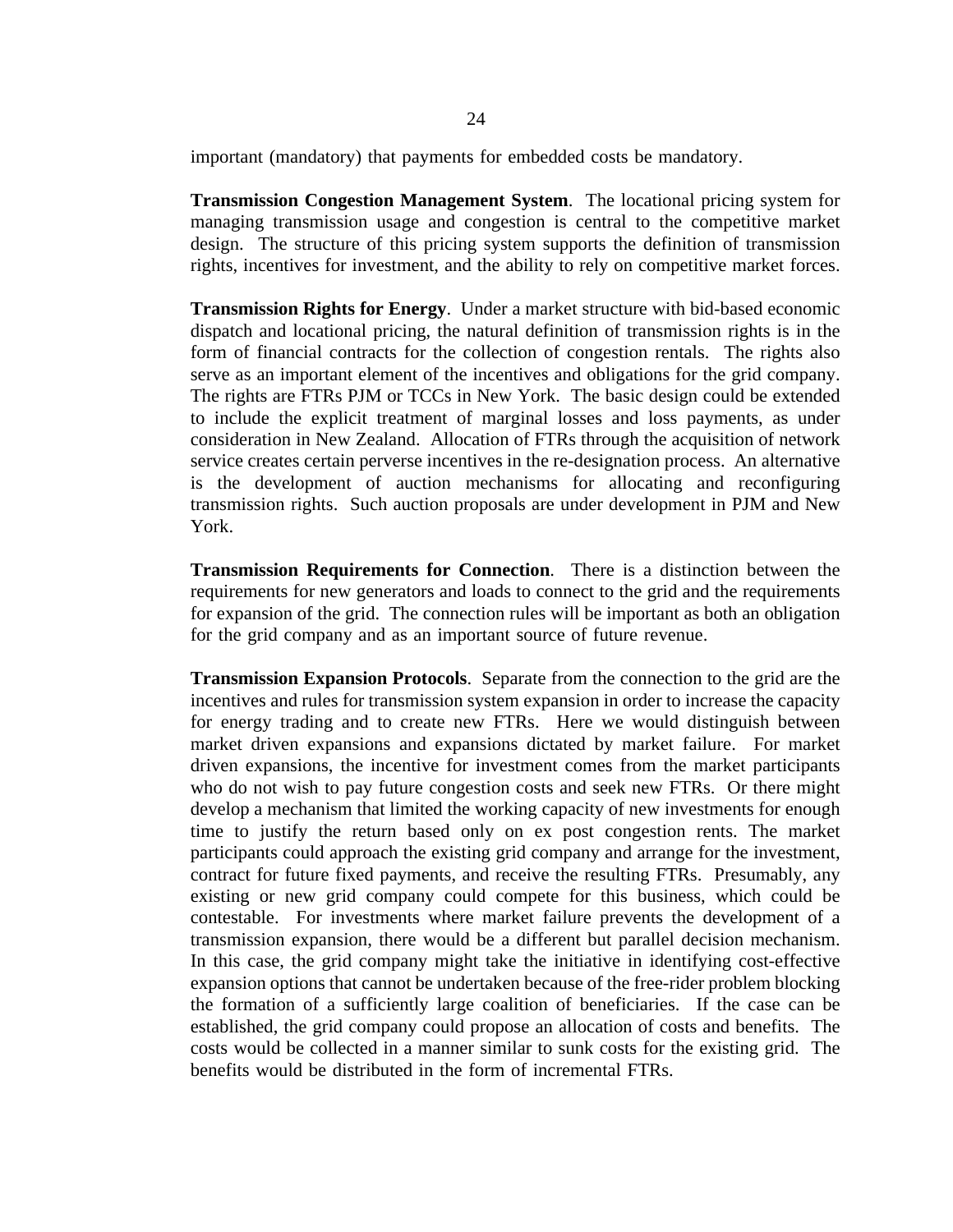**Transmission Rights for Capacity Credit**. As long as there is an installed generation capacity requirement and market--as in PJM, New York and New England--there will be a need for a separate system of transmission capacity rights that would be similar in structure to the old notion of physical point-to-point rights. Although these rights

would not be connected to the congestion payments, they would be defined according to a simultaneous feasibility condition for deliverability. The rights could be auctioned, tradable, and so on.

**Transmission and Market Power**. There is a potential interaction between transmission rights and the exercise of generation market power.<sup>22</sup> The basic point is that generators with market power could affect both the profitability of their generation and the value of any transmission rights they may hold.

**Coordination Across Regions and Transmission Loading Relief**. In a large interconnected grid, the issue of coordination across regions has important implications for the design and use of transmission rights, transmission expansion, and all the other aspects of the transmission business. There is a continuing over the procedures for transmission loading relief. A poorly designed TLR mechanism could undermine the market structure and severely reduce the value of the FTRs that can be viewed as the service provided by the wires company.

**Ancillary Services**. Market implementation problems have raised the level of concern about the treatment of the many activities that fall under the heading of ancillary services. Definitions vary, but many of these services could come directly from investments in generation or in the wires business, e.g. with capacitors to provide reactive power support. The policy focus on the energy and capacity markets should be balanced by some further investigation into the developments in ancillary services.<sup>23</sup>

**Obligations of the Grid Company**. The obligations to be imposed on grid companies have not been fully addressed in the context of the new competitive market designs. The England and Wales case is an exception, with its own problems. Elsewhere, the requirements for the Gridco have not been the focus of policy development. This is an area that could impose potentially large obligations on the Gridco, and where the complexity of the problems provides an opportunity to shift costs. A natural, marketoriented alternative would be to define the product in terms of the FTRs and other transmission rights created by the grid and then to define a set of financial obligations that would be connected, for example, to increased congestion costs.

<sup>&</sup>lt;sup>22</sup> Judith B. Cardell, Carrie Cullen Hitt, William W. Hogan, "Market Power and Strategic Interaction in Electricity Networks," Resource and Energy Economics, 19(1997) 109-137.

<sup>&</sup>lt;sup>23</sup> Eric Hirst and Brendan Kirby, "The Functions, Metrics, Costs, and Prices for Three Ancillary Services," Prepared for the Edison Electric Institute, October 1998.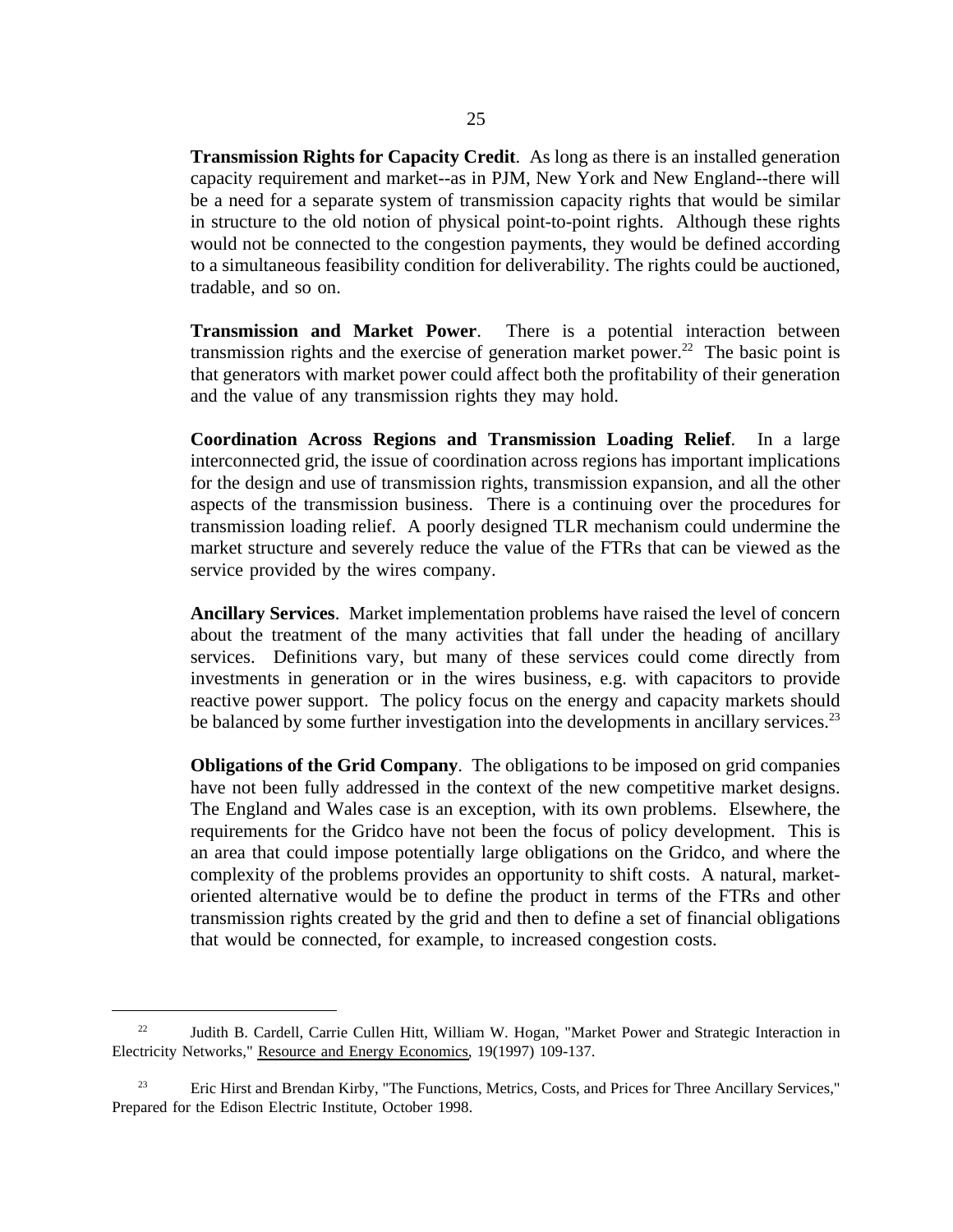**Incentives for the Grid Company**. The favorite subject of the grid owners is the financial incentives they should enjoy for maintaining the grid and expanding in a costeffective manner. Such incentives would be appropriate if connected to the framework for obligations. For example, if investment in new grid facilities were contestable, and the obligations of the grid company principally were to stand behind the financial commitments in FTRs and other transmission rights, then a form of light-handed regulation would be possible, with cost based-rates for embedded cost recovery for sunk costs but negotiated market-based payments for some or all new investments. This is an area that has substantial potential, but the ideas are not yet well developed in the policy discussion.

This is not an exhaustive list, with its focus on market operations rather than governance and legal organization. But it does suggest the areas where progress is possible. The key to success would be to build on the fundamental economics of competitive electricity markets, and get the prices right.

# **GETTING THE PRICES RIGHT**

The connection between prices and operating decisions often receives cursory treatment in the electricity restructuring process. Market participants want flexibility and choice, but object to consistent pricing as too complex. This is a mistake, and produces only an illusion of simplicity. If customers have flexibility in the choice of generation, spot purchases, bilateral transactions, and so on--then prices matter and competitive prices should reflect marginal costs. In large part, control of operating decisions is moving from engineers motivated by principles of technical efficiency, to market participants motivated by prices and profits. This is a major purpose of electricity restructuring--to change the locus of such key decisions. If we want the market to be guided by prices, and we expect and intend for people to take these prices seriously, it becomes important to follow the usual advice to "get the prices right." The experience in the first year with a consistent market pricing system in PJM underscores the point and provides a substantial database illuminating one of the central problems in electricity markets: pricing to allocate use of scarce transmission capacity.

In the United States, the move to a competitive electricity market with a consistent pricing system for allocating scarce transmission capacity entered a new phase beginning in April 1998 with the introduction of spot market locational pricing in PJM. The new system includes a spot market coordinated by the ISO. The ISO accepts both bilateral schedules and voluntary bids of the market participants. Using these schedules and bids, the ISO finds an economic, security-constrained dispatch for power flows and the associated locational marginal cost prices. Even without transmission constraints, this coordinated and transparent spot market provides significant benefits. When the transmission system is constrained, the spot prices can differ substantially across locations. Sales through the spot market are at the locational prices. The transmission usage charge for bilateral transactions is the difference in the locational prices between origin and destination. An accompanying system of FTRs provides financial hedges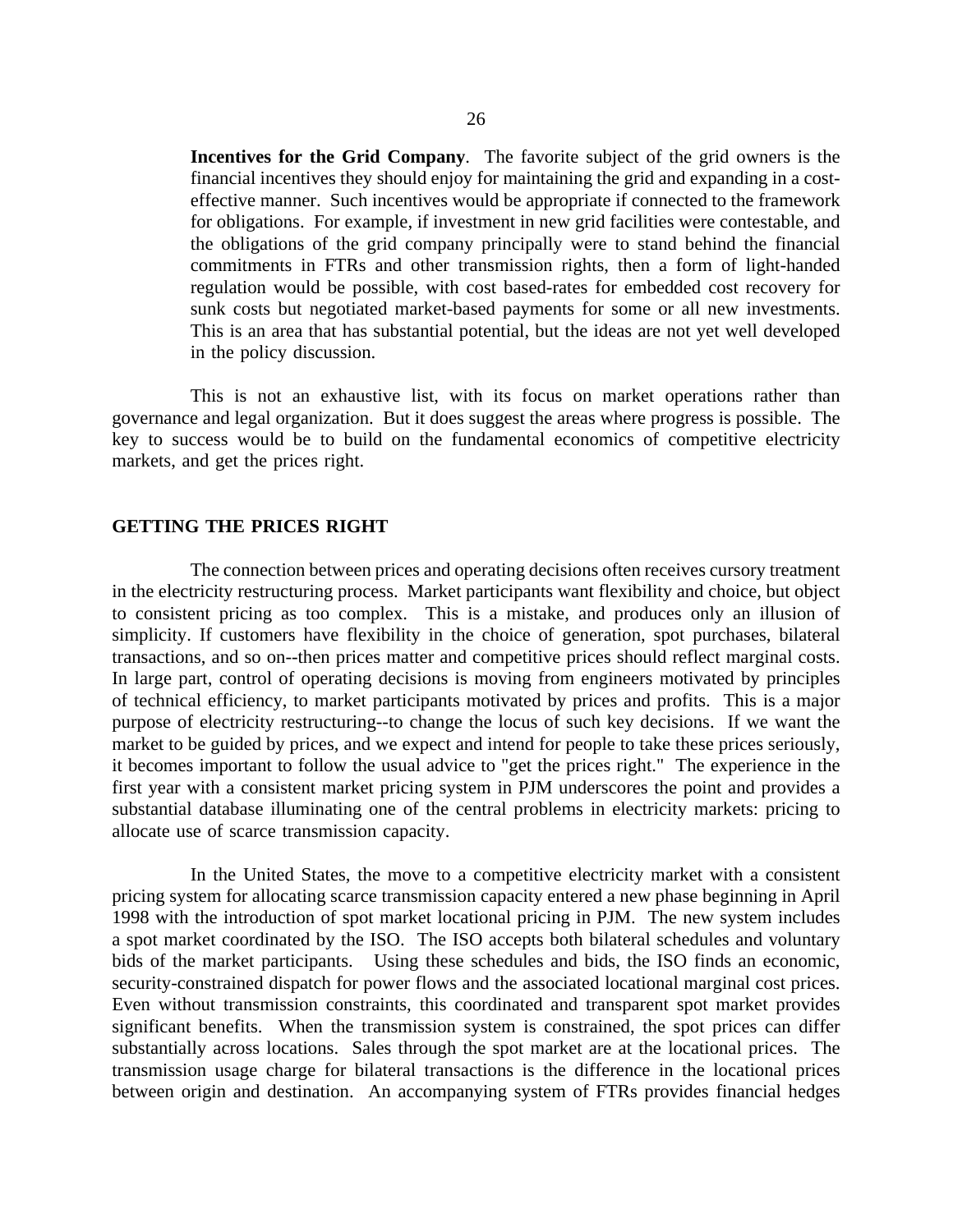between locations. These FTRs are the equivalent of perfectly tradeable firm transmission rights. $^{24}$ 

#### **In Markets with Choices, Prices Matter**

The new PJM locational pricing system was embraced after an experiment during 1997 with an alternative zonal pricing approach that proved to be fundamentally inconsistent with a competitive market and user flexibility.<sup>25</sup> The experiment made the point in a dramatic way, as discussed further in the appendix. The important issue is not the total cost of transmission congestion, which may be small on average if the system is used efficiently, and when the cost is often mistakenly dismissed as irrelevant. Rather, the point is the incentives at the margin when the system is constrained. In designing the rules for transmission access and pricing for a competitive market, it matters little how the rules perform when the system is unconstrained. The important question is how the rules deal with the market and participant choices when the system is constrained. The earlier zonal pricing system allowed market participants the flexibility to choose between bilateral transactions and spot purchases, but did not simultaneously present them with the costs of their choices. The circumstances created a false and artificial impression that savings of \$10 per MWh or more could be achieved simply by converting a spot transaction into a bilateral schedule. Faced with this perverse pricing incentive, market participants responded naturally by scheduling more bilateral transactions than the transmission system could accommodate. In effect, using the wrong prices induced behavior which greatly increased the cost of congestion. Inevitably, in June 1997 the ISO had to intervene by restricting the market and constraining choice to preserve reliability. The PJM ISO was fully aware of the perverse incentives of zonal congestion pricing and the problems they created. But without the authority to change the pricing rules, the ISO had no alternative but to restrict the market.

Even if the total cost of congestion might be modest over a year, a gap of \$10 per MWh between the true costs of transmission usage and what participants pay is more than sufficient to get the attention of market participants at the time when it matters most, when the system is constrained. Given the margins in this business, market participants will change their behavior for \$1. And the changes in behavior can substantially affect system operations; in fact, the whole point of electricity restructuring is that changes in behavior can affect system operations and lead to different patterns of electricity use and investment.

By contrast, the locational pricing system avoids this perverse incentive. By construction, the locational prices equal system marginal costs. Every generator would be

<sup>&</sup>lt;sup>24</sup> An FTR is the same as a transmission congestion contract (TCC). For further details, see William W. Hogan, "Independent System Operator: Pricing and Flexibility in a Competitive Electricity Market," Center for Business and Government, Harvard University, February 1998, available on the author's web site.

<sup>&</sup>lt;sup>25</sup> Here the issue is pricing for transmission congestion. The recovery of embedded costs of transmission investment through access charges is a separate matter that is amenable to a zonal approach. Locational pricing has long been available in other markets, such as New Zealand. The PJM case is of interest because of its size, the sharp contrast of the debates, the experiment of trying two different pricing systems, and the availability of the data.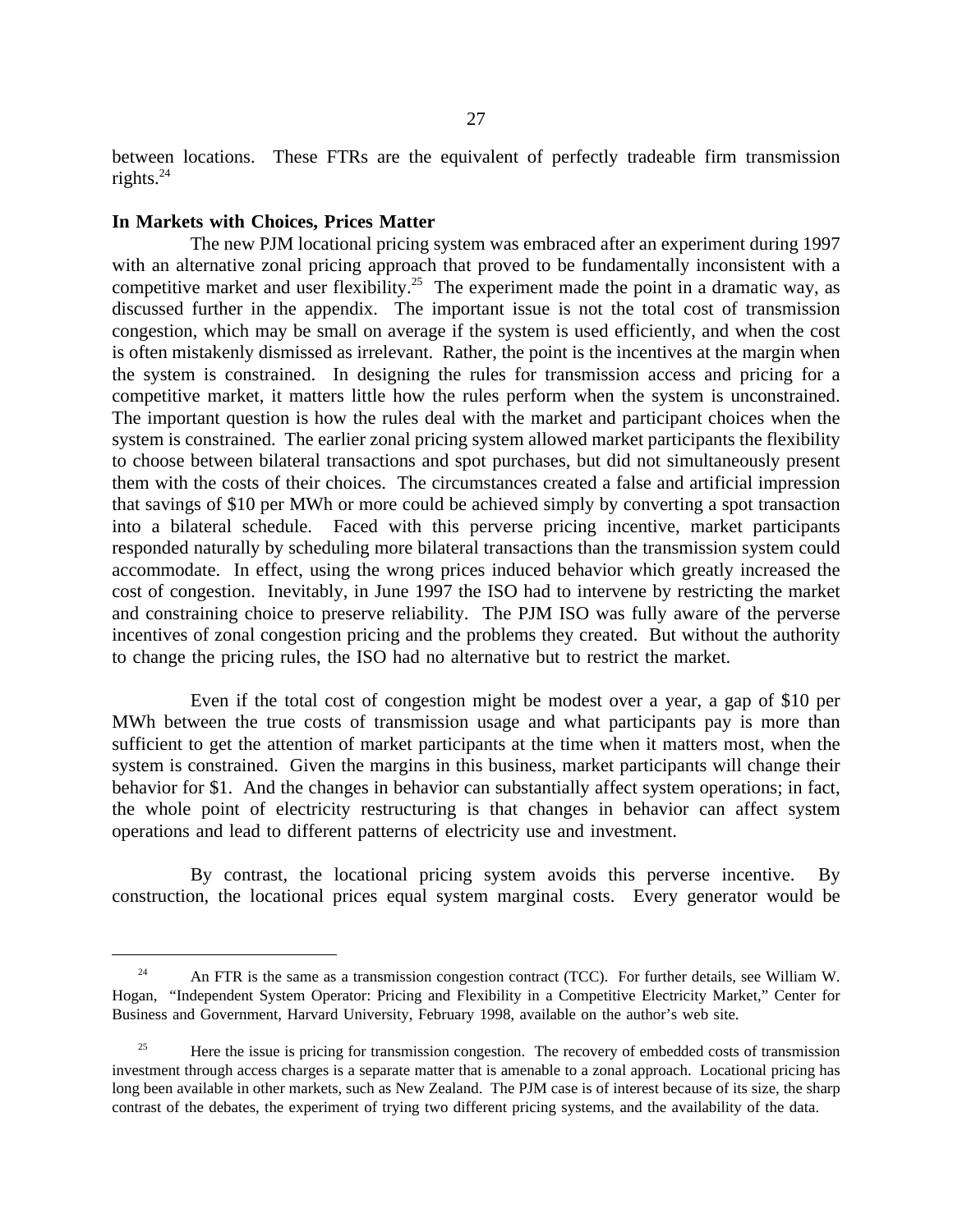producing at its short-run profit maximizing output, given the prices. The market equilibrium would support the necessary dispatch in the presence of the transmission constraints. Spot-market transactions and bilateral schedules would be compatible. Flexibility would be allowed and reliability maintained consistent with the choices of the market participants.

Faced with this reality, the Federal Energy Regulatory Commission (FERC) acted to approve the locational pricing system that became operational in PJM at the beginning of April of 1998. The developing experience with this full locational pricing of the use of scarce transmission capacity deserves close study by the Commission and all system operators.

#### **Transmission Congestion and Locational Prices**

To put the problem in context, note that market clearing prices can vary substantially, even without transmission constraints.26 The accompanying figure shows the prices in PJM over the day of April 9, 1998. This was not the most volatile day, and there were no transmission constraints during the day. However, the market clearing price varied from a low of \$13 MWh to a high of \$54. During June, the variation in unconstrained prices on



the most expensive day increased by almost an order of magnitude to a high of \$300, on June 26, 1998. As the summer continued, higher prices appeared even without internal transmission constraints in PJM. For example, on August 24 at 1400 and 1500 hours, the price reached the regulated maximum of \$999. Clearly market participants must deal with substantial changes in prices, even without transmission congestion.27

Although these were the early days, the new locational pricing mechanism worked as anticipated by the ISO and the supporters of the approach, but apparently not as anticipated by

<sup>&</sup>lt;sup>26</sup> The data used here were taken from the PJM web site at www.pjm.com.

<sup>&</sup>lt;sup>27</sup> Prices outside of PJM reached even higher levels, reportedly as high as \$7,000 per MWh in the Midwest; Wall Street Journal, June 29, 1998, p. C1. The apparent market disequilibrium between PJM and the Midwest is an important issue, but that is another story. The emphasis here is on the price implications for allocation of scarce transmission capacity within PJM.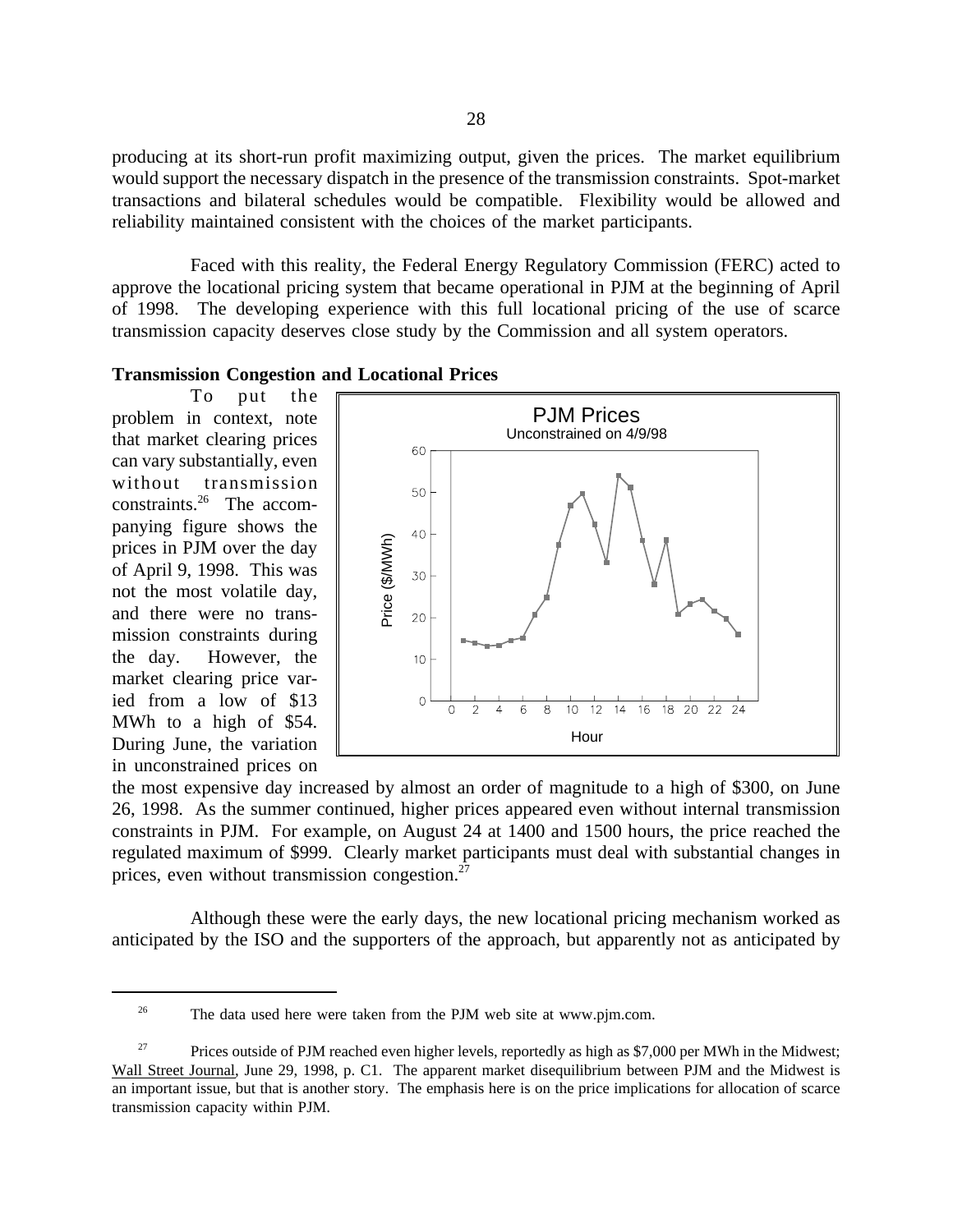many who dismissed the importance of this issue. April and May are not typically highly constrained periods in PJM, and it would not have been impossible for the first days of locational pricing to have been boring. With no constraints, the locational prices, ignoring losses, would be identical at all locations. The cost of transmission between points--the difference in the locational prices--would have been zero. Nothing much might have happened until we approached the summer, when congestion would be more likely, as for the previous year in June.

In the event, the results were not boring. The system experienced transmission constraints, locational prices separated, and the opportunity cost of transmission was quite large. The lowest locational prices were sometimes negative, reflecting the value of counterflow in the system where it would be cheaper to pay participants to take power at some locations and so relieve transmission constraints. The highest locational prices were larger than the marginal cost of the most expensive plant running, reflecting the need to simultaneously increase output from expensive plants and decrease output from cheap plants, just to meet an increment of load at a constrained location. Over all hours in April 1998, for example, the low price was -\$45 at 1500 hours on April 18 at "JACK PS," and the highest price was \$232 at 1100 hours on April 16 at "SADDLEBR," both locations being in the Public Service Gas & Electric territory. Over the first year with the locational pricing system, the maximum difference between the lowest and highest contemporaneous prices was \$412, at 1100 hours on November 19, reflecting the difference between \$322 at "SADDLEBR" and -\$91 at "BELLVIL." The second highest difference was \$399, at 2000 hours on August 26, reflecting the difference between \$437 at "ESAYRE" and \$38 at "NYPP-W." This maximum price separation reached the same level as in the relatively unconstrained month of March 1998 before the locational prices were charged, when users could ignore the cost of congestion.<sup>28</sup>

The contemporaneous difference in locational prices, which is the price of transmission usage, has been large quite often. It does not take much of a difference to change behavior when the reported trading margins may be as low as \$1 per MWh. If we take the \$1 per MWh standard as an arbitrary threshold to define a constrained period, the range of highest to lowest price across locations exceeded the threshold for 119 hours in April, or approximately 17% of the time. As shown in the accompanying figure, the frequency distribution of the price range in constrained hours is skewed, with a median hourly price range at \$33 and a mean of \$49 in April. When the system is constrained and the market incentives matter the most, the marginal costs of transmission can be large indeed.

The monthly data for May through September, covering the summer peak, reinforce this initial impression. In general, May saw both higher prices and more transmission congestion. The difference between the highest and lowest locational price in May exceeded the \$1 threshold for 183 hours, or approximately 25% of the time. As shown in the accompanying figure, the frequency distribution of this congestion price shifted to higher costs. In May, the median of the hourly price ranges doubled to \$66 and the mean increased to \$75. June was less

<sup>&</sup>lt;sup>28</sup> On March 26, 1998, at 2200 hours, the difference between the highest to the lowest marginal cost was almost \$400.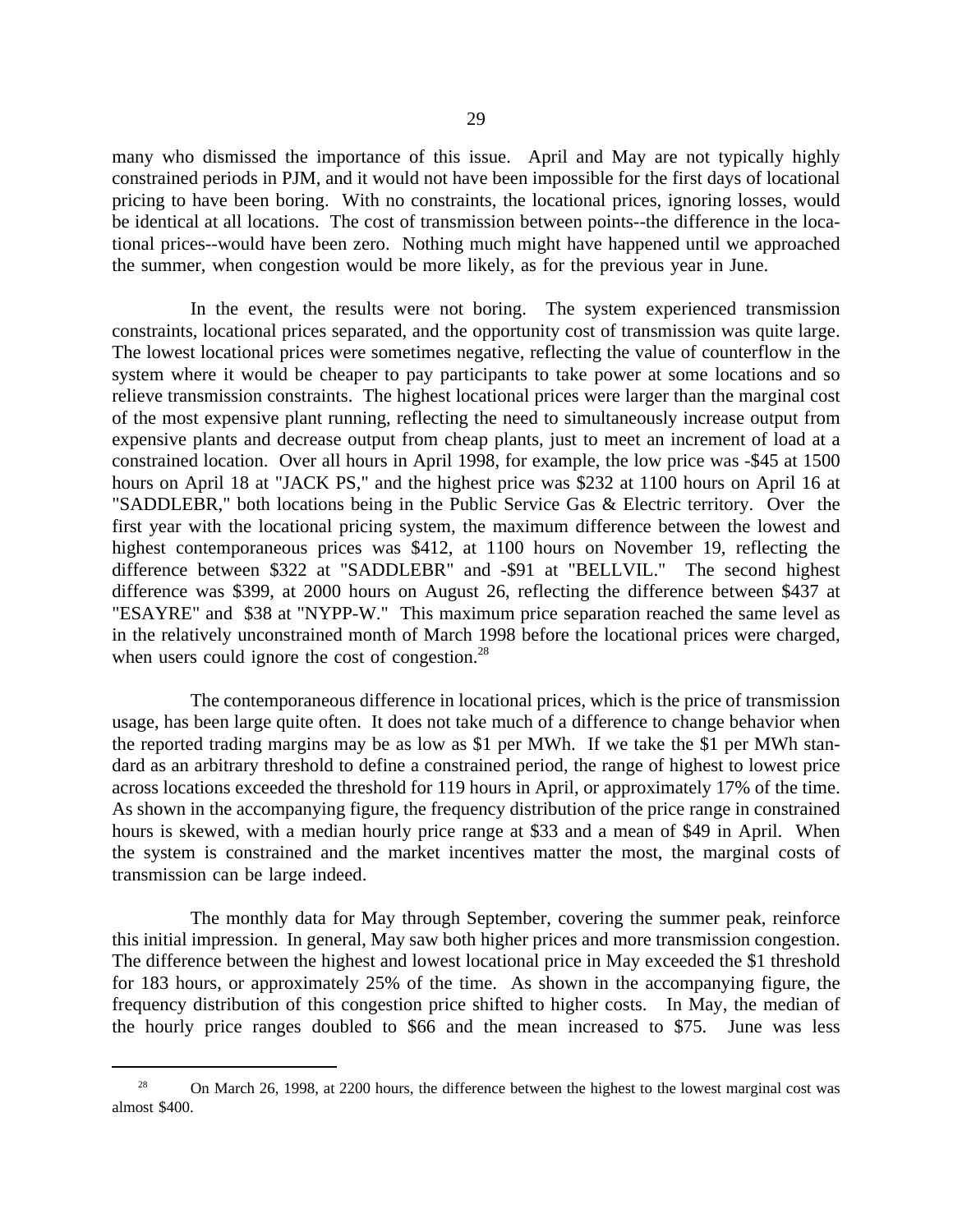constrained, exceeding the \$1 threshold for 95 hours or 13% of the time. The June median of the hourly price ranges was \$57 and the mean was \$64. During July, constraints appeared more often, as in May, with 151 constrained hours or about 20% of the time. July saw a median hourly price range of \$39 and a mean of \$46. By contrast, August showed locational constraints only for 48 hours or 7% of the time. The median hourly price range in August was \$11



and the mean was \$47, reflecting a few hours when the difference between the lowest to the highest price reached almost \$400. September was like August, with 46 constrained hours or 6% of the time. However, the average price of congestion was high in September, with a mean of \$70 and a median of \$39.

The experience of higher unconstrained prices and fewer constrained hours in June, August and September reminds us that the period of peak system load is not necessarily the time of greatest transmission congestion. Transmission congestion reflects an imbalance in the location of load and generation. At peak load, more generation comes on line and may relieve system congestion. In addition, the particular flow of power into the Midwest, reversing the usual direction, tended to unload the transmission constraints during the summer of 1998.

This record of continuing constraints was reinforced by the events in the following months from October 1998 to March 1999. After the heavier loading of the PJM summer, the winter months would be less constrained but the constraints did not disappear. As shown in the accompanying figure, the frequency diagram of price ranges showed that some significant constraints applied. November alone accounted for 105 of the 242 constrained hours over the period. The median price range for the constrained hours in November was \$26 and the mean was \$49. The corresponding median and mean price ranges of the other months for the hours that the system was constrained appear in the figure.<sup>29</sup>

The evidence shows many things. For example, calculating and reporting the locational prices for each point on the grid are not especially complex tasks, at least for the system operator

<sup>&</sup>lt;sup>29</sup> The numbers of constrained hours for October 1998 through March 1999 were 28, 105, 6, 20, 18, and 65, respectively.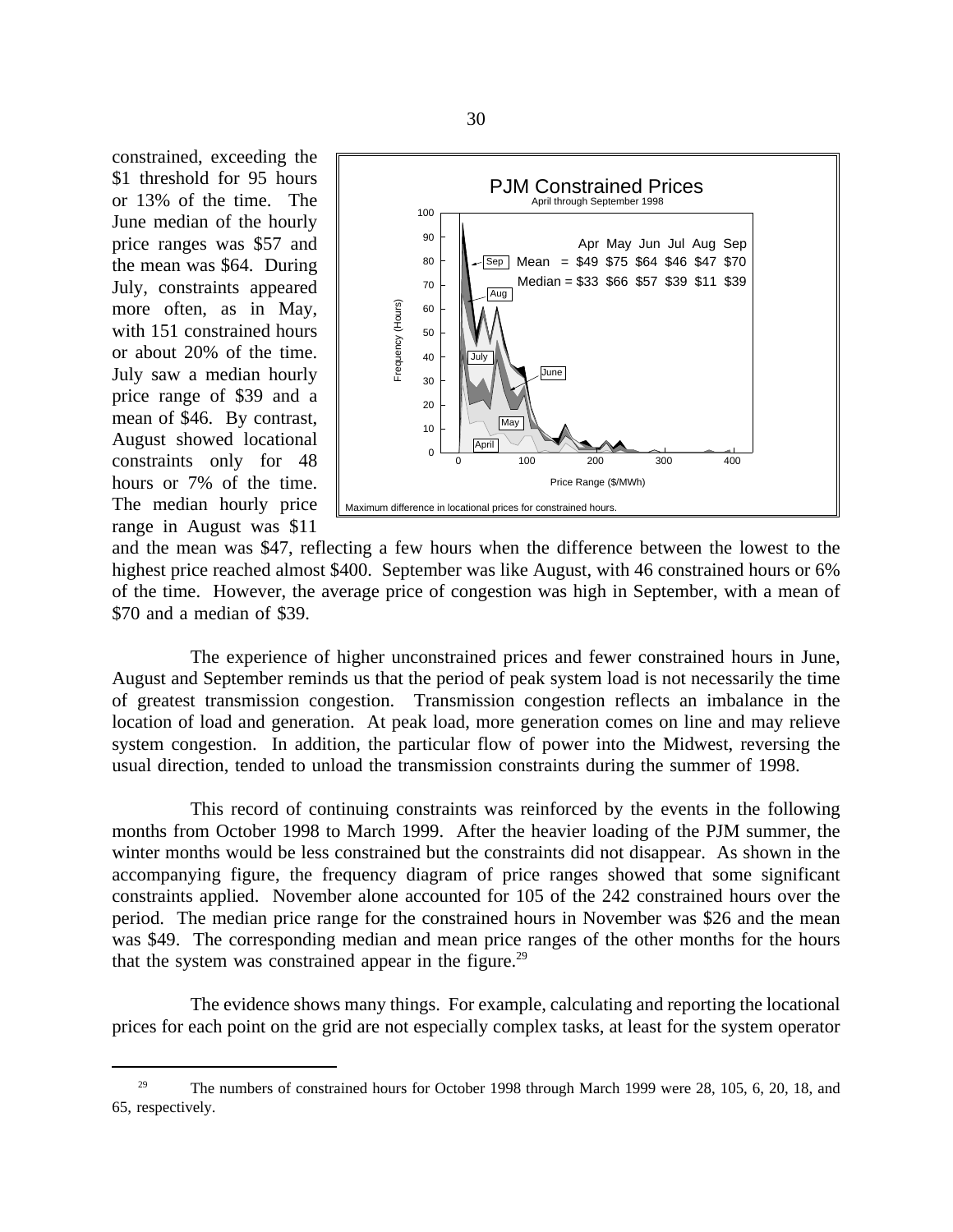who has the necessary information available. The prices can be available every five minutes on the Internet. Faced with these prices, the market participants adjust their behavior, just as intended. The transition was not painless, especially for those who ignored many warnings and entered into "seller's choice" contracts that gave the seller the maximum theoretical financial advantage for relieving congestion. Presumably, this form of



contract will disappear, or be properly priced in the future, and market participants will become more attuned to the use of fixed transmission rights to hedge much of the cost of congestion. But market participants who rely on the spot market, and are not prepared to pay for congestion hedges that fix the cost of transmission in advance, will see price signals that align their incentives with the reality of system operations.

Full locational pricing is fully compatible with a trading system built on a hub-andspoke framework. The hub becomes a common trading point, and the cost of moving to and from the hub, along the spokes, is just the difference in the locational prices.<sup>30</sup> If the nodal prices are available from the ISO, market participants can define their own hubs. In the PJM case, however, market participants asked the ISO to handle the accounting to create several hubs, of which the western hub has so far developed as the preferred trading point.

The full market response to all these changes is not known because the data are not all in the public domain. However, one information source is a sampling of trader activity reported in the Wall Street Journal.<sup>31</sup> According to these data, the immediate response of the market was to reduce reported spot trading in April of 1998. However, by mid-May of 1998 reported transactions had returned to volumes comparable to those seen just before the new locational pricing system went into effect. Subsequently, and reversing its earlier objection that the nodal pricing market would not be sufficiently liquid, in March of 1999 the New York Mercantile Exchange launched a new futures contract to capitalize on the highly liquid trading market that had developed at the PJM western hub. Apparently inadequate liquidity was not a

<sup>&</sup>lt;sup>30</sup> See the appendix for a further discussion.

<sup>&</sup>lt;sup>31</sup> For example, see "DJ Electricity Price Indexes," Wall Street Journal, June 3, 1998, p. C19.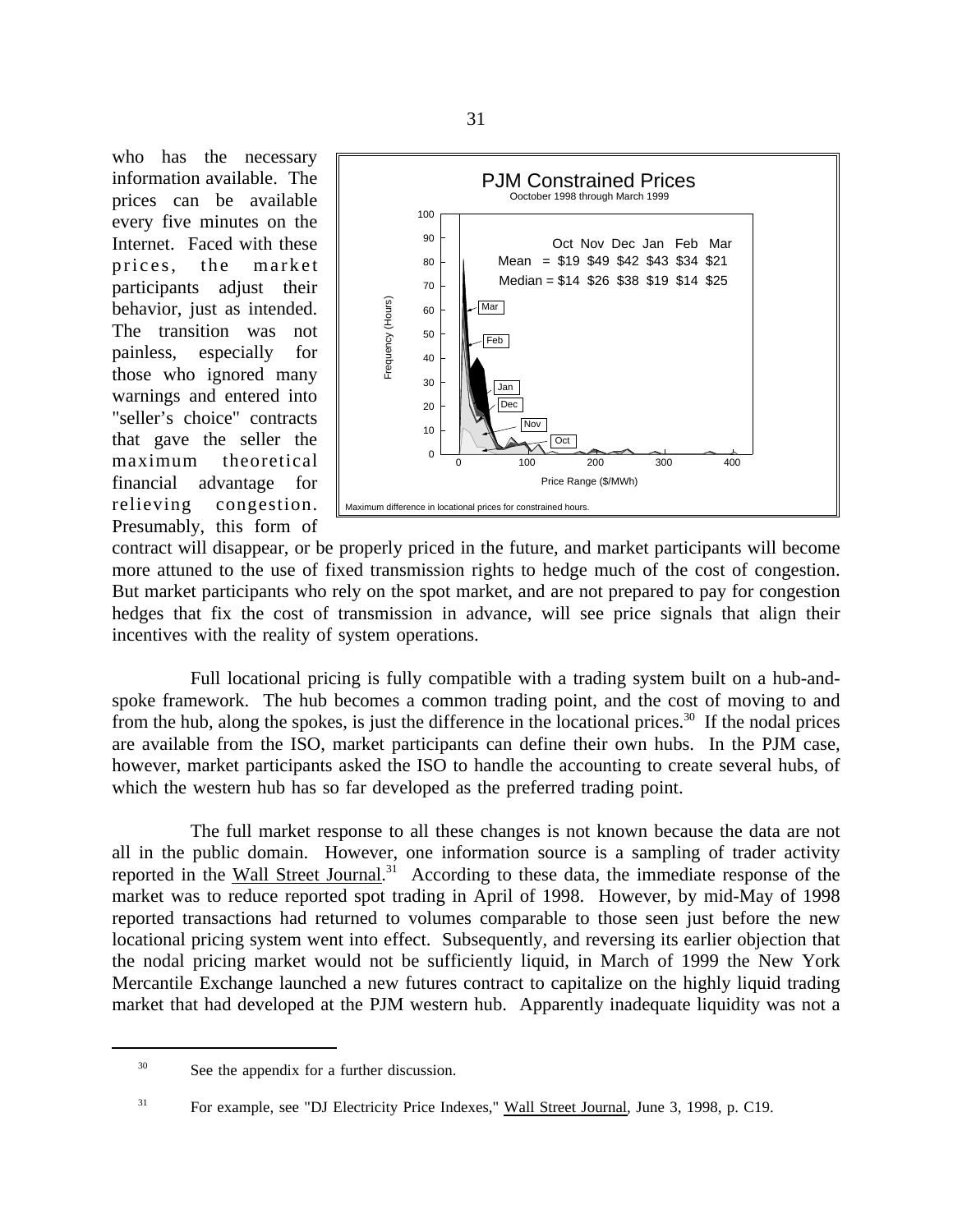problem. Even further, the spot and forward markets at the western hub were reported to be so liquid that the futures contract might not be able to compete.<sup>32</sup> Although market liquidity is often vaguely defined and seen only in the eye of the beholder, as reported by these sources the market appears to have adjusted to the new environment within a framework that supports transactions with consistent prices.

The operational problems experienced by the ISO in the year before full locational pricing, where profit driven market participants undermined reliability, did not appear in the year after adoption of full locational pricing. Locational pricing presents profit driven market participants with the right incentives consistent with the true opportunity costs. This same pricing system was applied by PJM for managing inter-regional transmission loading relief. With full locational pricing, the prices reinforce reliability. In addition, the anecdotal evidence suggests that investments in new generation and transmission were being considered with careful attention to the effects of system congestion, just as intended.

In the first year, generators within PJM's boundaries faced bidding constraints intended to impose competitive behavior. Generators outside of PJM selling into the market had no bidding restrictions, and often set the market-clearing locational prices. Based on a conclusion that there is no significant market power within PJM, at the start of the second year after application of full locational pricing, generators inside PJM also received FERC authorization to go to full market-based bidding. The experience with the first year and the success of PJM locational pricing will provide one useful benchmark for comparing the performance of the market without bidding constraints. As discussed in the appendix, if there is market power in PJM, full locational pricing should help mitigate that power.

# **Full Locational Pricing is the Truly Simple Approach**

What about aggregating PJM into a few zones, if not just one? The PJM ISO is providing prices for approximately 2000 locations. This is a convenient way to represent the information, because it is how the data are organized for actual system operations. However, some of these locations are really just multiple units at the same point on the grid, and would necessarily have the same prices in most circumstances. For other points on the grid, the zonal argument is that the locational differences would be minor, and could be represented by a relatively few zones. This view has been subjected to a test over the first year of operation.

The period April through at least early June could have been relatively unconstrained, presenting a low hurdle for the zonal approach. The choice of the appropriate zones would not be an easy matter, and there is some ambiguity in clustering criteria. However, one simple way to summarize the data would be to examine both the average and the variation of prices at different locations during constrained hours. If two locations always have the same prices, then

<sup>&</sup>lt;sup>32</sup> "The New York Mercantile Exchange will launch an electricity futures contract March 19 at the PJM western hub, one of the most liquid markets in the Eastern grid. ... The PJM hub already features an active and growing over-the-counter forwards market. A liquid hub can have a downside [for the futures contract] given that players are content trading in the OTC, said one Northeast broker." Power Markets Week, February 8, 1999, p. 14.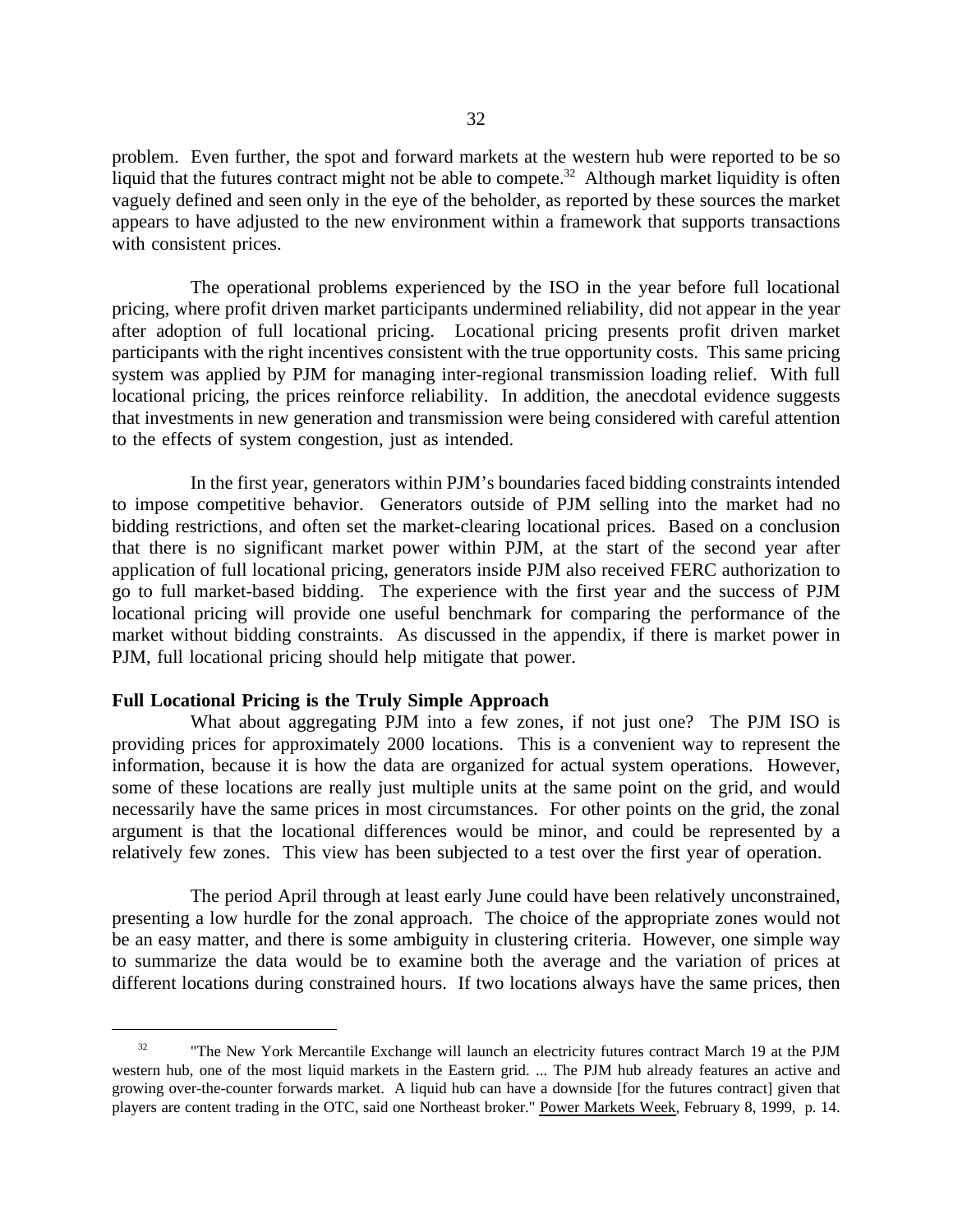the two averages of prices over the period would be the same and the two standard deviations of the prices would be the same. These conditions would be necessary, but not sufficient, for the prices to be the same at the two locations. Hence, this straightforward calculation gives a lower bound on the number of different locations with sometimes unique prices.

The accompanying figure for April plots the data on average price and standard deviation of price across 119 constrained hours in April for all the locations reported by the PJM ISO. There are 2000 points in the graph, one for each location. Were it true that there were only a few zones, the graph would show a few clusters of locations where the average prices were the same and the standard deviations were the same. In fact, there is substantial dispersion.<sup>33</sup> After the first





month of operation, there were 766 locations within PJM where the price points did not overlap and were different by this lower bound test. The corresponding data for May show a similar dispersion and higher costs of congestion. The accompanying figure plots the locational means and standard deviations for May, for which there were 789 different locations by this lower bound test. There were not as many limiting constraints, but even one constraint can produce

<sup>&</sup>lt;sup>33</sup> The large scale in the graphic allows for consistent comparison with later months, when the price dispersion is even greater.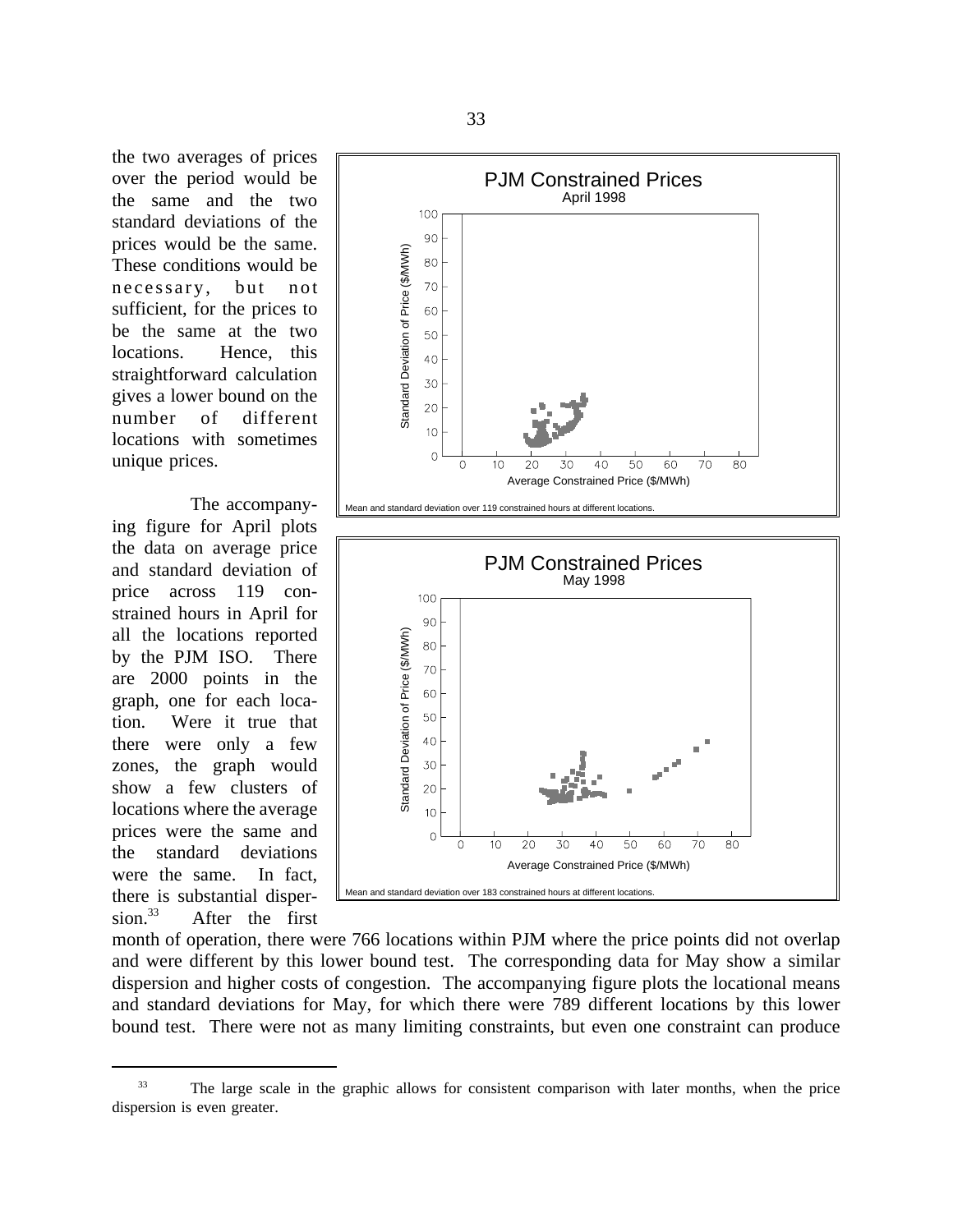a substantial range of prices.

In June there was a similar dispersion of prices. As shown in the corresponding figure for June, there were 689 locations with unique prices according to the lower bound test of having different averages or different standard deviations. The data for July in the subsequent figure show more congested hours and more locations, with a total of 785 different points, much as in May. By contrast, August revealed relatively fewer congested hours. Nonetheless, even in August the data indicate 693 different locations. September showed greater price dispersion with 825 different locations appearing in the price data.

Furthermore, the differences were not the same across the months. The publicly available data for June through September cannot be merged easily with the previous months





due to changes in the names and number of locations. However, using pooled data that calculates the averages and standard deviations for each location across both April and May, there were 821 different locations where either the average price or the standard deviation differed from other locations. Presumably as more experience develops and different constraints appear, this number will grow. Recall that in a sufficiently interconnected network, a single thermal limit on a transmission line could create different prices at every location, sometimes very different prices. This is contrary to the intuition that arises from the misleading analogy to a simple radial transmission connection without any network interactions, where a single constraint results in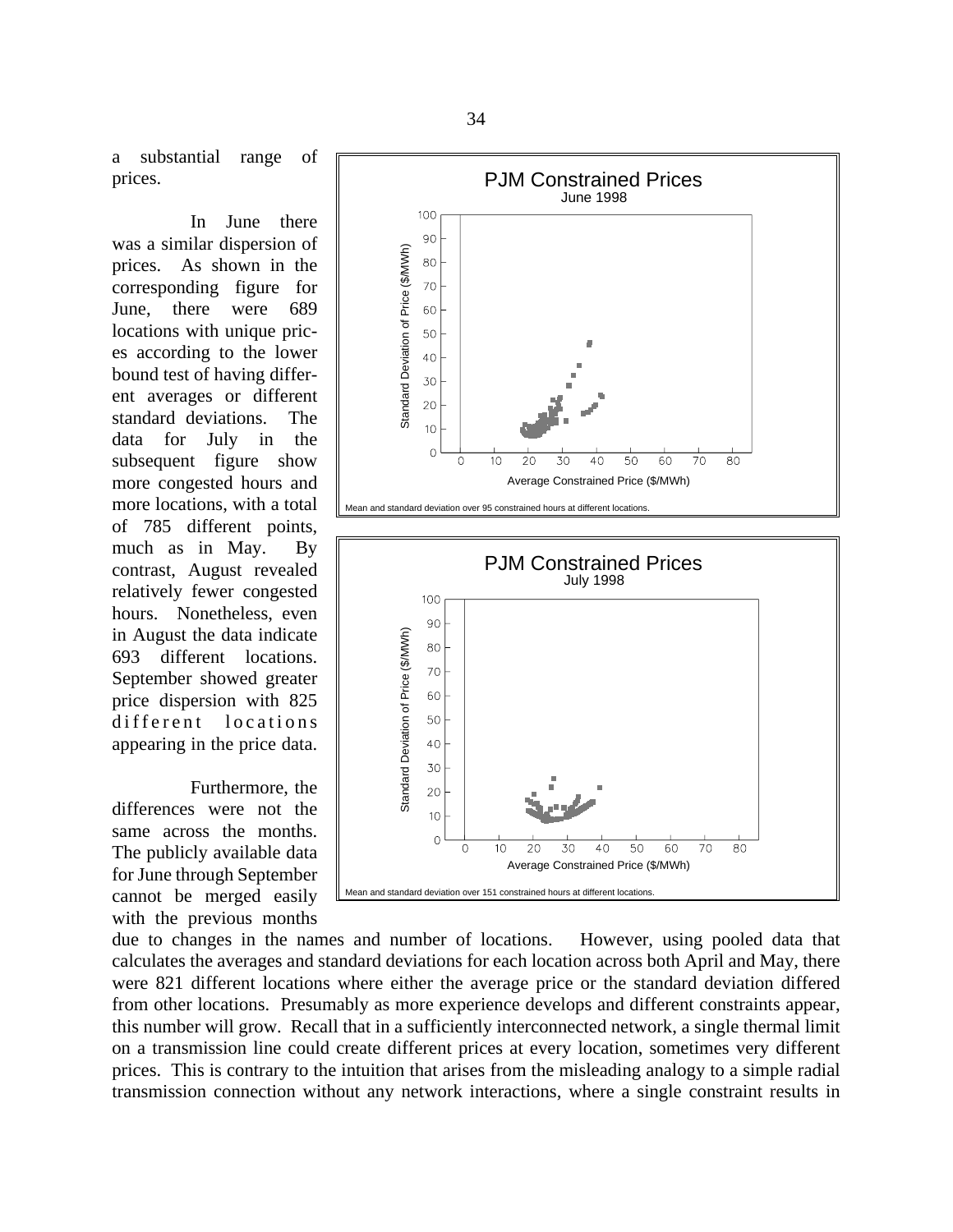only two prices. But the network interactions and the many different prices are quite real and no surprise to the system operators.

The criterion of no difference in prices may be too strict, and we might be willing to declare two locations as the same if they are close enough. The criterion should be set so that the maximum difference in prices across a zone would be small enough not to affect behavior. Note that this is not the same having a small contemporaneous standard deviation of the prices across the zone, which would leave many locations with the perverse incentives that create the complicated rules for market interventions.

For instance, consider the criterion proposed to select a zone such that the standard deviation of prices across the zone is less than 10% of the average prices.34





<sup>&</sup>lt;sup>34</sup> This 10% standard deviation rule across a zone was adopted in Richard D. Tabors, "Transmission Pricing in PJM: Allowing the Economics of the Market to Work," Tabors Caramanis & Associates, February 24, 1999, p.17. Even with this relaxed rule, there are major regions in PJM where the zonal approach would fail, notably in northern New Jersey during the period April 1998 to September 1998. The analysis illustrates some of the problems with the zonal approach. For example, consider the constraint "shift factor" evaluation that suggests only a few zones for PJM. The data show that the 28 constraints examined (Tabors, p. 31.) include *none* of the 43 constraints that actually limited transmission during the first six months of locational pricing, as reported on the PJM web page.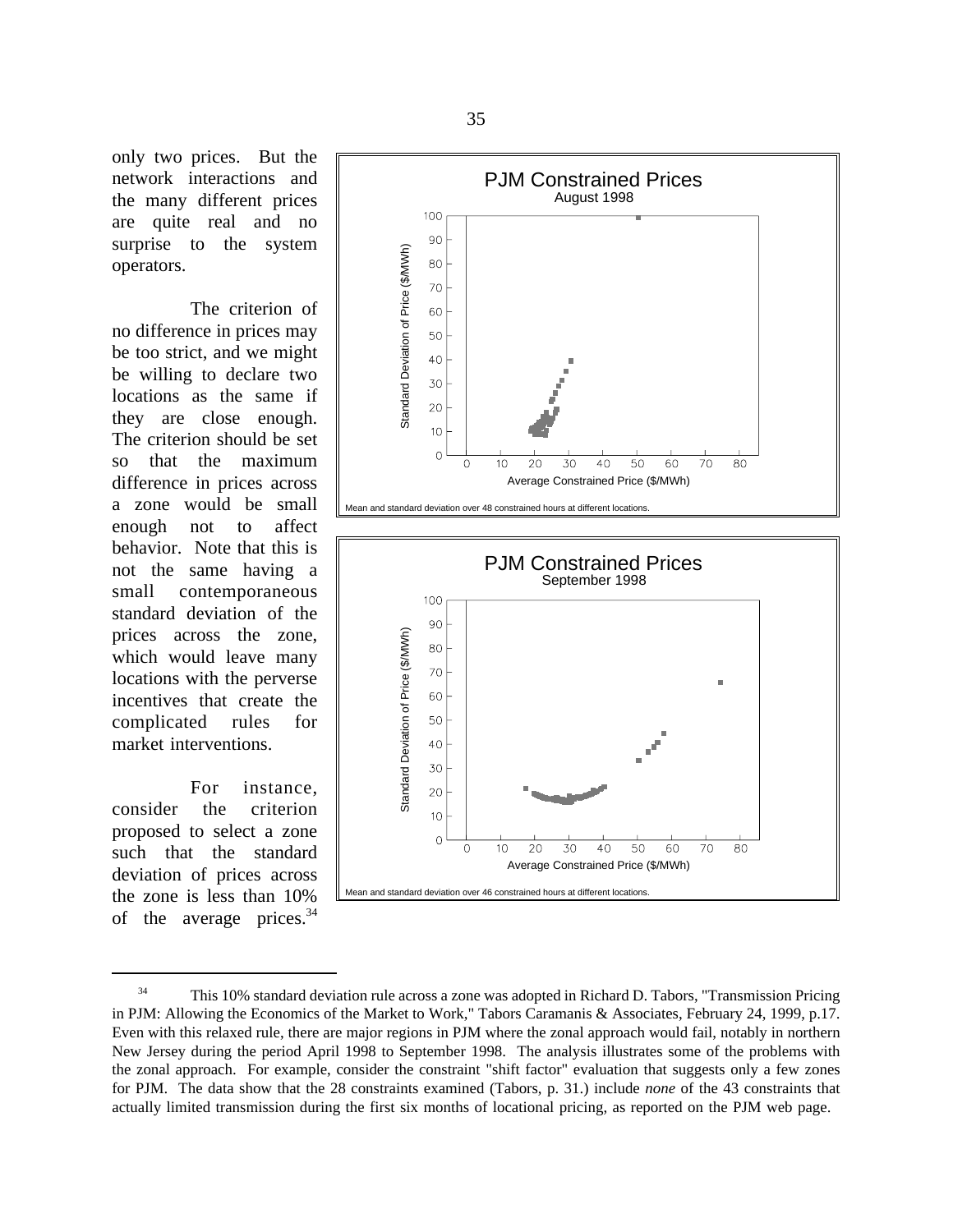Apparently the view is that if this 10% criterion were met, *and market participants did not respond to the incentives*, cost shifting would be small. However, with average prices of \$25 and normal distributions, this would mean that at least one third of the locations within a zone would see price differences of more than \$5 per MWh, surely enough to cause the same problems that PJM experienced. The problem is that the participants *will* respond to the incentives and this will create the inevitable need for the ISO to adopt arbitrary rules to restrict the market. The goal should be avoid the perverse incentives, and not have to hope that market participants will ignore trading opportunities.

Defining the standard for "close enough" could be contentious, but it may be moot. If we accept the \$1 per MWh threshold above for the maximum deviation of prices across a zone, and ask how many separate zones would be necessary to cover all the points in the figures, the answer is 94 zones in April, 83 zones in May, 75 zones in June, 57 zones in July, 52 zones in August, and 64 zones in September.<sup>35</sup>

Again, these are not the same zones in each month. If we pool the months of April and May and apply the consistent threshold of \$0.50 per MWh average difference over two months, we find 132 different zones needed to capture the variability in locational prices, so far. This is many more than the few zones predicted, and there is no reason to believe that we are finished adding to the list.

For the months of October through March, the data are easier to combine across locations. The corresponding presentation of the average prices and their variation appears in the accompanying figure. For these six months, there are 842 different locations with distinct prices. Applying the same \$1 threshold, these would aggregate into 61 zones. The number of zones that would be required in any given month, which range from a low of



<sup>&</sup>lt;sup>35</sup> Starting with separate zones for the ten service territories and sorting on the average and then the standard deviation. If we do not require the individual service territories to be separate zones, the number of distinct price zones is 60 in April. The corresponding figures for a \$5 per MWh threshold would be 28 and 10 zones in April, with and without separating service territories.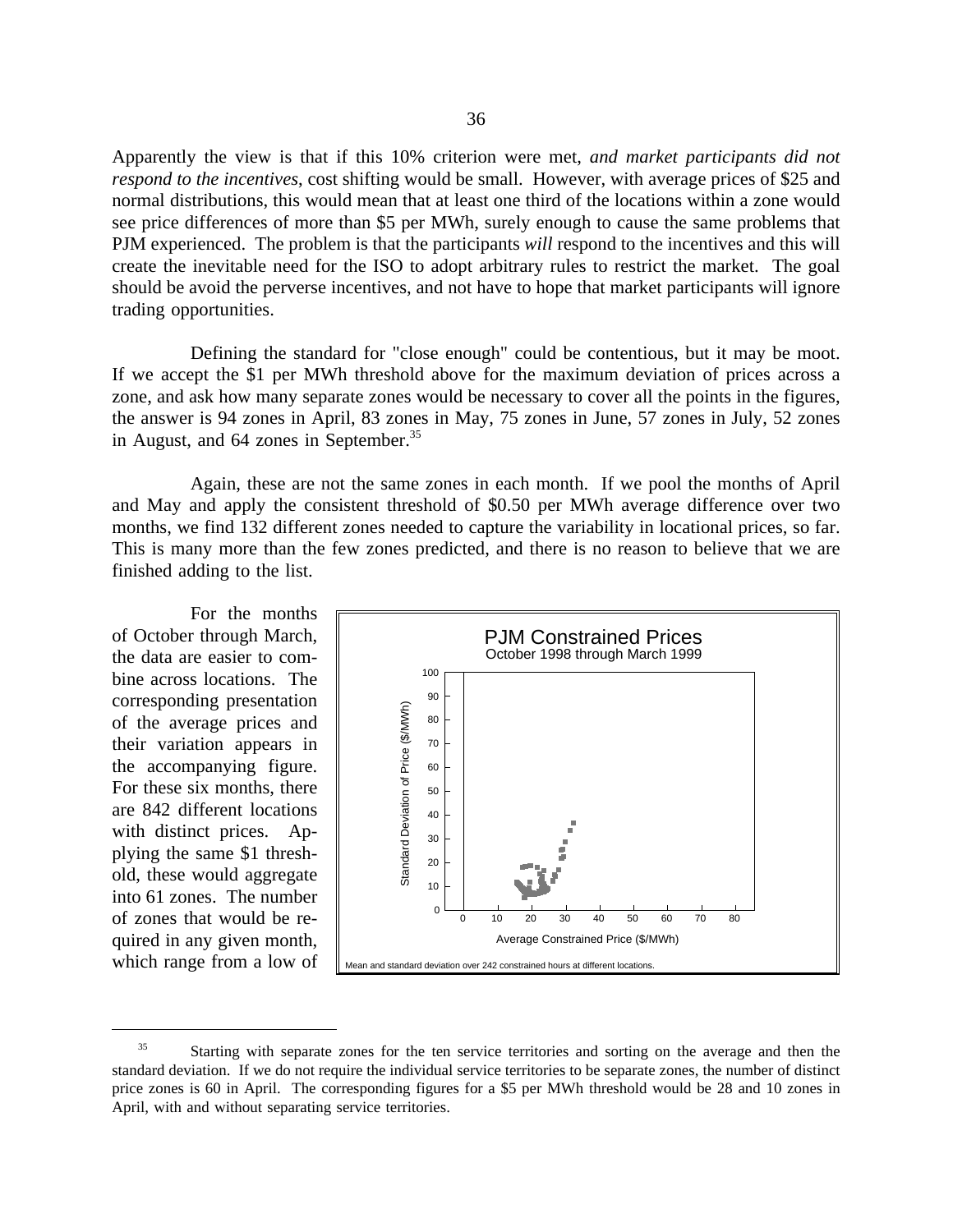38 in October to 71 in January.36 Note that the number of zones required is not solely a function of the number of constrained hours. For example, in December, with only 6 constrained hours, the constraints were such that 64 zones would have been required to capture the variability in price. In short, a few zones wouldn't do, many would be required.

Furthermore, as is obvious, the effect of locational pricing for "natural" zones would be to produce the same price for all such locations. Hence, aggregating to zones where prices are almost the same would result in many zones and no apparent simplification with any meaning. We might as well do the simpler thing of using the locational prices at each location. Aggregating across the many real locations to a few zones, by contrast, necessarily means combining like with unlike, thereby recreating in microcosm the perverse incentives of the failed experiment with a single zone, leading to a breakdown of the non-discriminatory market and administrative restrictions on choice.

The interaction between reliability (with its inescapable physical realities) and economics will limit the acceptable ISO access and pricing rules for allocating scarce transmission capacity. It would be desirable to offer market participants flexibility in their own decisions. A great deal of flexibility in combining a range of bilateral schedules and spot transactions would be possible. However, the more varied and flexible the options for the market participants, the more important it will be to get the prices right, meaning consistent with the marginal impacts on the system. The whole point of the turn to greater reliance on competition is that the market participants will respond to incentives. As we have seen, if prices don't provide the right incentives, consistent with the impacts on the system, the participants will respond in their own interests without concern for the system effects, and the ISO will be driven inexorably to intervene in the market and restrict choice. The locational pricing system with FTRs works in PJM, and a similar system received FERC approval for the New York ISO.<sup>37</sup> With locational pricing, participant incentives are aligned. Buyers and sellers can buy and sell as they choose through the spot market at the locational prices. Or they can schedule bilateral transactions and pay the difference in locational prices as the charge for transmission usage. The result is flexible, non-discriminatory, and compatible with the mandates of reliability.

#### **GETTING THE PRICES WRONG**

The experience of PJM from 1997 and 1998--first getting the prices wrong, and then turning to locational pricing to get the prices right--is instructive but not unique. The PJM experience has the advantage of a sharp contrast and an easily available set of data that support analysis and illustration. However, other markets have pursued "simple" market design solutions

<sup>&</sup>lt;sup>36</sup> The numbers of zones for October 1998 through March 1999 were 38, 67, 64, 71, 62, and 65, respectively.

<sup>&</sup>lt;sup>37</sup> Federal Energy Regulatory Commission, New York ISO Ruling, Docket Nos. ER97-1523-000, OA97-470-000 and ER97-4234-000, January 27, 1999.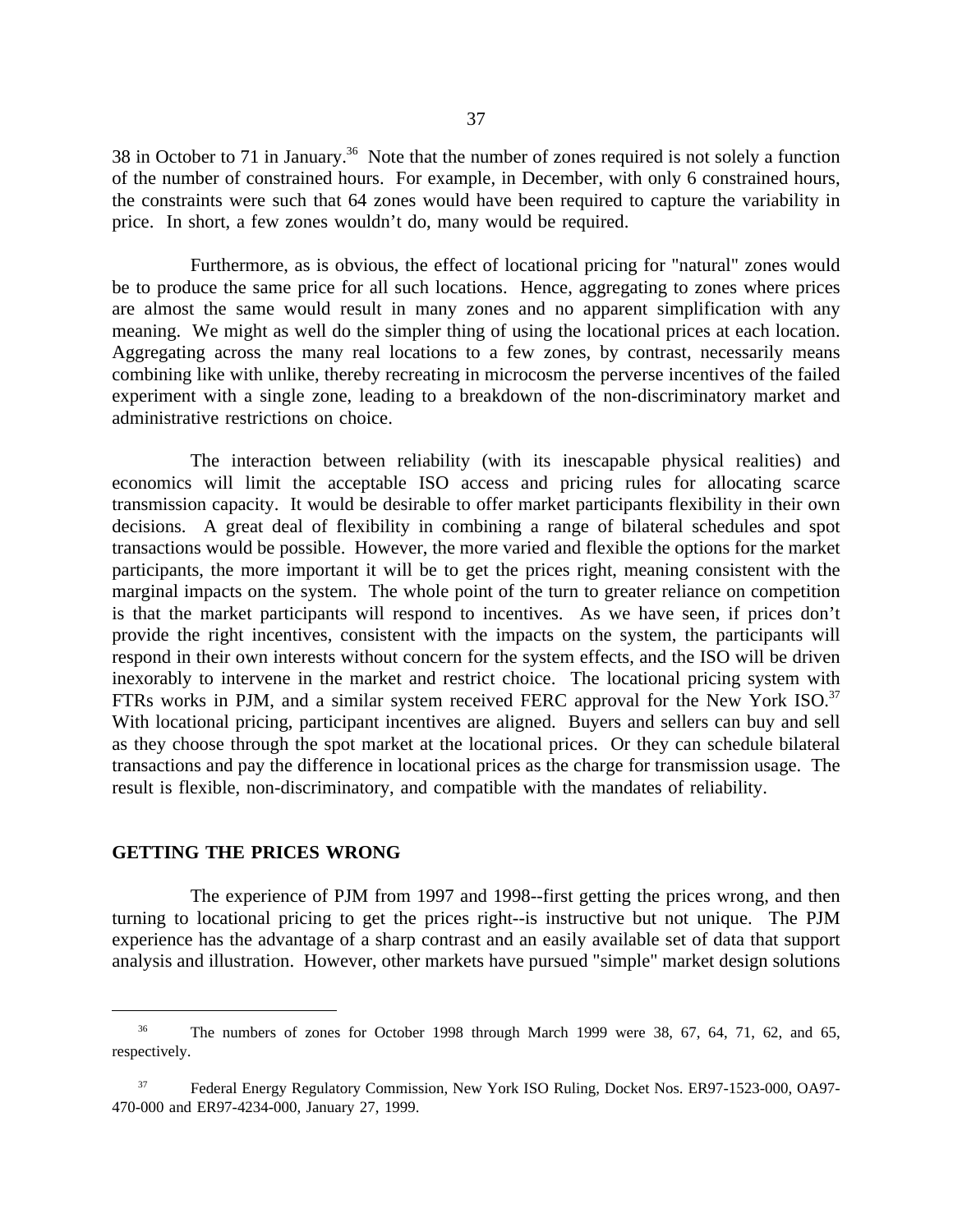that avoid the basic model with bid-based, security-constrained economic dispatch and nodal pricing. These simple solutions soon create problems. Market participants respond to the misplaced incentives. In further response, the market designers or system operators must create rules to constrain market behavior. The resulting systems are more complex and lead to more regulation with less reliance on the market.

Often the connections among market design, market incentives, and market behavior are murky or missed. Introduction of ad hoc rules to fix one problem, creates others. A return to fundamentals becomes more difficult because a change in the rules creates winners and losers. Hence, the flaws of the basic design persist, often without even recognition of their role in complicating the market. Here a summary of illustrative examples from other markets illustrates the point.

#### **New England and Barriers to Entry**

New England operated a power pool (NEPOOL) for many years with an intricate but hidden pricing system that shared the costs among all the participants. The basic economic dispatch did not allow for choices in operations, and a complicated planning process required transmission investment along with generation to minimize the impact of new generators on the older units. From the perspectives of the NEPOOL companies, the network system appeared to be largely unconstrained within New England, and this seemed to be an advantage in keeping things simple.

In setting up the design to reform the pool for a restructured NEPOOL market, the designers pursued this goal of simplicity. Although the details are interesting, the core idea was simple. In effect, NEPOOL adopted the same one-zone pricing system that PJM pursued in 1997.38 The simple zonal system assumed no transmission congestion, or that any congestion would have a minimal effect. In practice, this may never have worked for the existing NEPOOL network, once the forces of the market had allowed the incentives for changing the pattern of use of the available generators. However, the assumption would not be true with the introduction of new generators, at least not without substantial expansion of the transmission grid.<sup>39</sup>

In response to the market opportunities in New England, approximately 30,000 MW of new plant construction was announced. If built, this would more than double the capacity of the system. However, under the simple pricing system, the new generators would have every incentive to build while ignoring the costs in transmission congestion. Recognizing that this would be untenable, NEPOOL proposed a complex system of rules for new generators, requiring both extensive studies of system impacts and expensive investments in the transmission system. One effect would have been to impose substantial costs and long delays on the entry of new

<sup>&</sup>lt;sup>38</sup> In the complicated process of setting up a market design that satisfies the many stakeholders, this is evidence of how hard it can be to learn from the experience of others.

<sup>39</sup> For a critique of the NEPOOL one-zone congestion pricing system, see Peter Cramton and Robert Wilson, "A Review of ISO New England's Proposed Market Rules," Market Design, Inc., September 9, 1998.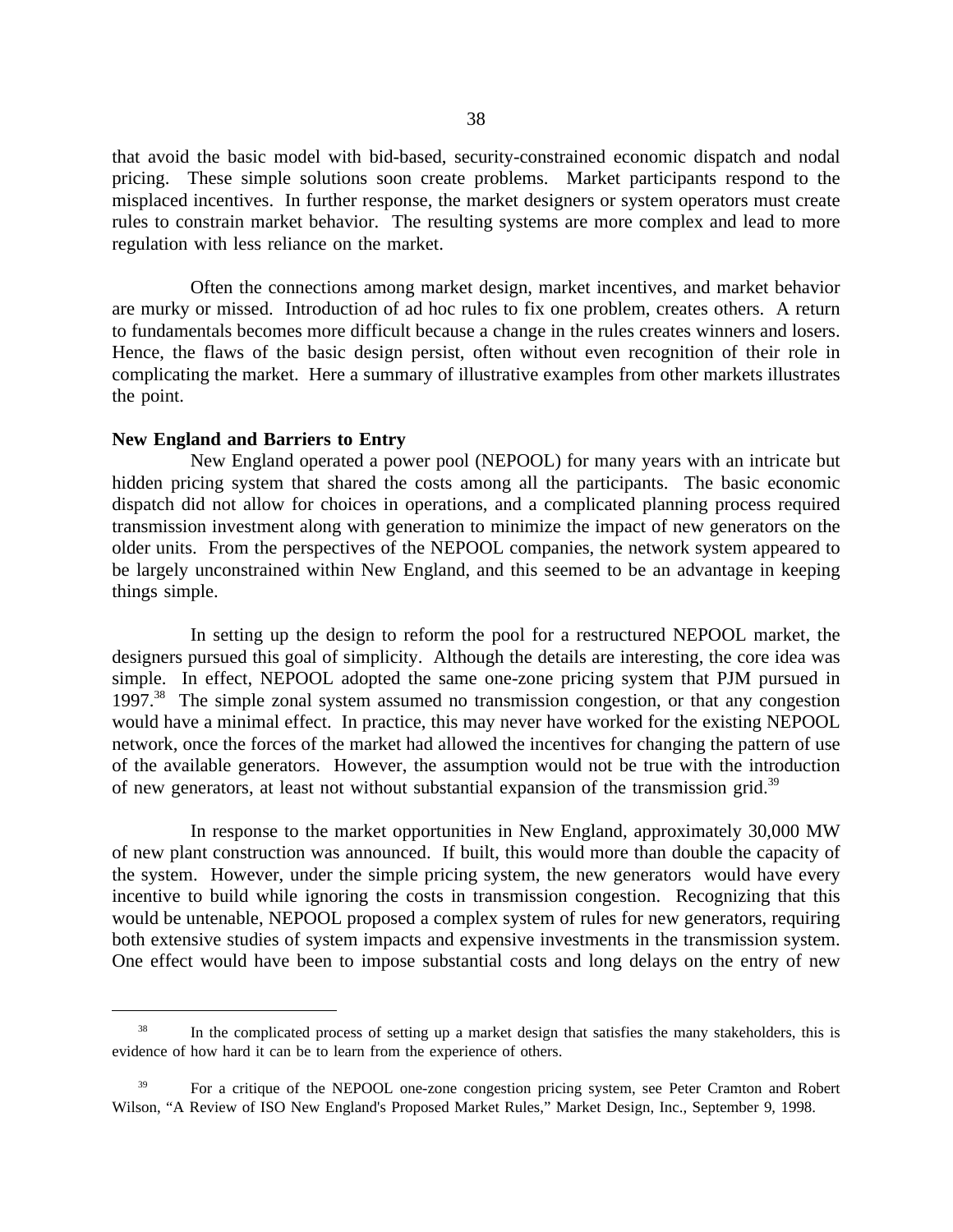generation. Another would have been the protection of existing generation from the full force of competition.

In October 1998, the Federal regulators struck down these barriers to entry.<sup>40</sup> In effect, the FERC said that the neither the regulators nor the new generators bore responsibility for the incentives created by the defective pricing system proposed as a tool for congestion management. The rules for limiting entry of new generators were in effect both discriminatory and anticompetitive. Something else would be required. While not going so far as to mandate a particular congestion management system, FERC's actions made it impossible to maintain the old "simple" solution, which of course turned out not to be so simple after all.

Immediately, NEPOOL began struggling with developing an alternative congestion management system. One option is to put a locational pricing system in place. The previous one-zone system captured the worst features of the failed experience in PJM. The simple solution provided the wrong incentives, and the market responded. The response threatened to overwhelm the network. The lesson from PJM in favor of the simplicity of a true nodal pricing approach could now be applied in New England, and such a proposal was submitted to the FERC on March 31, 1999.

Next New England will have to look to the design problems created by importing a design flaw from California in the separation of its markets for ancillary services and energy.

# **California and Loss of Economic Dispatch**

California embraced the design principle that whenever possible, and even when not, markets should be separated and segmented. This included the separation of the spot market operated through a PX and the activities of the ISO. Furthermore, the several categories for ancillary services, such as spinning and non-spinning reserve, replacement power, and so on, were set up with their own separate markets. Transmission congestion pricing was applied to a number of zones, but the rules are ad hoc and opaque.

Unlike PJM, California did not have the existing infrastructure of a power pool to use in launching the new market design. Hence, the first year of operation, commencing March 31 in 1998, saw a number of start up problems. At the instigation of the FERC, the first year also saw an extensive set of analyses of the developing problems. Although a full review of the experience in California is beyond the scope here, at least two points bear on the fundamental design of the market institutions.

First, markets are segmented and treated separately, but the underlying technology means that the same machines can and must provide the separate services. Hence, a generator can use its capacity to supply energy, or spinning reserve, or replacement reserve. But the total cannot exceed the actual capacity. In markets for most commodities, this jointness in production

<sup>&</sup>lt;sup>40</sup> Federal Energy Regulatory Commission, New England Power Pool Ruling, Docket No. ER98-3853-000, October 29, 1998.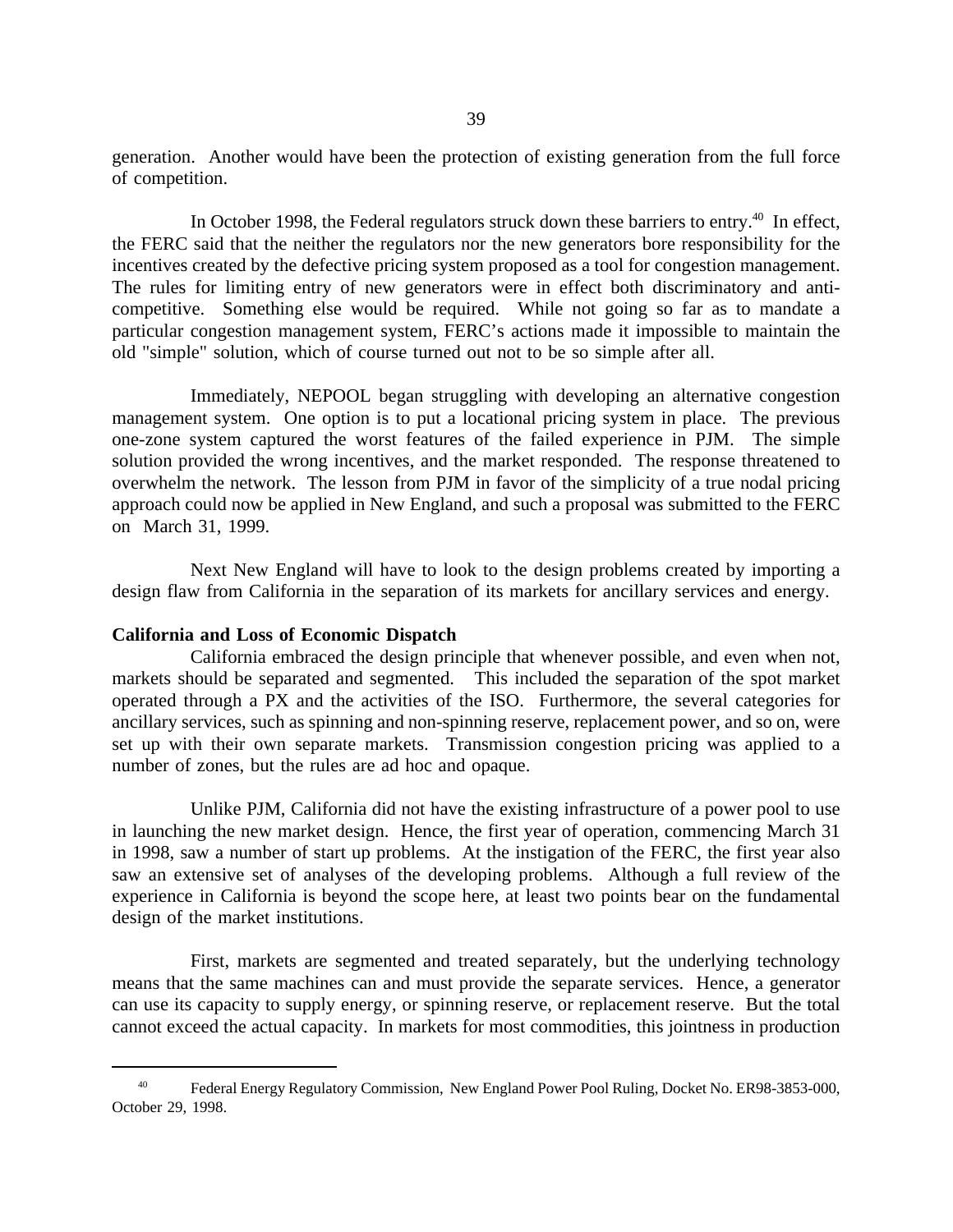would present no fundamental problem. The several products could be offered in separate markets, with temporary imbalances buffered by inventories or eliminated by changing prices. An oil refinery can produce gasoline and heating oil, without requiring a coordinated market for these products.

Unfortunately, this is not the case for electricity. There is no inventory to provide a buffer, and there is no time to adjust supply and demand through the price mechanism. Despite the advance claims of the proponents of decentralized markets as the solution to all problems, not just some problems, the markets could not and did not work as anticipated. The ISO was precluded from recognizing and accommodating the inherent interactions in production. Generators were required to guess in advance as to how much spin and how much replacement reserve would be offered by others. If they guessed wrong, they could lose in the energy market and sell their capacity for a \$5/MW in the replacement reserve market. Or they could, and some did, win the lottery and sell that capacity in the same replacement reserve market for \$10,000/MW. This surprising outcome may not have been quite as dramatic as the possibility of the lights going out in PJM in June of 1997, but it was dramatic enough. Reform is now in process, with tortured language to hide the fact that the answer lies in using a bid-based dispatch coordinated through the  $ISO.^{41}$ 

The problems of market separation and simple pricing in California have not been limited to the market for ancillary services. In order to preserve the separation of the ISO and the PX, it was necessary to keep the ISO from doing what comes naturally. Hence the rules specified restrictions such as the requirement that scheduling coordinators maintain balanced schedules, unlike everywhere else in the world where the only requirement is to maintain aggregate balance. This requirement to balance individually can significantly complicate the dispatch problem for the ISO, who in the end must ensure balance of the system as a whole. Furthermore, since the rule is extended to preclude trading among participants from being coordinated through the ISO, it has the effect of using the ISO to enforce the wishes of market participants who want to exercise market power and restrict competition.<sup>42</sup>

Other restrictions further preclude the ISO from implementing a least-cost dispatch. Bids are modified or rejected, precisely to prevent market participants from trading through the ISO market without going through the PX. However, this has not prevented market participants from following the natural incentives, and producing what appears to be anomalous or pernicious behavior. Furthermore, there is an increasing reliance on reserves and reliability-must-run (RMR) contracts to deal with the limitations imposed on the ISO, who in the end must meet the constraints in the real system.

<sup>&</sup>lt;sup>41</sup> For example, see Frank Wolak, Robert Nordhaus, and Carl Shapiro, "Report on the Redesign of Markets for Ancillary Services and Real-Time Energy," Market Surveillance Committee of the California Independent System Operator, March 25, 1999.

<sup>&</sup>lt;sup>42</sup> Paul R. Gribik, George Angelidis, and Ross R. Kovacs, "Transmission Access and Pricing with Multiple Separate Energy Forward Markets," IEEE Conference, Tampa, February 1998, pp. 1-2.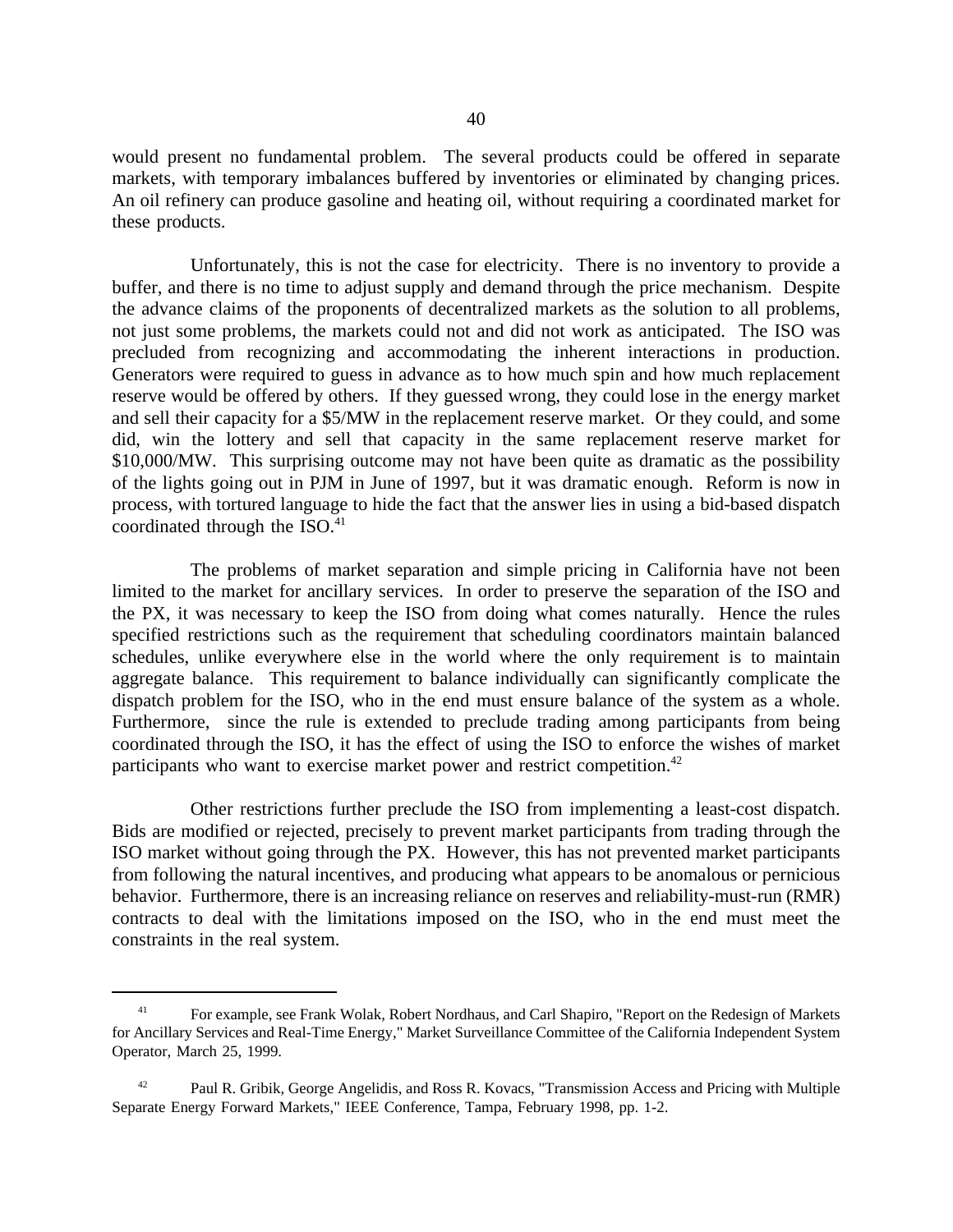The pricing system for congestion within zones in California creates the same perverse incentives that we saw in New England. Generators would maximize their profits by locating plants at sites that would increase system congestion, because the generators do not see the direct costs of congestion which are socialized in the zonal response. In response, as in New England, the California ISO was reported to be considering entry restrictions on generators. Presumably this will receive a similar reception at FERC, rejecting the restrictions and reinforcing the need for a better congestion management system; there is a simple answer with integrated bid-based economic dispatch and locational pricing.

#### **Australian Pursuit of "Firm" Rights Between and Within Regions**

The Australian market is in the process of operating under a new ISO that handles the dispatch throughout the country. The National Electricity Market Management Company operates a bid-based economic dispatch. There are no formal provisions for separate scheduling of bilateral transactions, but these could operate in effect through the bidding system.

The existing NEMMCO pricing system is a mixture of zonal and nodal differentiation. Loss prices differ by node, but congestion is treated on a zonal basis, with large zones defined by states such as Victoria and New South Wales. The pricing system was created in the interest of simplicity, and in the mistaken belief that it would help in mitigating market power.<sup>43</sup> However, as part of an extensive review of the transmission pricing arrangement, the basic market design on a zonal system is a subject of discussion and possible reform.<sup>44</sup>

One difficulty that has appeared in the Australian market is in the lack of a workable system for defining transmission rights. For the same fundamental reasons that make zonal prices a very imperfect approximation of the true opportunity costs in a constrained transmission system, namely because of the effect of loop flow, it is impossible to define the transmission capacity of the system between broadly aggregated zones with looped interconnections. In effect, the lack of full nodal congestion pricing makes it impossible to define inter-regional hedges or transmission rights for the full capacity of the inter-regional connections. The true capacity depends on the pattern of usage, reflecting the same facts that give rise to different nodal congestion costs.

The problems are compounded within regions, where the cost of congestion that differentiates locations is socialized. Within these zones, generators cannot be guaranteed to run and receive the regional price, even though it would appear profitable. Generators who do not run are not paid, and they do not have firm rights which would be naturally available in a nodal pricing system. It is not possible to define the firm rights, because loop flow dictates that the pattern of feasible rights would depend on the pattern of use of the system. With true nodal

<sup>&</sup>lt;sup>43</sup> See the appendix for further discussion on the point of zones enhancing rather than mitigating market power.

<sup>44</sup> National Electricity Code Administrator (NECA), "Transmission and Distribution Pricing Review," Draft report, Australia, March 1999.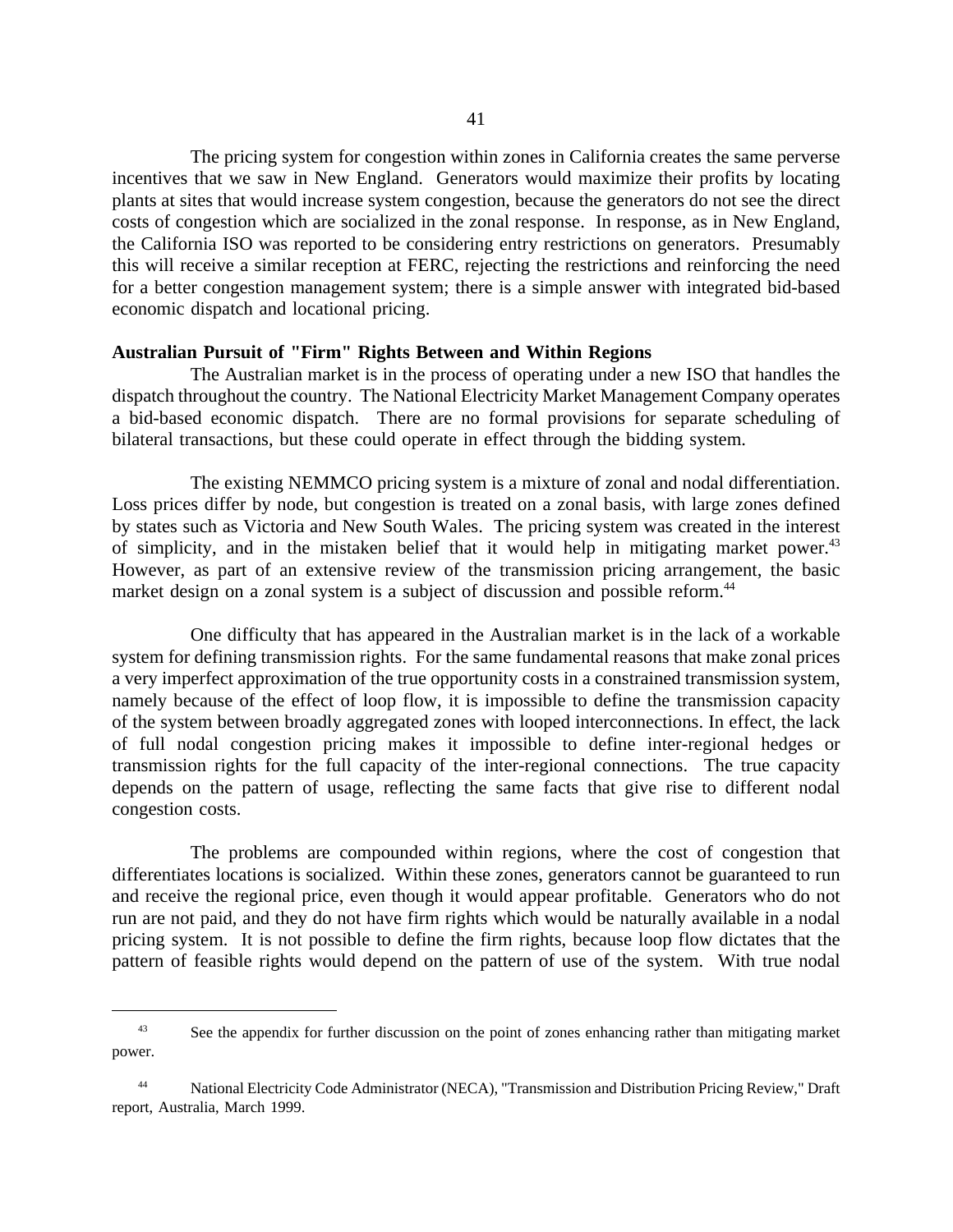pricing, this problem would be handled through the financial FTRs, as in PJM. But without nodal pricing, the seemingly simpler market confronts the inability to define intra- and interregional transmission rights that use the full capacity of the system. Further, it is difficult to define the benefits that would accrue from transmission expansion.

There is a simple reform, which would be a modest change in Australia. The bidbased, security-constrained economic dispatch of NEMMCO already includes locational losses and congestion between zones and losses within zones. All that is needed is to extend the system to include congestion pricing at all locations, with the introduction of FTRs to provide the basis for improved transmission rights and incentives.

#### **England and Wales and the Pool Reforms**

The major innovations of the market in England and Wales did not include a system for dealing efficiently with transmission congestion. In effect, the model is a single zone system for usage, with a partial socialization of the costs of transmission constraints. The system is now subject to extensive review and possible reform, although the best analysis suggests that the reforms will fix the part that is not broken.<sup>45</sup>

Importantly, the England and Wales pool has a zonal pricing system with a fundamental difference from that in PJM. Before nodal pricing applied the correct incentives, under the original zonal pricing system in PJM did not compensate generators who were constrained off. This zonal pricing approach created the strong incentive to run anyway, and the need for rules that prevented the generators from following their profit incentives. By contrast, the constrained-off generators in England and Wales are paid their opportunity costs, defined as the profit they would have made if the system had been truly unconstrained. This removes the incentive to deviate from the economic dispatch in the same way that U.S. farmers have long been compensated to follow the production plan; the generators are paid not to run, just as the farmers have been paid not to grow crops.

The farm subsidy analogy suggests the perverse long-run incentives that must follow. In England and Wales, there are no short-term congestion costs for generators, who make money whether or not they generate power. The only congestion signal by location, therefore, has been in connection costs. But for both analytical and political reasons, it is difficult to estimate the efficient connection cost before the fact, and even more difficult to pass on the full cost in the form of connection charges with no tradeable transmission rights. As a result, connection charges have been inadequate and there has been the predictable behavior of subsidized new generators building too much and siting where it is uneconomic:

> "The clustering of gas-fired power stations around the East coast of England, close to the onshore gas terminals in order to minimize gas infrastructure costs, is likely to cause electricity Grid System infrastructure constraints in

<sup>45</sup> Richard Green, "Draining the Pool: The Reform of Electricity Trading in England and Wales," University of Cambridge, December 1998.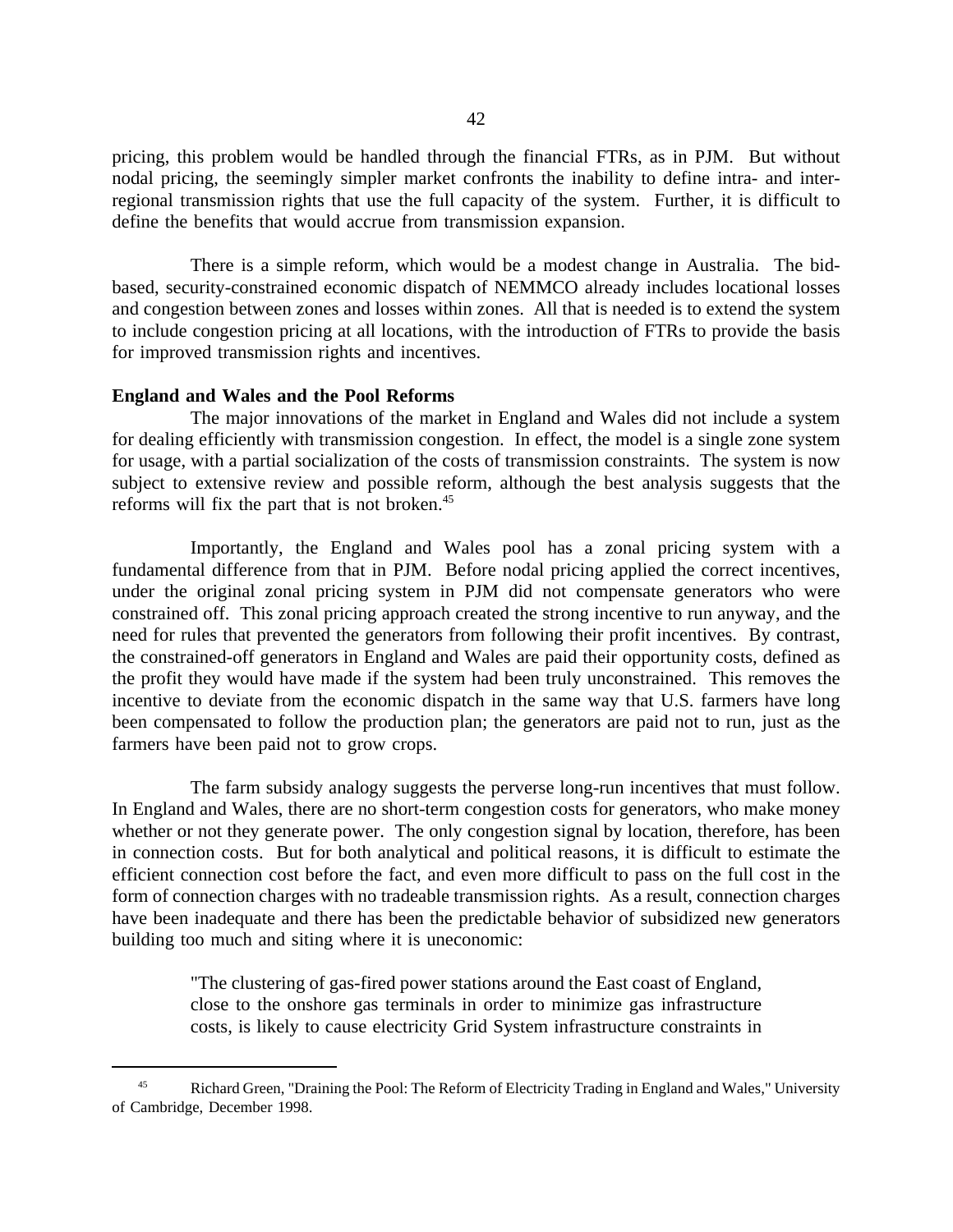East Anglia. Similarly, infrastructure constraints could arise with gas-fired generation in the North West of England. Under the existing charging arrangements the costs of Grid System reinforcements to overcome constraints are passed on to all electricity consumers. The incentives to optimize the location of generation plant to minimize Grid System reinforcements are not strong enough to overcome the advantage of siting generating plant close to the source of fuel rather than closer to the demand."46

The market simplification, therefore, reinforced the dash to gas. The subsidies contributed to extensive introduction of new gas plants. These in turn idled otherwise economic coal plants with their politically important coal workers. Soon the government intervened, and imposed a moratorium on the construction of new natural gas plants.<sup>47</sup> Although many forces reinforced the moratorium, not just pricing, the incentives were important. Once again, bad market design and bad pricing turned out not to be so simple.

## **CONCLUSION**

Public policy development in the continuing evolution of electricity restructuring emphasizes the institutions for market operations. Interconnections through the transmission grid create the necessity for regional organizations that can accommodate competition in services, generation, and contracting while preserving the reliability of the transmission system. Alternative models are many, but the developing experiences around the world provide insight into the options and implications of alternative models. Comparison of these models provides further information about details of market operations. It is apparent from this experience that there must be a close connection between the design of options for market flexibility and the pricing principles for use of the transmission grid. If market design and prices closely conform to operating conditions and marginal costs, then market participants can have numerous choices in the way they use the transmission system. However, if pricing does not conform to the operating conditions, then substantial operating restrictions must be imposed to preserve system reliability. Customer flexibility and choice require efficient pricing; inefficient pricing necessarily requires limits on market flexibility.

Examples of failure and success illustrate this close connection between pricing provisions and operating rules. Case studies from California, Australia, England and Wales, the New England Power Pool, and the Pennsylvania-New Jersey-Maryland Interconnection illuminate

<sup>46</sup> Merz and McLellan and Advanced Engineering Solutions, "Review of Energy Sources for Power Generation: Electricity System Study: Final Report for the Department of Trade and Industry," 16 June 1998, p. 8.

<sup>&</sup>lt;sup>47</sup> Department of Trade and Industry, "Conclusions of the Review Process of Energy Sources for Power Generation and Government Response to Fourth and Fifth Reports of Trade and Industry," London, October 1998, p. 12.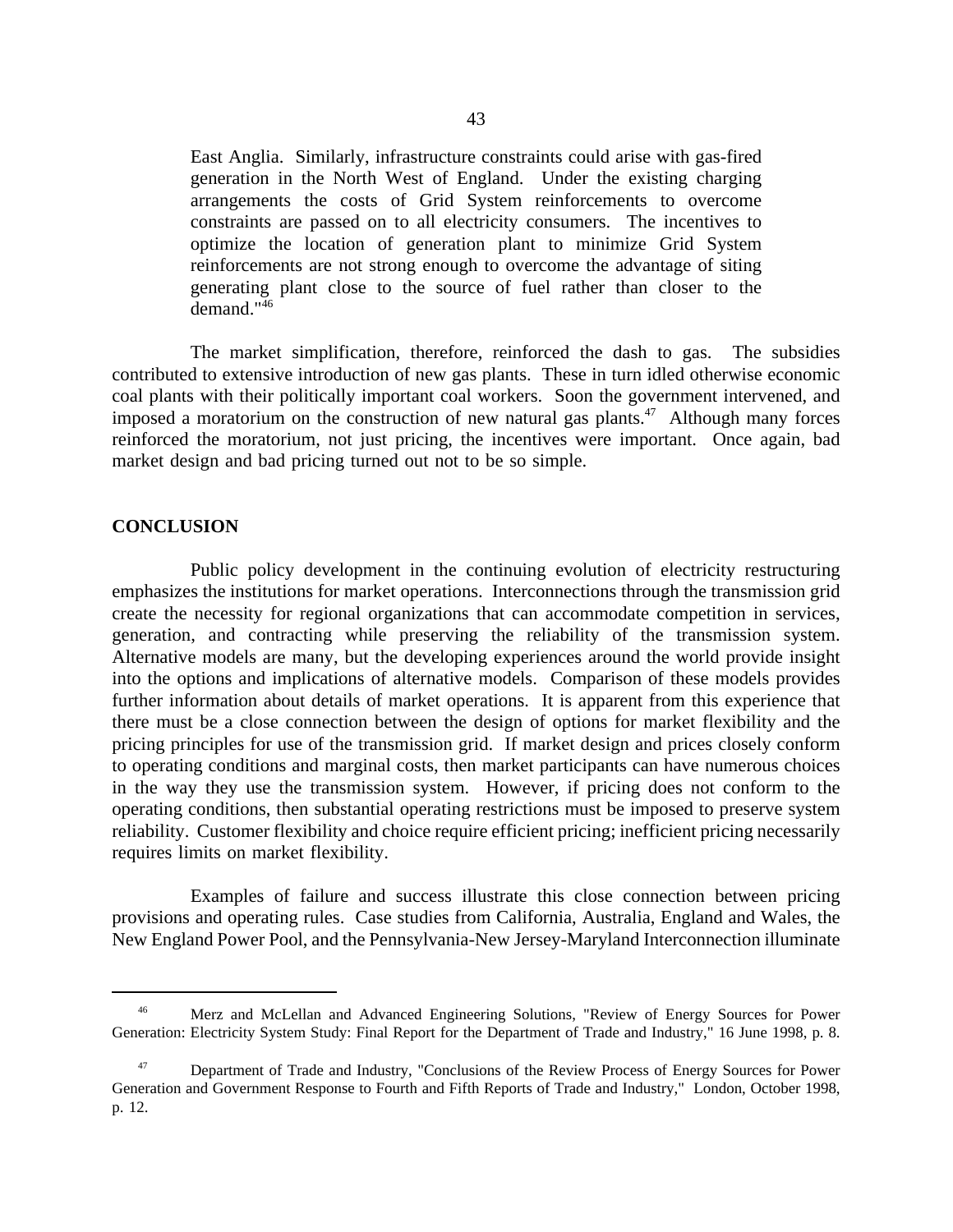the basic point. The extensive experience of the first year of full locational pricing in PJM illustrates the importance of the real locational marginal costs. The network effects can be surprising for virtually everyone other than experienced system operators. The conclusion points to the integrated independent system operator, de jure as an independent entity or de facto as a separate group within a larger Transco, with bid-based, security-constrained economic dispatch and locational marginal cost pricing rules, as the model most likely to be successful in preserving system reliability while supporting competitive markets with customer choice.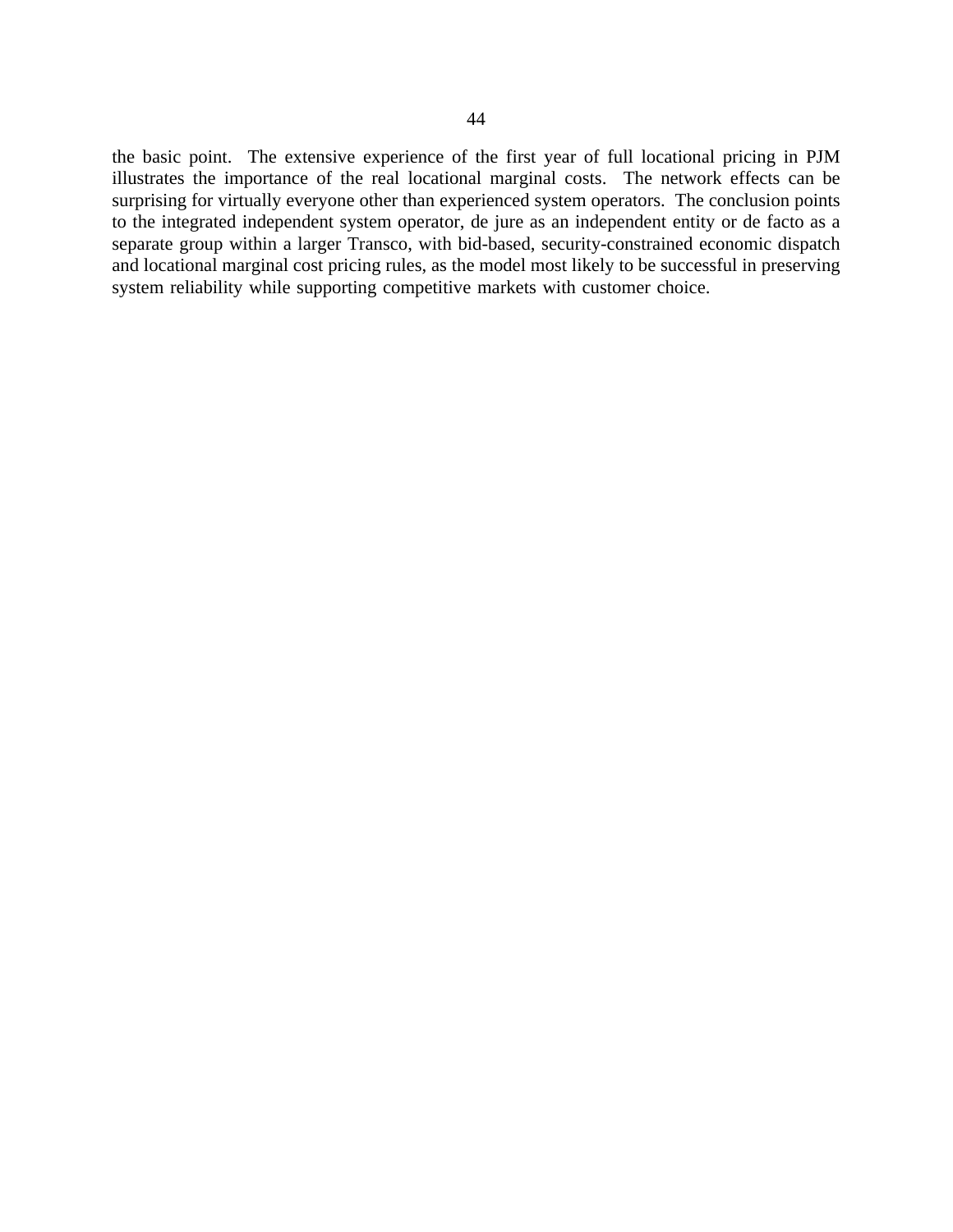#### **APPENDIX**

#### **The Nodal-Zonal Debate**

Full locational pricing at every node in the network is a natural consequence of the basic economics of a competitive electricity market. However, it has been common around the world to assert, usually without apparent need for much further justification, that nodal pricing would be too complicated and aggregation into zones with socialization of the attendant costs would be simpler and solve all manner of problems. On first impression, the argument appears correct. On closer examination, however, we find the opposite to be true, once we consider the incentives created by aggregation combined with the flexibility allowed by market choices. But the debate continues.

For example, the original one-zone congestion pricing system proposed for the New England independent system operator (ISO) created inefficient incentives for locating new generation.48 To counter these price incentives, the proposal imposed limiting conditions on new generation construction. Following the FERC rejection of the resulting barriers to entry for new generation in New England, there developed a debate over the preferred model for managing and pricing transmission congestion.49 One zone was not enough, but perhaps a few would do? Or should New England go all the way to a nodal pricing system as in PJM?

> **Fact:** A single transmission constraint in an electric network can produce different prices at every node. Simply put, the different nodal prices arise because every location has a different effect on the constraint. This feature of electric networks is caused by the physics of parallel flows. Unfortunately, if you are not an electrical engineer, you probably have very bad intuition about the implications of this fact. You are not alone.

> **Fiction:** We could avoid the complications of dealing directly with nodal pricing by aggregating nodes with similar prices into a few zones. The result would provide a foundation for a simpler competitive market structure.

> There are many flaws in this seductive simplification argument.<sup>50</sup> In reality, the truly

<sup>&</sup>lt;sup>48</sup> The use of zones for collecting transmission fixed charges is not the issue here. The focus is on managing transmission congestion. For a critique of the previously proposed one-zone congestion pricing system, see Peter Cramton and Robert Wilson, "A Review of ISO New England's Proposed Market Rules," Market Design, Inc., September 9, 1998.

<sup>49</sup> Federal Energy Regulatory Commission, New England Power Pool Ruling, Docket No. ER98-3853-000, October 29, 1998.

<sup>50</sup> William W. Hogan, "Nodes and Zones in Electricity Markets: Seeking Simplified Congestion Pricing," in Hung-po Chao and Hilliard G. Huntington (eds.), Defining Competitive Electricity Markets, Kluwer Academic Publishers, 1998, pp. 33-62. Steve Stoft, "Transmission Pricing in Zones: Simple or Complex?", The Electricity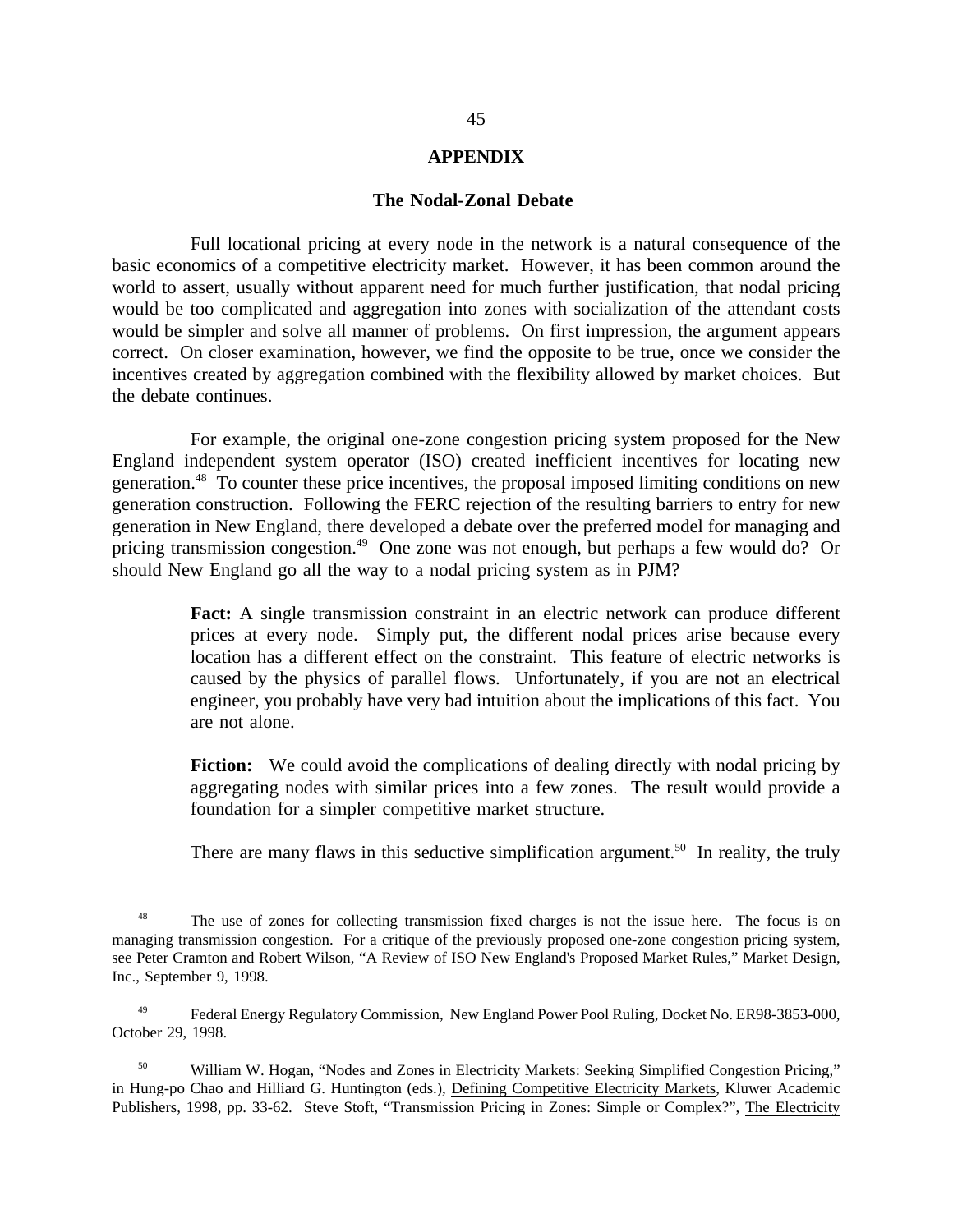simple system turns out to be a market that uses nodal pricing in conjunction with a bid-based, security-constrained, economic dispatch administered by an independent system operator. Purchases and sales in the balancing spot market would be at the nodal prices. Bilateral transactions would be charged for transmission congestion at the difference in the nodal prices at source and destination. Transmission congestion contracts would provide price certainty for those who pay in advance for these financial "firm" transmission rights up to the capacity of the grid. The system would be efficient and internally consistent.

The debate over transmission usage and the earlier experiment with a zonal transmission pricing approach in PJM provide a stark illustration of the difficulty and the challenge.<sup>51</sup> In March of 1997, the FERC approved an interim transmission access and pricing system to operate in conjunction with a real-time spot market coordinated through the PJM ISO. Faced with opposition to a full locational pricing and congestion charging mechanism for actual use of the system, the FERC endorsed the locational approach in principle but adopted temporarily an alternative model proposed by Philadelphia Electric Company (PECO) and others. The PECO approach minimized the importance of transmission congestion and rejected the locational pricing model as too complicated and unnecessary. Instead, the PECO model would treat the entire PJM system as a single zone.

In essence, the PECO model priced all transactions through the spot-market at the "unconstrained" price, based on a hypothetical dispatch. To the extent that the actual dispatch encountered transmission constraints, the PECO model would pay the more expensive generators to run and average these congestion costs over all users.

The model included two other notable features. First, in the face of transmission congestion, the generators that were constrained not to run would be paid nothing, even though they had bids below the "unconstrained" price. There was objection to adopting any system that depended on paying generators not to run, with the attendant discrimination and perverse incentive effects. Second, market participants had the option to schedule bilateral transactions separate from the bid-based economic dispatch of the ISO, with a separate payment for their share of the total congestion cost. This flexibility to use bilateral transactions or to participate in the coordinated spot market was a major design objective not to be abandoned.

This pricing system is representative of a zonal approach, and has much in common with zonal systems adopted elsewhere in the world.<sup>52</sup> However, should the system become constrained, the two exceptional features noted above would create a powerful and perverse

Journal, Vol. 10, No. 1, January/February 1997, pp. 24-31.

<sup>&</sup>lt;sup>51</sup> For details, see William W. Hogan, "FERC Policy on Independent System Operators: Supplemental Comments," Federal Energy Regulatory Commission, Docket No. PL98-5-000, Washington DC, May 1, 1998.

<sup>&</sup>lt;sup>52</sup> Here the issue is pricing for transmission congestion. The recovery of embedded costs of transmission investment through access charges is a separate matter that is amenable to zonal approach.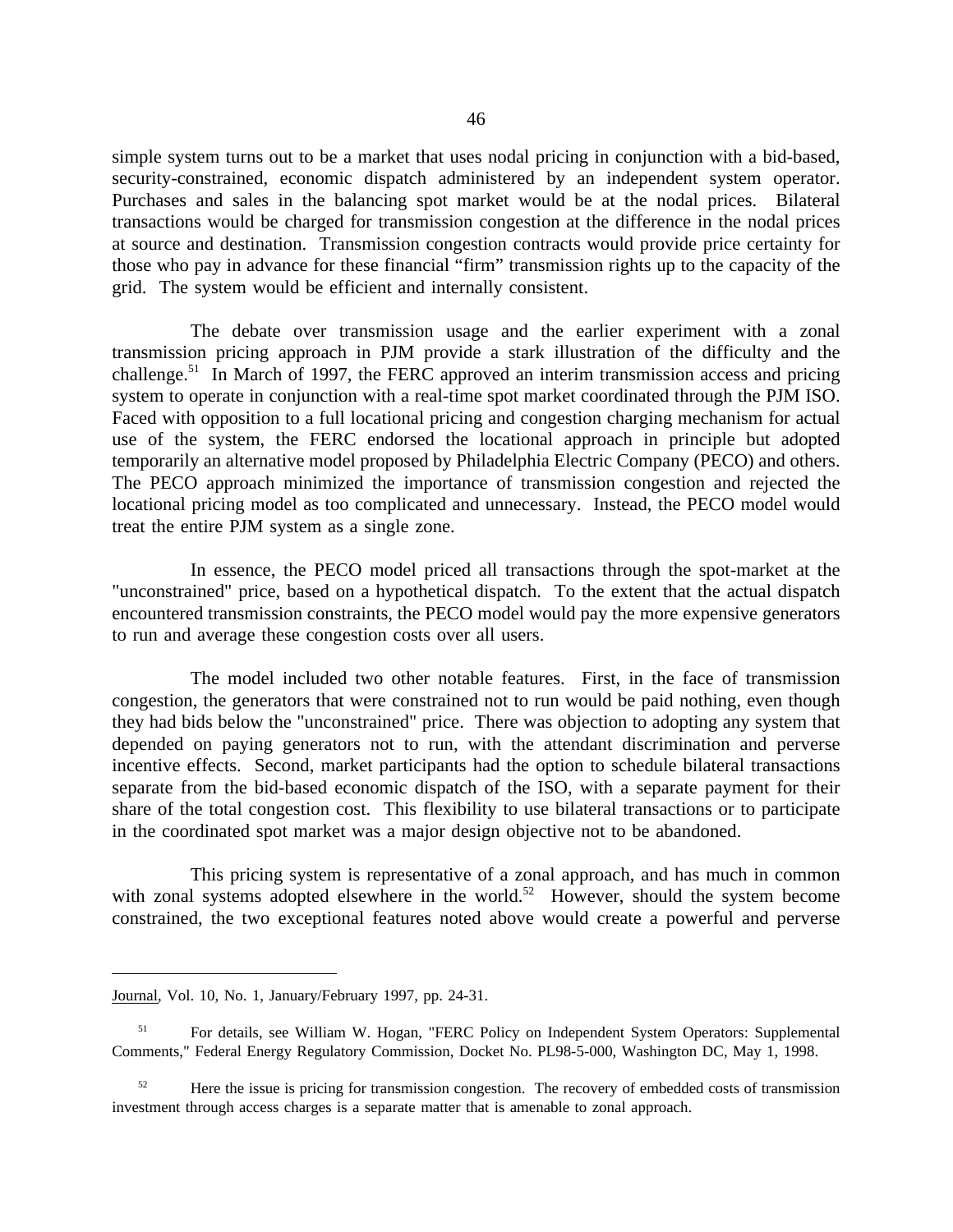incentive. If there were no transmission constraints, there would be no transmission congestion and everything would work as with the locational pricing system. But when congestion appeared, everything would be different. The supporters of the zonal approach argued that the total cost of congestion would be small, summed over the year, and therefore any inefficiencies could be safely ignored.

Ignoring a difference between prices and marginal costs is a safe practice in a regulated world without flexibility and choice. The incentives don't matter and the small costs get lost in the larger system. It can work inside the closed black box. But the cost of ignoring a gap between prices and marginal costs in the world of choice can be large indeed. Witness the events when the PJM system became constrained, starting in June of 1997.

The data for a representative constrained dispatch found the marginal cost in eastern PJM at about \$89 per MWh, when at the same time the marginal cost in the west was \$12 per Mwh. At the same time, the "unconstrained" price for the "One Zone" (Oz) was approximately \$29 per MWh. The incentives were clear. A customer could buy from the spotmarket dispatch at \$29, or it could arrange a bilateral transaction with a



constrained-off generator in the west at a price closer to  $$12<sup>53</sup>$ . The small average congestion cost would be the same either way, and would not affect the choice. The choice, therefore, presented a low-level IQ test.

Faced with these incentives, constrained-off generators passed the IQ test. They quickly arranged bilateral transactions and scheduled their power for delivery, thereby exceeding the transmission limits. This, in turn, required the ISO to constrain the output from some other generator, who would then follow the same direct path to a bilateral schedule rather than sit idle and collect nothing. Soon the ISO had no more controllable generating units with which to manage the transmission constraints. Unable to fix the perverse pricing incentives, the ISO resorted to administrative mechanisms to prohibit bilateral transactions or declare a "minimum"

<sup>53</sup> Power Markets Week, September 1, 1997, p. 13.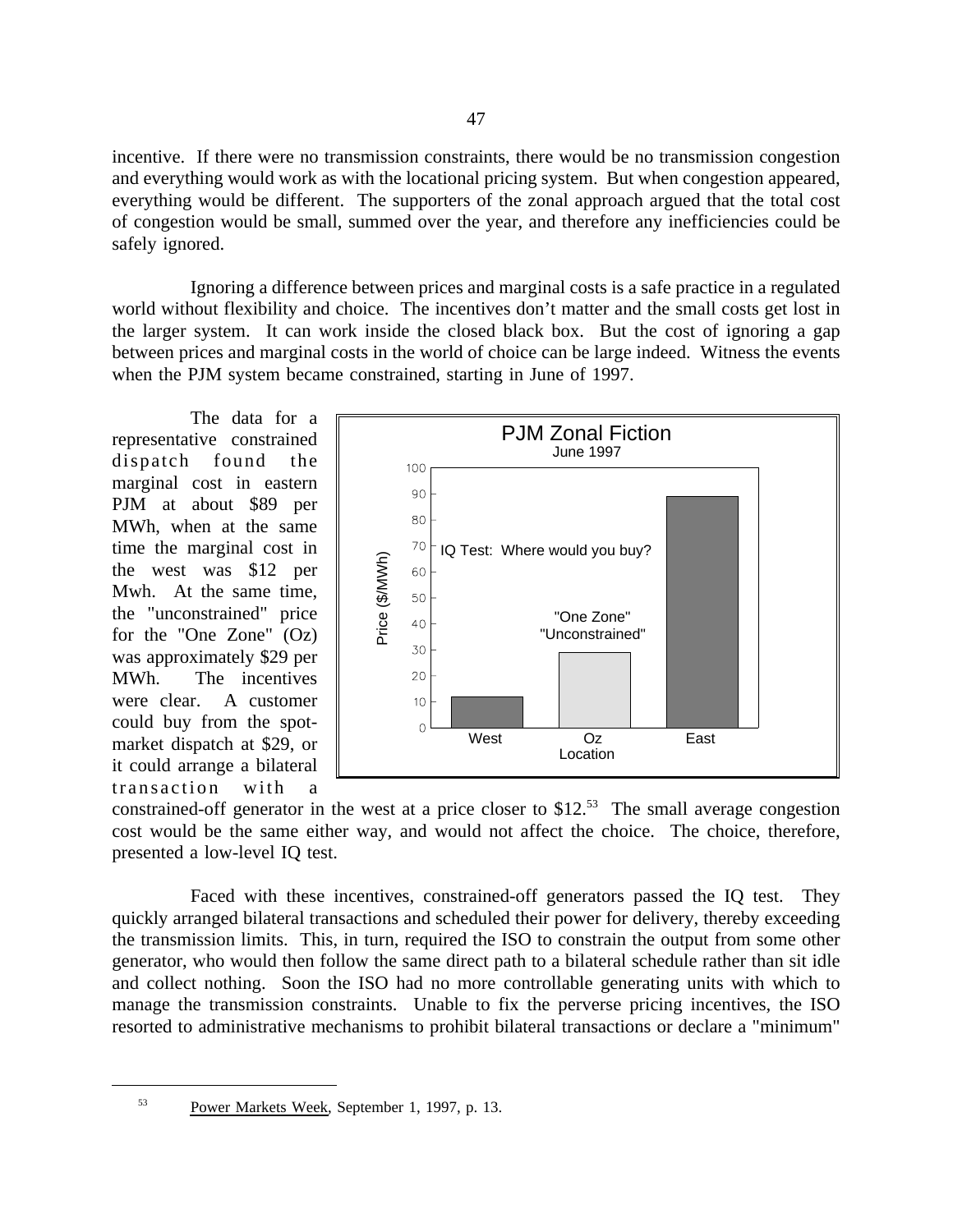generation emergency during the peak generation period. In effect, while restructuring to facilitate a market, the unintended consequences of superficially simple pricing spawned administrative rules to prohibit the market from responding to the price incentives when they mattered most. Shackled with inconsistent pricing rules, the ISO had to resort to direct preemption of market choices.

The point was made in a dramatic way. The important issue is not the total cost of congestion, which may be small on average. The point is the incentives at the margin when the system is constrained. In designing the rules for transmission pricing and access for a competitive market, it matters little what the rules are for periods when the system is unconstrained. The important question is how the rules deal with the market when the system is constrained. Even if the total cost of congestion might be modest over the year, the gap between \$29 and \$12, or \$89 and \$12, is more than sufficient to get the attention of market participants. Given the margins in this business, they will change their behavior for \$1. And the changes in behavior can substantially affect system operations; in fact, the whole point of electricity restructuring is that changes in behavior can affect system operations and lead to different patterns of electricity use and investment.

In the locational pricing system, the perverse incentives would not arise. Given the same facts as above, the locational prices would equal the marginal costs. Those customers purchasing power from the spot market in the east would have seen \$89 as the price. True, they could have arranged a bilateral transaction with a generator in the west, paying \$12 for the energy. But they would then face a transmission charge of (\$77=\$89-\$12), making them indifferent at the margin, just as intended. Likewise, customers in the west would pay \$12 and have no incentive to change. Every generator would be producing at its short-run profit maximizing output, given the prices. The market equilibrium would support the necessary dispatch in the presence of the transmission constraints. Spot-market transactions and bilateral schedules would be compatible. Flexibility would be allowed and reliability maintained consistent with the choices of the market participants.

The PJM ISO was fully aware of the perverse incentives of zonal congestion pricing and the problems they created, but without the authority to change the pricing rules it had no alternative but to restrict the market. Faced with this reality, the FERC acted to approve the locational pricing system that became operational in PJM at the beginning of April of 1998. The developing experience should be better understood to avoid the pitfalls of the complicated zonal "simplification."

The most obvious flaw in the zonal argument is in its very definition. If the nodal prices are not materially different, then there is no need to aggregate into zones. The nodal prices would already be simple to use in the market. Apparently the move to aggregate nodes into zones is really an effort to treat fundamentally different locations as though they were the same.

If market participants had no market choices, then there would not be much effect of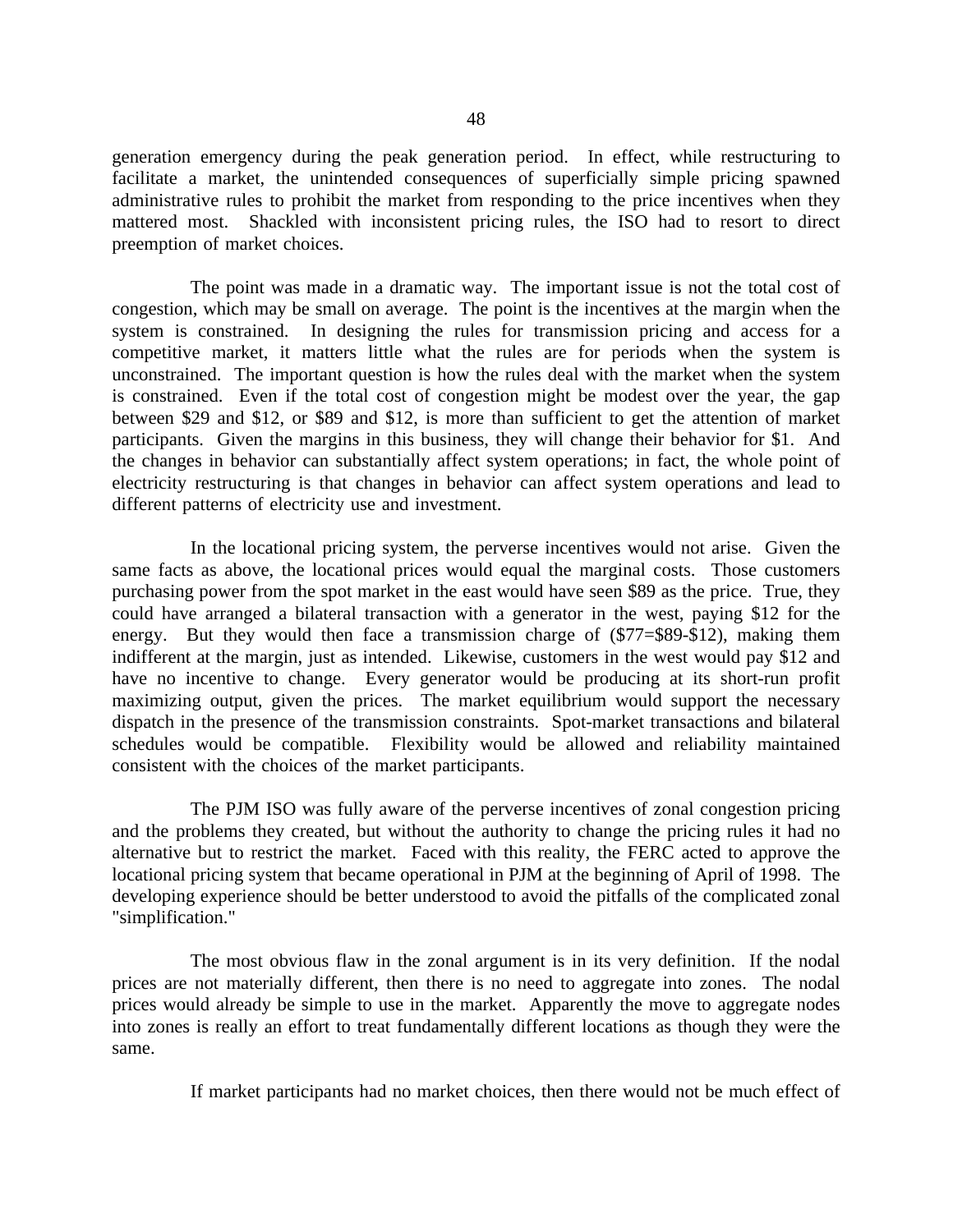such zonal aggregation, other than a certain amount of cost shifting. But a central objective of market restructuring is to give market participants as many choices as possible. Further, we expect that market participants will respond to profit incentives. If we don't "get the prices right," the market actors will respond to the prices and make choices that at best would significantly raise costs and at worst would dangerously compromise reliability.

There are many ways that things can go wrong. The PJM 1997 experiment with a zonal pricing system collapsed as soon as the system became constrained. New England faced the problem of zonal incentives to build new generation in locations that would exacerbate constraints. In Australia, a zonal pricing system has complicated the ability to offer transmission rights that match the real capability of the system. The same physical laws that govern nodal pricing make it impossible to define a complete set of zonal transmission rights, or to guarantee that generators can always participate in the market. By contrast, with a nodal pricing system such as in New Zealand, point-to-point transmission contracts could be defined in a natural way that is inherently consistent with the pricing regime and the real capacity of the grid. Just such a system of transmission contracts is operational with nodal pricing in PJM, and plays a central role in the recently FERC-approved nodal pricing system for the New York ISO.<sup>54</sup>

Similar experiences revealing the hidden complications of zonal pricing can be found from England to California, with different ad hoc rules applied to create more and more complex structures to fight against the choices of market participants confronted with administrative prices. Often it is hard to recognize the connections among the isolated ad hoc decisions, or to see the root of the problem in offering choices without getting the prices right. New England is not alone, but it could learn from the mistakes of others.

A great advantage of a nodal pricing system is that it creates incentives that are "selfpolicing."55 Competitive market generators and loads could bid into a spot market and find that the economic dispatch result created a solution that would meet the no arbitrage condition. The attendant locational prices would be such that, as shown in the figure, every generator with a bid less than the price at its location would be running, and generators who had bid more than the market clearing price would not be running. There would be no artificial incentive to deviate from the market equilibrium solution.

By contrast, a zonal pricing system must by definition create conflicting incentives. Set aside the complications about how to determine the zonal price. Whatever the rule, the zone will by definition have a single price. For generators who have bid less than the zonal price but who cannot run because of transmission constraints, there will be a strong incentive to leave the spot market and schedule a bilateral transaction, just as in the PJM experience. By contrast, for

<sup>&</sup>lt;sup>54</sup> The New York system proposed an aggregation for final loads, at least as a transition mechanism to deal with metering problems. The FERC explicitly objected to this proposed zonal aggregation for loads, calling for any metering changes needed to apply a full nodal pricing system.

<sup>&</sup>lt;sup>55</sup> The term comes from National Economic Research Associates (NERA).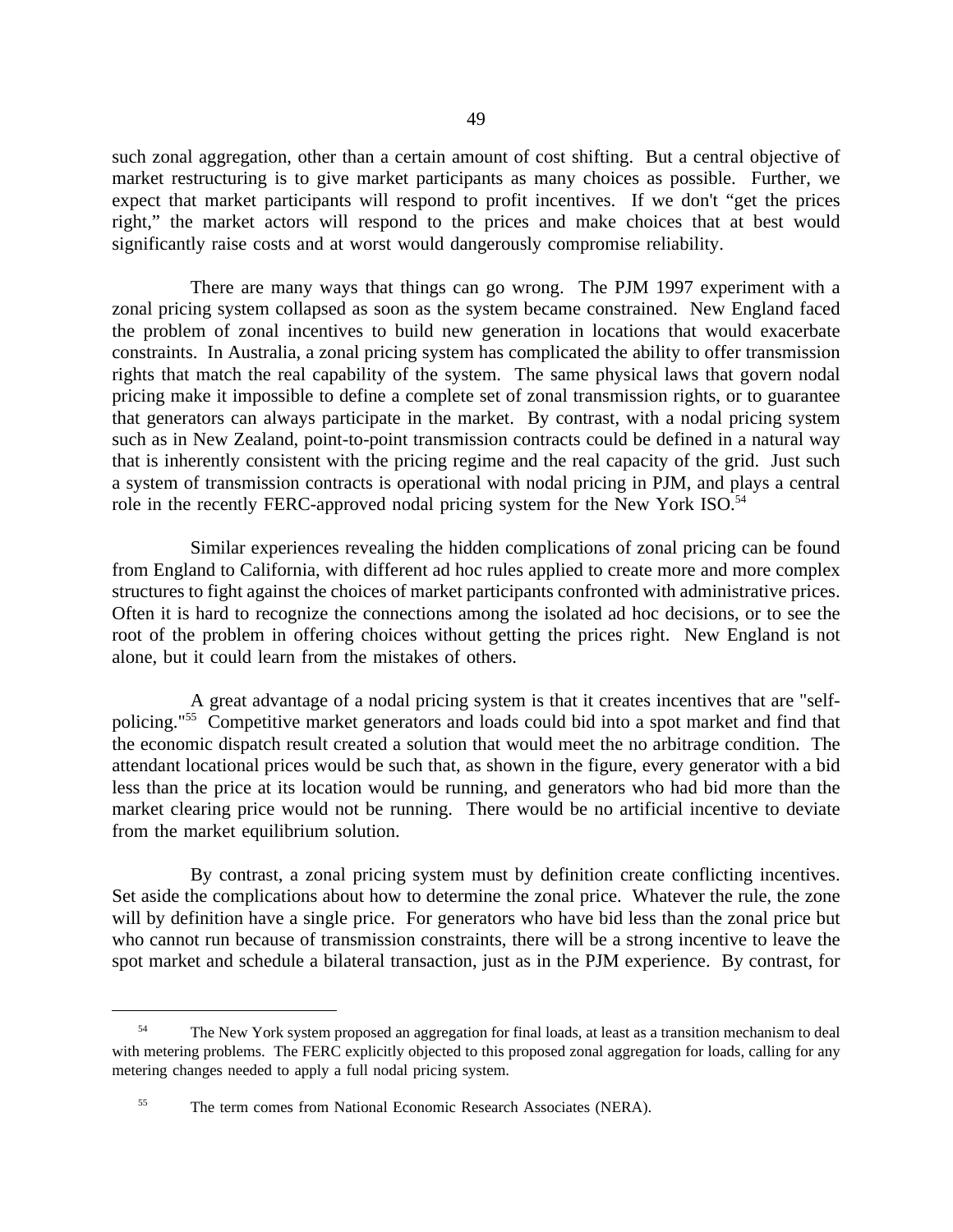generators who have bid more than the zonal price but must run, again due to transmission constraints, there is a bias in favor of the spot market and these generators could not participate in the bilateral market. Furthermore, in a multi-settlement system these constrained-on generators would have a strong incentive to generate below their commitment and make up the imbalances at the lower zonal price. The details would depend on the particular rules and market setting, but the general conclusion holds that the incentives created by aggregation would greatly complicate operation of the market.

The real impact of zonal pricing is to create more administrative rules, poorer incentives for investment, demands to pay generators not to generate power, and proposals to "socialize" the higher costs by using the taxing power of the ISO.



This is not the way of a market. It creates more problems than it solves.

Furthermore, there really are no major complications in implementing full locational pricing, once you look closely at what is required. The fears are misplaced, and the benefits are real and substantial.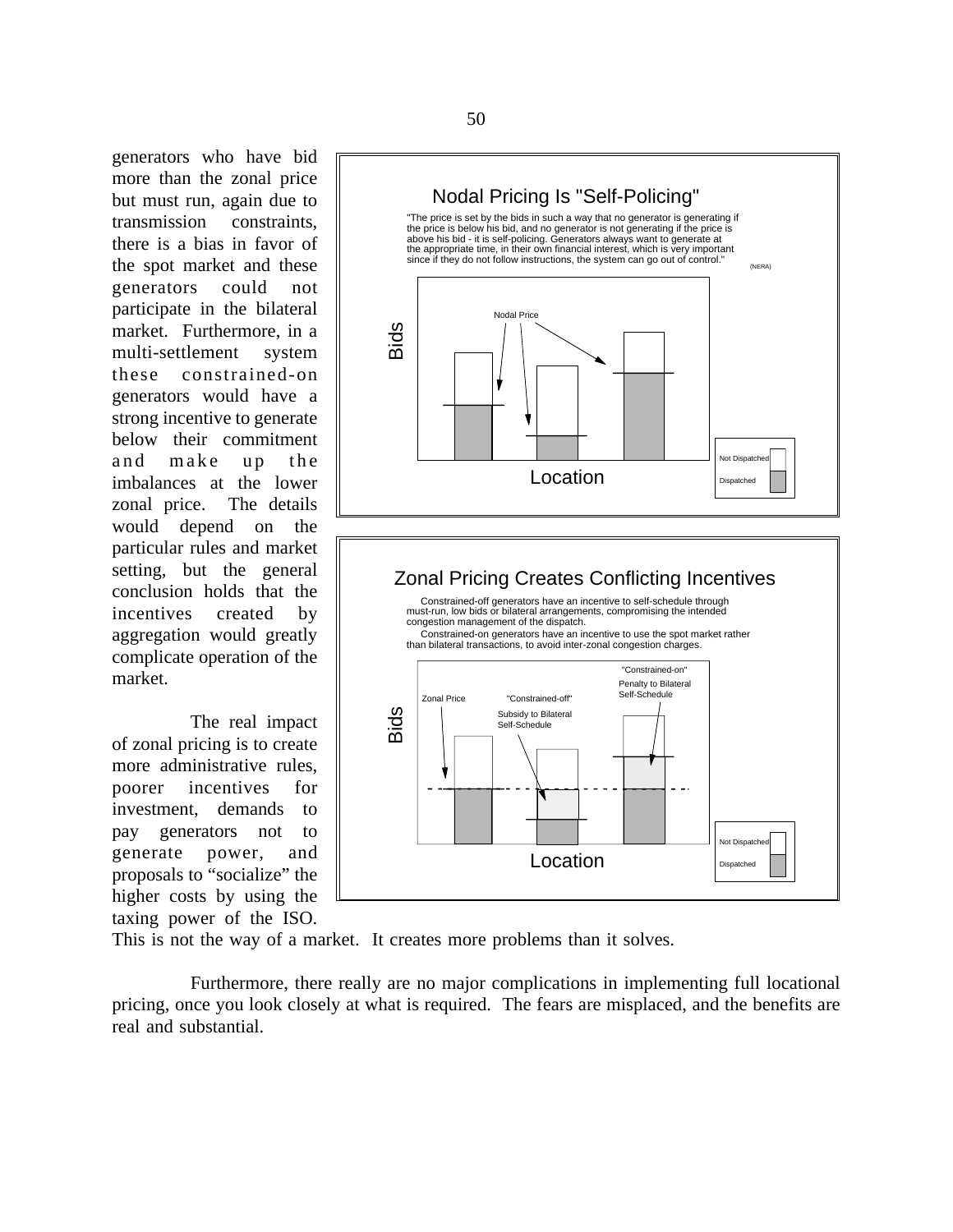Consider some of the arguments:

Is transmission congestion a small problem? No. On close inspection, few systems are really unconstrained. And when the constraints bind, the effects can be very important. Transmission congestion costs can easily exceed generation costs at the margin. The incentive effects have major commercial implications. Before the fact, zonal advocates argued that PJM would consist of at most only a few zones and constraints would be rare. In the event, the PJM market environment saw significant constraints in 15-20% of the hours in the first six months of operation, often under conditions that would be important in capturing commercial profits. And the number of zones needed to respect the commercially significant price differences in PJM has been far more than the promised few. Zonal pricing is not simple.

Are nodal prices produced by a black box? No. Given the dispatch, the prices are easy to calculate, explain and audit. There is ample operational experience to dispel the notion that nodal pricing is too hard. The engineers know how to do it, and have been doing it for years. The nodal prices have always been there; we just haven't used them for market transactions.

Doesn't nodal pricing preclude transmission price certainty? No. To be sure, we do not know in advance what the spot price will be, just like in any market. But those who want transmission price certainty can acquire transmission congestion contracts. And those who do not want to pay in advance for price certainty, and want to rely on the spot market, cannot socialize the costs by making others pay for the congestion they create.

The list of misconceptions about the pricing debate is longer. Given the fundamental underlying differences in marginal costs, it is not so easy to define the zonal price. It is not an easy matter to set or later change the zonal boundaries. The inherent averaging of zonal prices tends to remove incentives for energy efficiency or distributed generation. And so on. Perhaps the most oft-repeated point of confusion has to do with the impact of zonal aggregation on the ability to exercise market power.

Won't zonal aggregation mitigate market power? No. Real elimination of the physical constraints would help reduce market power where it exists. But administrative aggregation into zones simultaneously increases and obscures market power. Under the zonal approach, favored generators could take advantage of the real physical constraints, but their higher charges would be socialized and averaged over all system users, hidden from view. Market power can be a problem, but the problem is neither created by locational pricing nor resolved by zonal aggregation.

More recently, there has been the argument that the market needs zonal aggregation to support simplified trading. Won't nodal pricing destroy market liquidity? Apparently not. The issue is more complicated in the case of electricity than other markets because the open access spot market creates its own form of liquidity that may obviate the need for vigorous trading of bilateral contracts. However, even for trading in contracts, this is largely an empirical